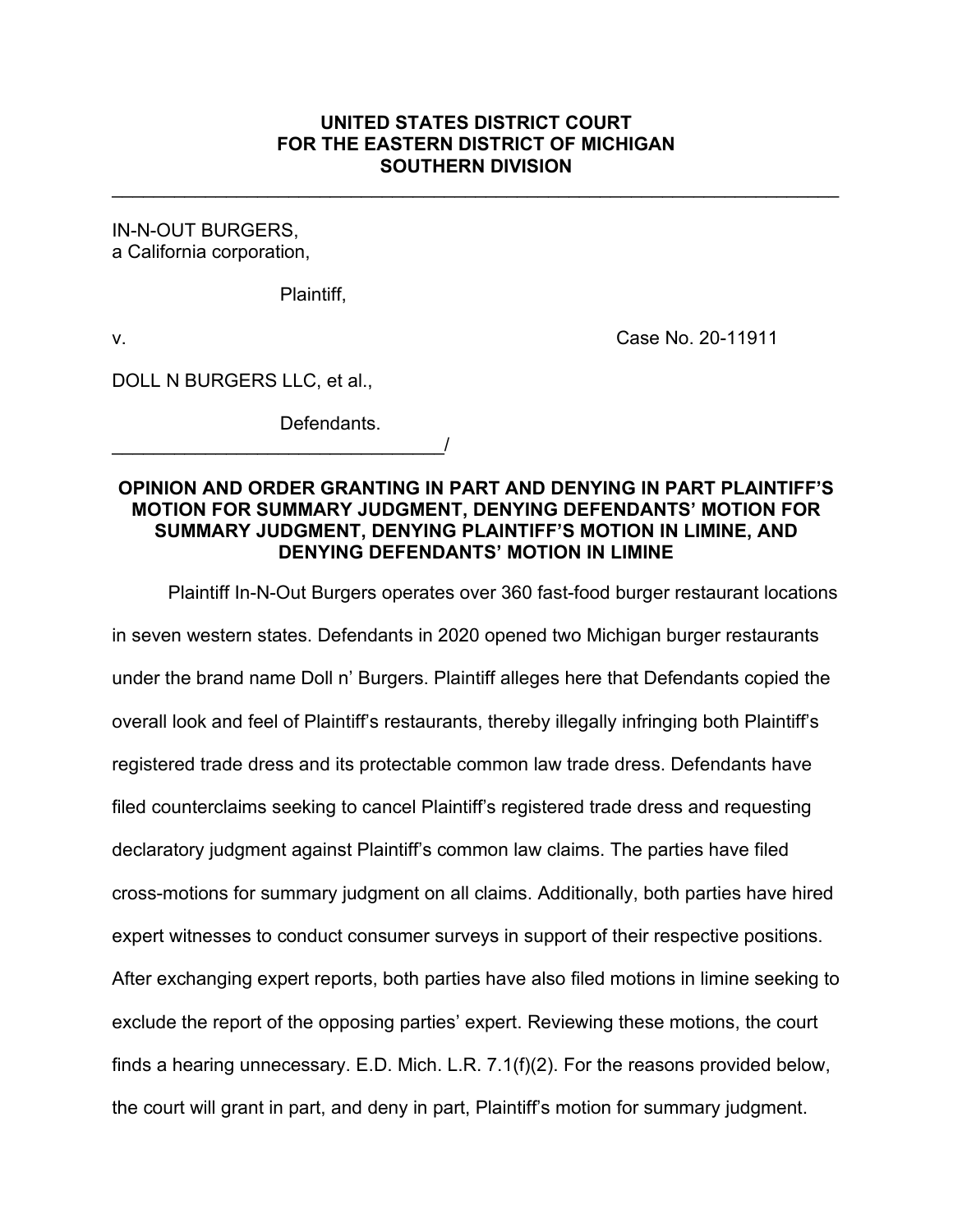(ECF No. 32). The court will deny Defendants' motion for summary judgment (ECF No. 37), as well as both parties' motions in limine (ECF Nos. 31, 38).

#### **I. BACKGROUND**

#### **A. Factual Background**

Plaintiff In-N-Out is a privately held company founded in California in 1948. (ECF No. 32, PageID.485.) It currently operates over 360 stores throughout California (253 restaurants), Texas (40), Arizona (34), Nevada (21), Utah (11), and Colorado (4). (*Id.*, PageID.494; ECF No. 37, PageID.1864.) Plaintiff, a fast-casual eatery which is primarily known for its premium hamburgers, indicates its plans on continuing to expand in the future and contends that it has already developed nationwide recognition and brand awareness. In support, Plaintiff cites the location of its stores in popular tourist destinations, its social media presence, and the positive media attention it regularly receives from food critics and celebrities. (ECF No. 7, PageID.44.)

The primary Defendants are Doll n' Burgers Tecumseh, LLC, and Doll n' Burgers Jackson, LLC. Each entity is a holding company for one of the two Doll n' Burgers restaurants in Michigan (ECF No. 37, PageID.1864-65.) Additionally, Plaintiff has named three additional Defendants: Justin Dalenberg, the restaurants' founder and principal owner; Doll n' Burgers, LLC, an entity that holds Defendants' trademarks; and Veritas Vineyard, LLC, a related entity that makes products for the restaurants and performs certain "back office" functions for them such as marketing and accounting. (*Id.*)

Defendants opened their two first restaurants in 2020. The restaurant features hamburgers, milkshakes, French fries, and poutine. According to Defendants, the name "Doll n' Burgers" is a phonetic pronunciation of Dalenberg's last name. When creating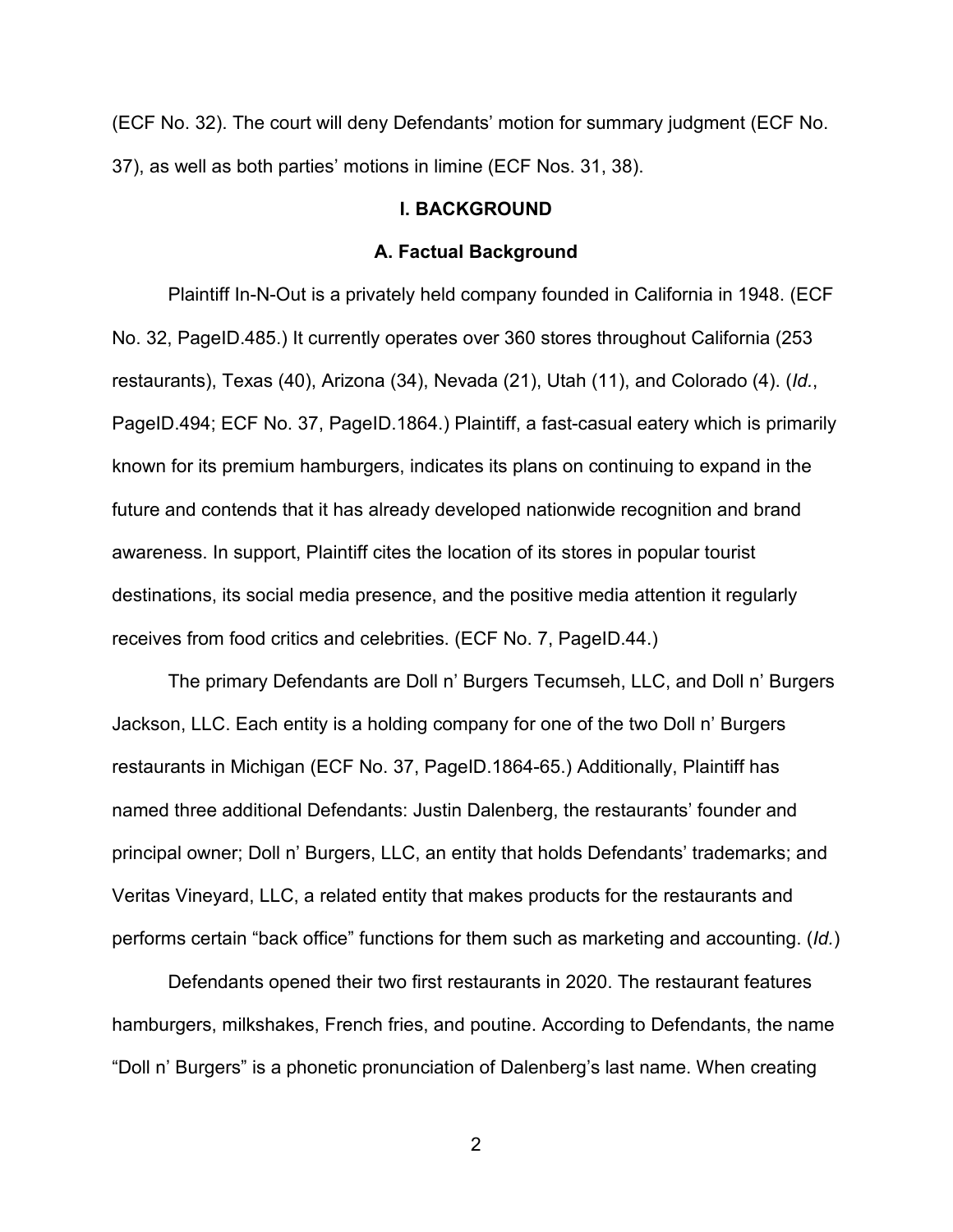the concept for the restaurant, Dalenberg stated that he conducted case studies of several comparable restaurants, including In-N-Out, and he admitted to eating at an In-N-Out location during 2019 with another investor, Ken Heers, for the purpose of "scoping out the competition." (ECF No. 32, PageID.505.)

Dalenberg and Heers chose the color scheme (primarily red, black, and white) and interior/exterior design for the Tecumseh, Michigan restaurant—located in a former Taco Bell building—which opened in July 2020. (*Id.*, PageID.505-07.) A Veritas Vineyard employee, after consulting images of other restaurants online, designed graphics, uniforms, and packaging. (*Id.*, PageID.508.) Defendant Dalenberg worked with a sign company to develop both interior and exterior menu boards. (*Id.*) Dalenberg sent an email to the sign company providing an In-N-Out menu board as an example, and when the sign company provided their proposal to Defendants, it explicitly used pictures of In-N-Out's interior and exterior ordering boards in the mockups for Doll n' Burger's signage, marking them as the "existing" design on the proposal. (ECF No. 33- 54, PageID.1620-21.)



# *Doll n' Burgers Tecumseh Location*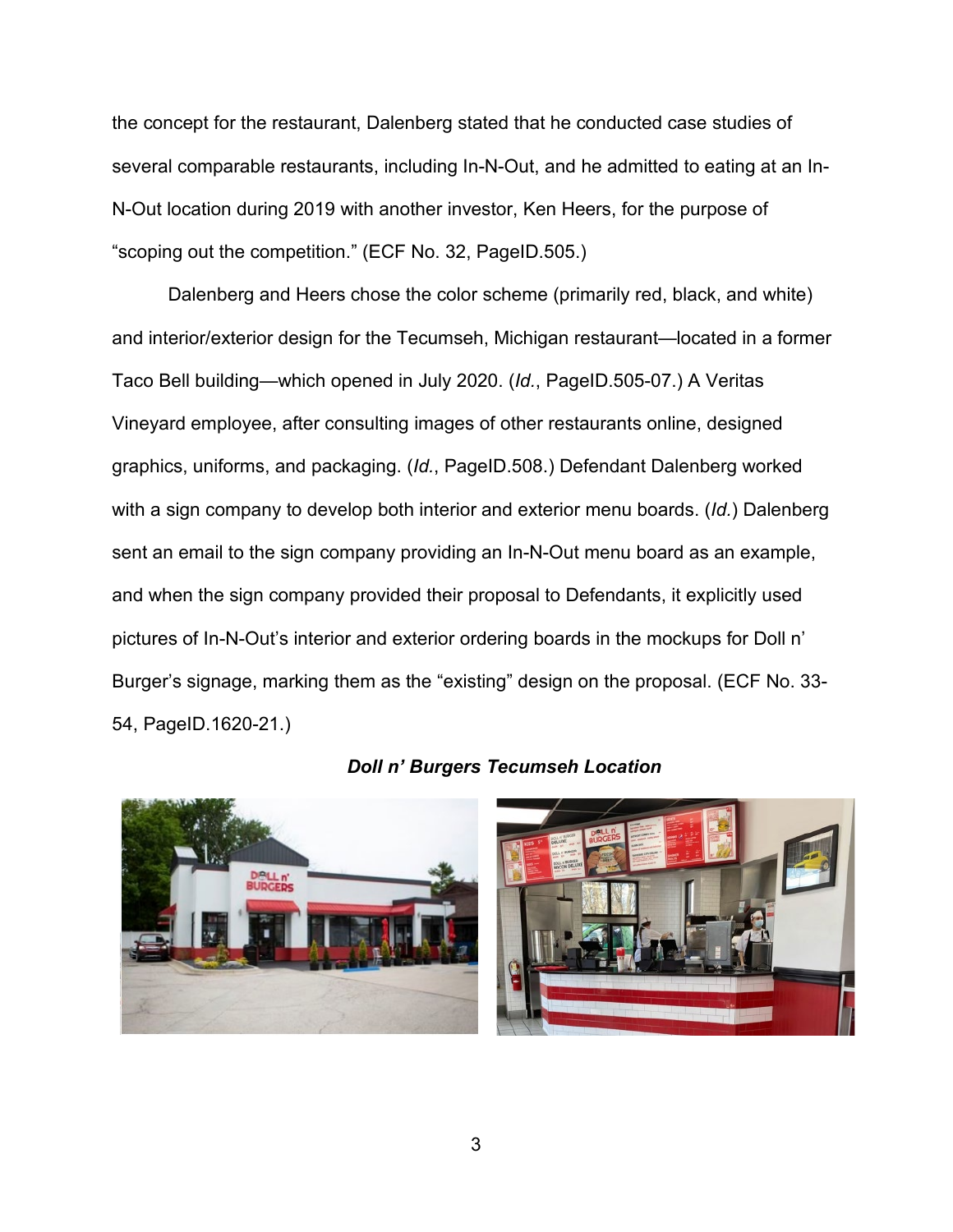

(ECF No. 7, PageID.49; ECF No. ECF No. 37, PageID.1909; ECF No. 39-1, PageID.1989-90.)

Defendants opened the Jackson location in November 2020; since the existing building had exposed brick interior and exterior walls, the dining room has a somewhat different look. But Dalenberg made "some aesthetic choices that were kind of imported from the Tecumseh location to Jackson to create a consistent look and feel between the two locations" (ECF No. 33-52, PageID.1607.) Defendants have expressed a desire to grow their concept into a larger brand, though the parties dispute the intended scope of this desired expansion. (ECF No. 32, PageID.536.)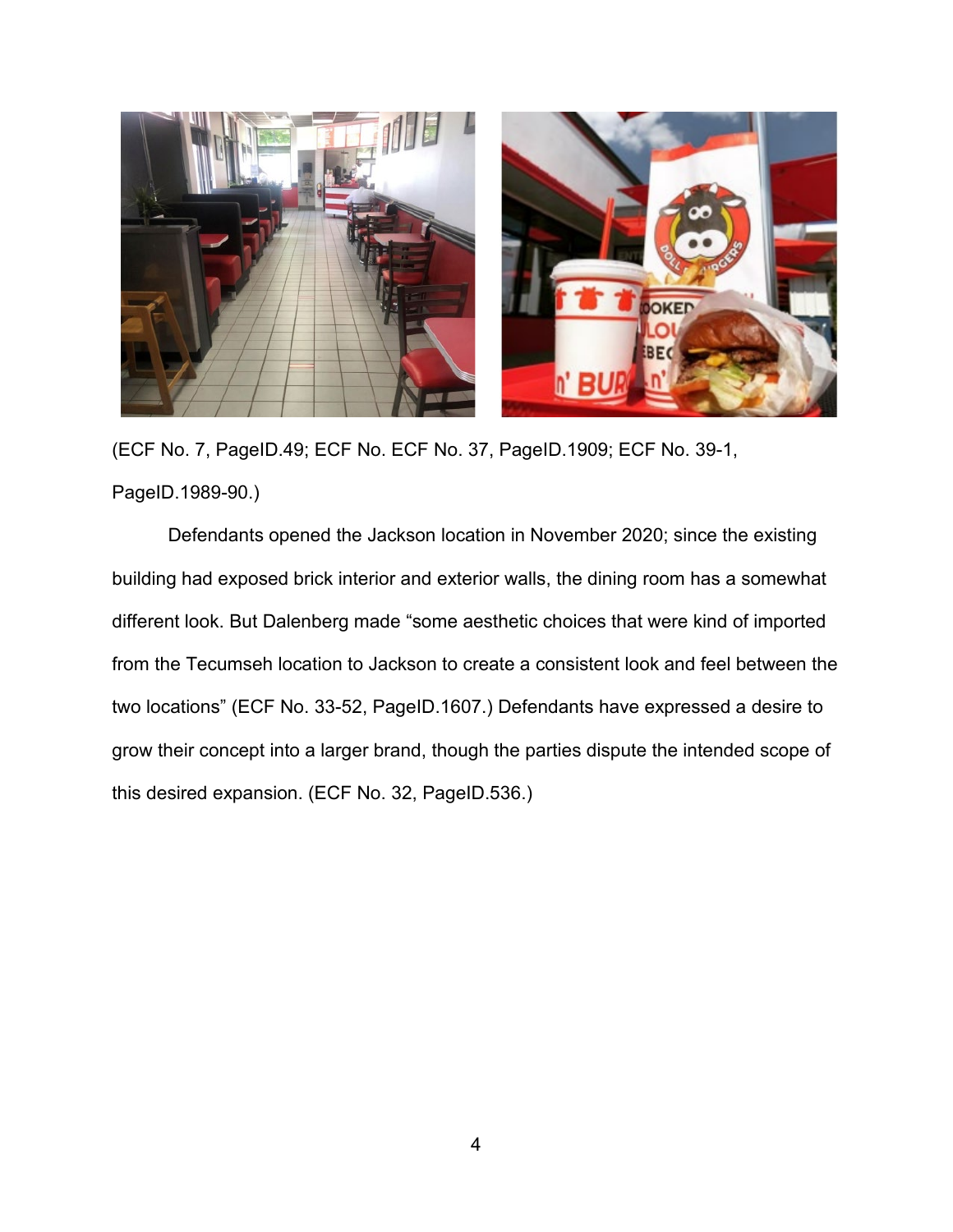# *Doll n' Burgers Jackson Location*



(ECF No. 7, PageID.49; ECF No. ECF No. 37, PageID.1909; ECF No. 39-1, PageID.1989-90.)

# **B. Plaintiff Alleged Trade Dress**

Plaintiff argues that Defendants' design choices make the look and feel of Doll n' Burger's restaurants confusingly similar to In-N-Out's ("INO") well-established "registered" and common law trade dresses covering the design of its stores.

# **1. "Common Law" Trade Dress**

Plaintiff states that "[s]ince at least 1960, INO has consistently and exclusively used a combination of specific design elements in its restaurants and product packaging to indicate In-N-Out as the source of its goods and services." (ECF No. 7, PageID.45.) In its complaint, Plaintiff lists nine elements that "collectively" form its common law trade dress:

- a. A color scheme consisting of red and white with accents of yellow or gold;
- b. A primarily white exterior with a low red stripe and red awnings;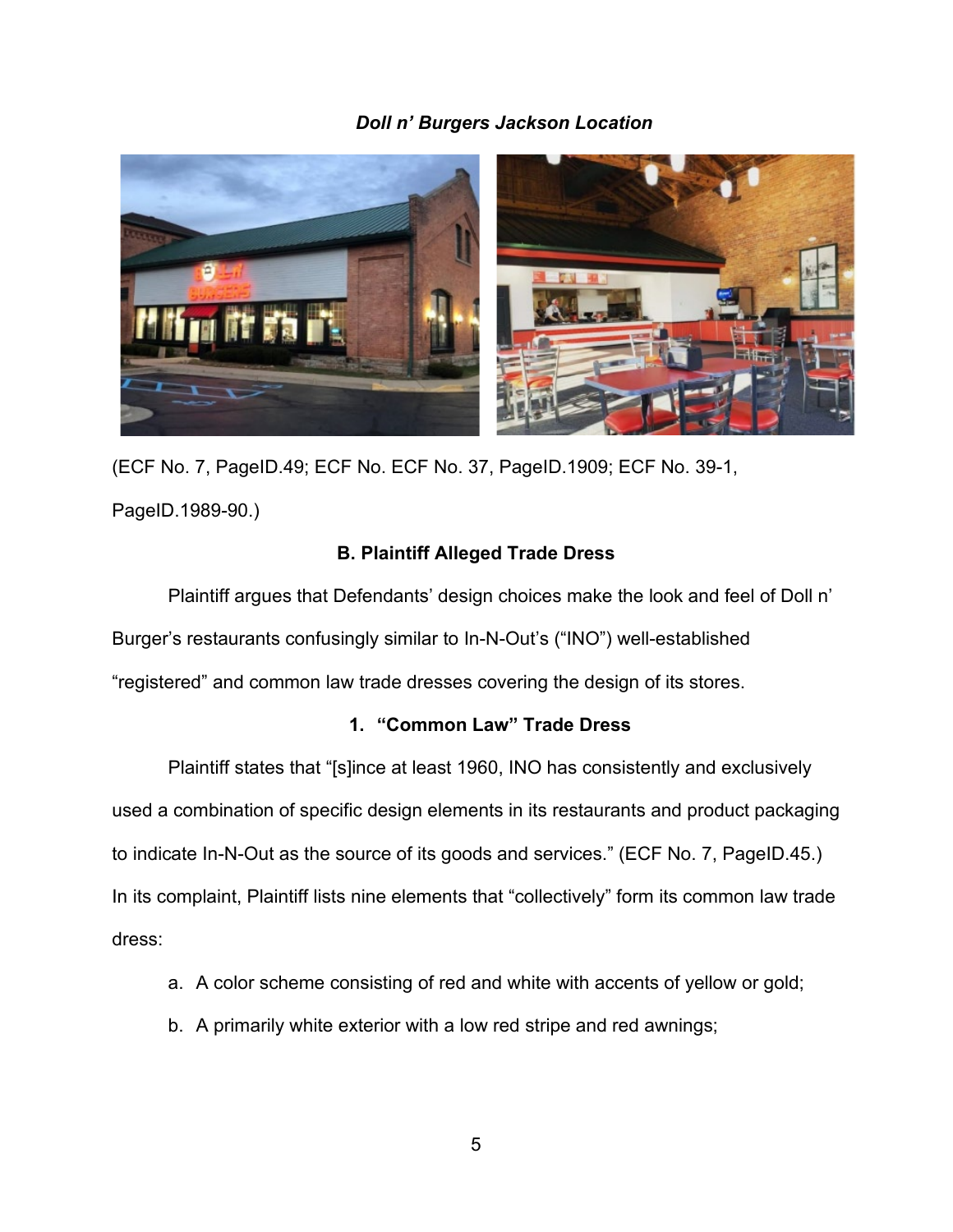- c. Red and white interior décor, including a white counter featuring a stripe in red with a grey countertop, red cushioned chairs and red table tops, and grey floor tiles;
- d. A menu with a red and white color scheme and layout including a horizontal line of boxes at the top featuring combo meals with no sizing options;
- e. White cups with red graphics featuring a line of palm trees near the top of the cup;
- f. Employee uniforms featuring white collared shirts, red aprons, and red and white hats (both baseball caps and paper hats);
- g. Using open-ended burger wrappers;
- h. The use of the single letter "N" in the name;

# (*Id.*, PageID.45-46.)

Many of the elements comprising the common trade dress can be seen in the following images Plaintiff provided:



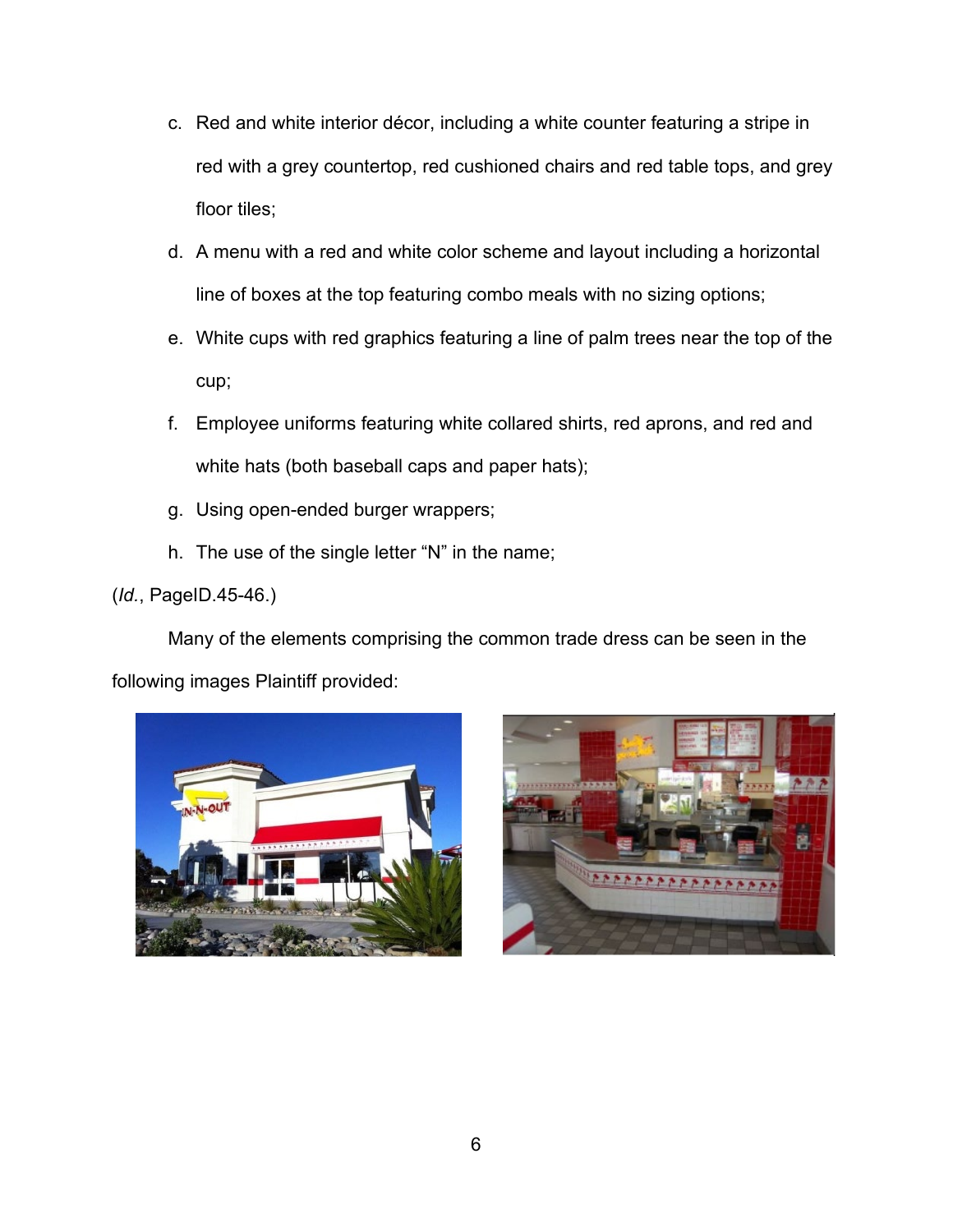





(ECF No. 32, PageID.513-15.)

# **2. Registered Trade Dress**

In 2015, Plaintiff was also awarded a US Patent and Trademark Office ("USPTO") Registration for a trade dress depicting the interior of an In-N-Out restaurant. Plaintiff refers to this registered trade dress as a "subset of the Common Law Trade Dress." (ECF No. 32, PageID.487.) The certificate for Registration No. 4839216 lists the elements that comprise the registered trade dress.

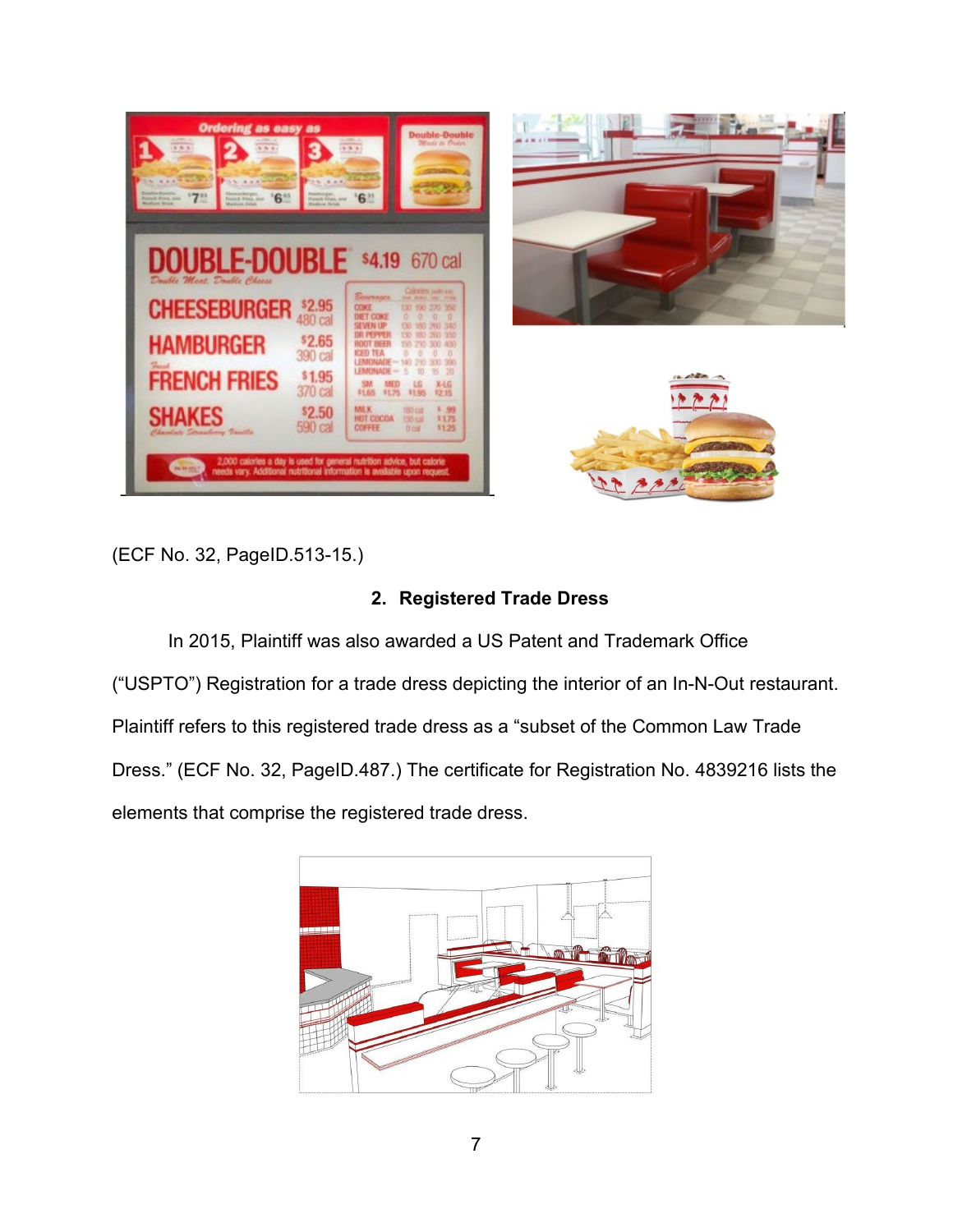Trade dress consists of a three-dimensional trade dress depicting the interior of a restaurant. The interior includes white sectional dividing walls having horizontal rows of red stripes. The interior also includes clear glass panels positioned above parts of the dividing walls. The interior also includes a customer seating area with booths, barstools and chairs, wherein the chairs are red, the barstools are white, and the booths have red upholstery, and white countertops and tabletops. The interior further includes a customer ordering area with sections of red tile walls and white tile walls around the customer ordering area and a silver counter. The INO Registered Trade Dress is depicted below; the matter shown in broken lines is not part of the mark and serves only to show the position of the mark.

(ECF No. 39-4, PageID.2085.)

When Plaintiff first sought registration of the trade dress in 2014, it submitted an application alleging that the trade dress depicted in the three-dimensional image was "inherently distinctive" under the Lanham Act. (ECF No. 32, PageID.488.) In denying the application, the USPTO Examiner noted that a trade dress can only be considered as "'inherently distinctive if its intrinsic nature serves to identify a particular source.'" (ECF No. 39-5, PageID.2088 (quoting *Wal-Mart Stores, Inc. v. Samara Bros., Inc.*, 529 U.S. 205, 210 (2000)).) While noting that case law suggested some restaurant interiors are unique enough to qualify as inherently distinctive, the Examiner found that Plaintiff's proposed trade dress did not meet the standard. (ECF No. 33-24, PageID.1085.) Instead, the Examiner found Plaintiff's proposed trade dress was "a mere refinement of common features of fast food restaurant interiors." (*Id.*) The examiner cited images of other restaurants and commonly available designs of commercial furniture to support its conclusion that because "red and white elements are commonly used in restaurant interior design . . . the public is unlikely to see the applicants . . . trade dress as inherently distinctive." (*Id.*)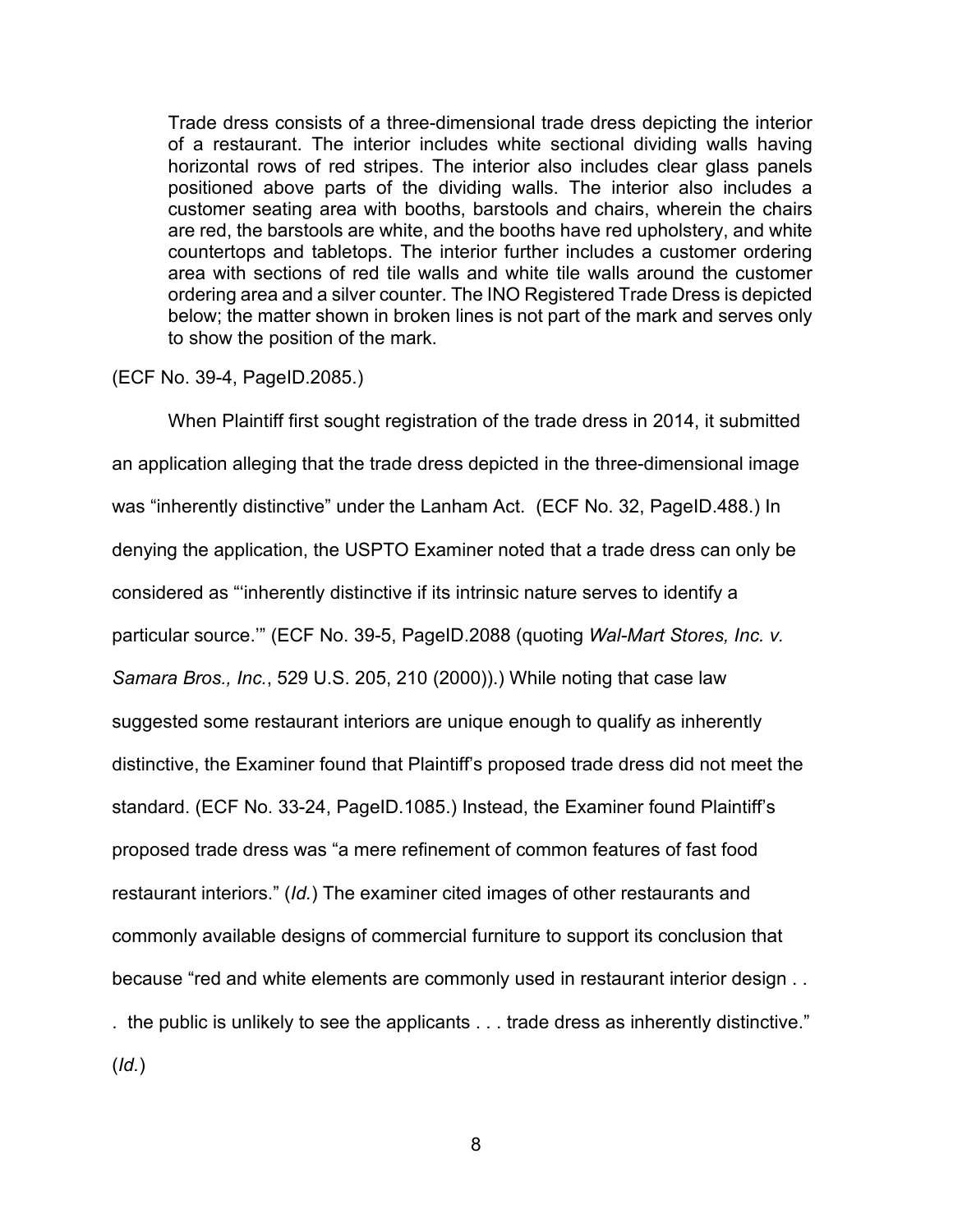After its initial appeal was denied, Plaintiff instead applied to register the mark under 15 U.S.C. §1052(f), commonly referred to as a "Section 2(f) registration." (ECF No. 32, PageID.488.) Section 2(f) allows an applicant to officially register a trade dress that has been used for five or more years if the applicant can show that the trade dress "has become distinctive" in the marketplace through its use so that it is recognized by members of the public. *See* 15 U.S.C. §1052(f). The amount of distinctiveness required for such a Section 2(f) registration is lower. Plaintiff provided several pieces of evidence supporting its Section 2(f) application. These include a declaration that Plaintiff "had spent in excess of \$100 million on a combination of radio, television, outdoor and print advertising;" five declarations for members of the public affirming that they

perceived Plaintiff's trade dress as distinctive; online reviews and articles observing the consistency and distinctiveness of the trade dress; media coverage to demonstrate Plaintiff's popularity. (*Id.*) The Examiner ultimately found that Plaintiff's trade dress had, in fact, acquired distinctiveness in the marketplace. (*Id.*)

#### **C. Claims Asserted**

Plaintiff brings two federal claims and three state law claims against the Defendants. Count I seeks injunctive relief and monetary damages for "trademark infringement" under the Lanham Act, 15 U.S.C. § 1114(1) for imitating Plaintiff's registered trade dress. (ECF No. 7, PageID.59-60.) Count II claims unfair competition under the Lanham Act, 15 U.S.C. § 1125(a) for misleading the public by adopting an "infringing dress" that imitates Plaintiff's "common law" trade dress. (*Id.*, PageID.61.)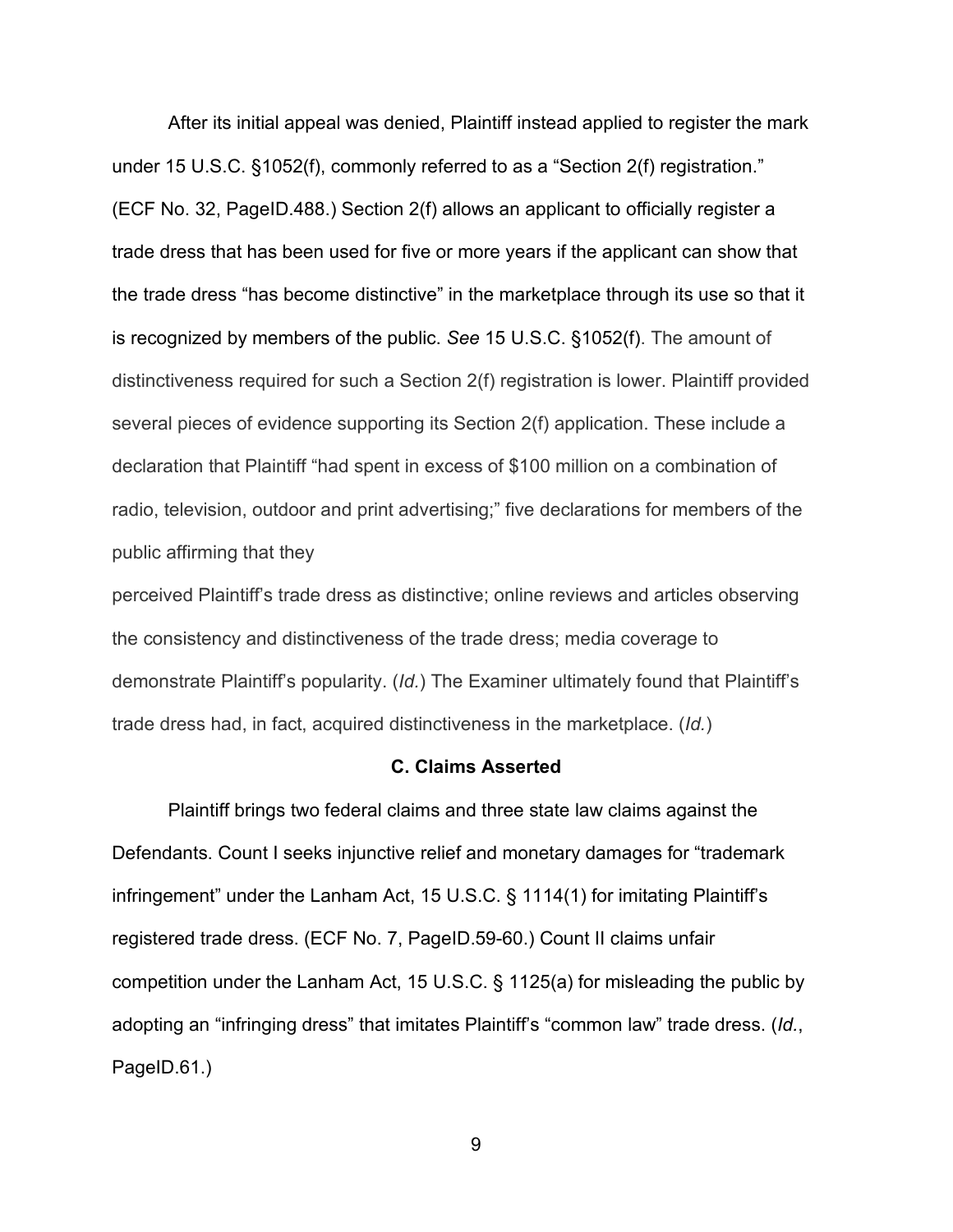Plaintiff also asserts a claim for "unfair competition" under Michigan law (Count III), a claim for violation of the Michigan Consumer Protection Act M.C.L. § 445.903 (Count IV), and a claim of unjust enrichment (Count V). Both parties agree, however, that the court need not separately address the Michigan law claims when adjudicating the present motions because "all rely on a finding both protectable trade dress and infringement" under the same standard as the federal claims. (ECF No. 37, PageID.1913.)

Defendants have asserted two counterclaims. The first counterclaim seeks cancelation of Plaintiff's registered trade dress, arguing that Plaintiff's application contained "false or misleading" representations. (ECF No. 25, PageID.211-15.) Defendants' second counterclaim seeks a declaratory judgment "that [Plaintiff's] trade dress is not protectable because it has not acquired secondary meaning," and that it has not infringed on Plaintiff's trade dress. (*Id.*, PageID.215-16) Defendants also included a jury demand "for all jury-triable issues." (*Id.*)

The parties' cross-motions for summary judgment essentially cover all claims that have been asserted.

#### **II. MOTIONS IN LIMINE**

Before reaching the merits of the cross-motions for summary judgment, the court must first make a preliminary ruling on each party's respective motion *in limine* seeking to determine the admissibility of the testimony and reports of two expert witnesses. Defendants move to exclude an expert report and testimony by Dr. Isabella Cunningham. She conducted online consumer surveys testing if Defendants' trade dress has acquired secondary meaning and whether there exists a likelihood of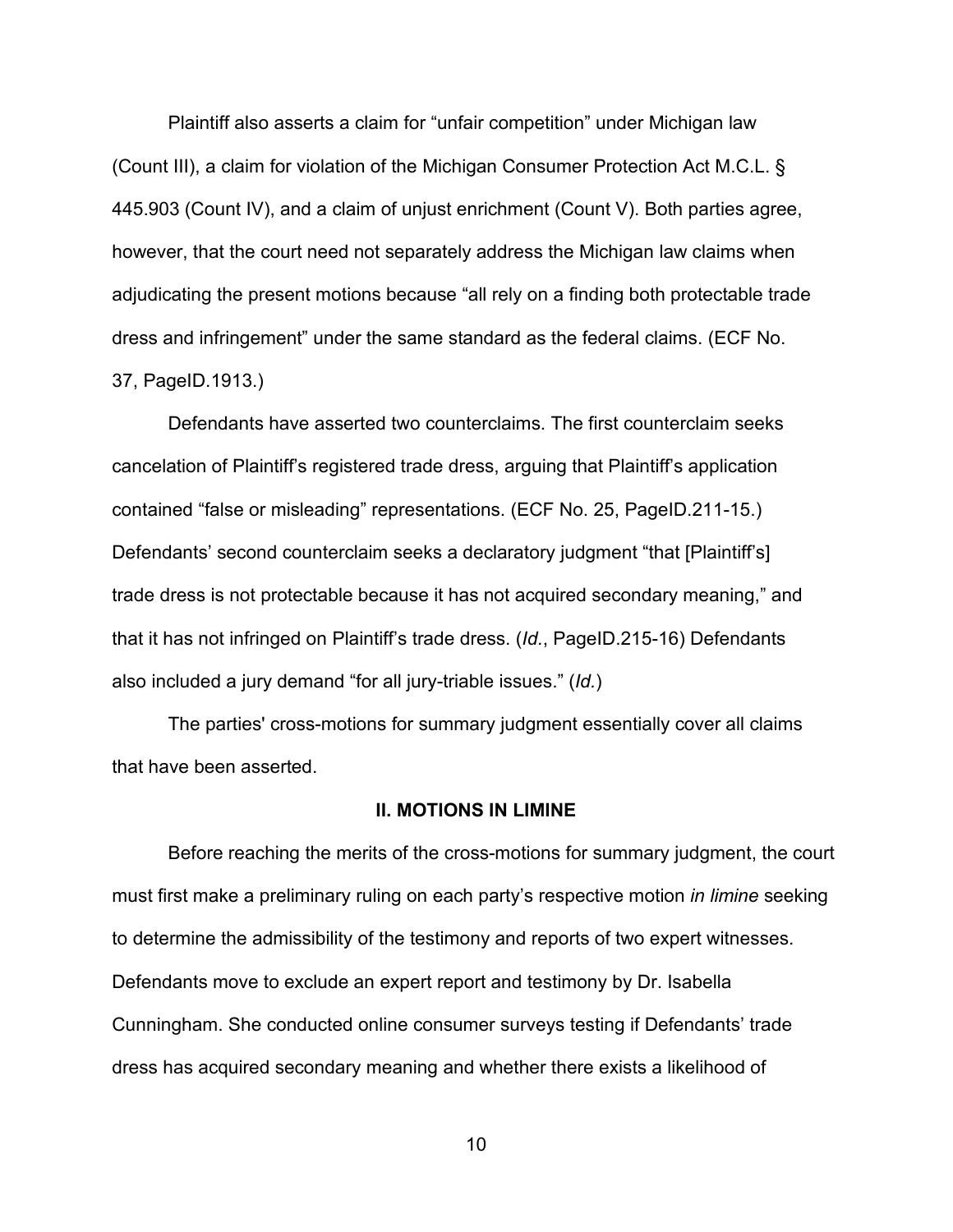confusion between the parties' stores. (*See* ECF No. 38.) Plaintiff has filed its motion in limine seeking to exclude the testimony of Defendants' expert, Dr. Jeffrey Stec, who conducted his own consumer surveys on the same topics yet, perhaps unsurprisingly, reached opposite conclusions. (*See* ECF No. 31)

The parties' respective reasons for the exclusions of their opponent's expert reports are legion. At the onset, the court views both sides' scattershot approach to discrediting the opposing expert with a degree of suspicion. *See* Thomas McCarthy, *Trademarks and Unfair Competition* § 32:178 (5th ed.) ("It is notoriously easy for one survey expert to appear to tear apart the methodology of a survey taken by another. . . [o]ne must keep in mind that there is no such thing as a 'perfect' survey."). And, as the court explains below, neither party has overcome the general rule that "[m]ethodological flaws in a survey bear on the weight the survey should receive, not the survey's admissibility." *Scott Fetzer Co. v. House of Vacuums Inc.*, 381 F.3d 477, 488 (5th Cir. 2004); *see also Southland Sod Farms v. Stover Seed Co.,* 108 F.3d 1134, 1143 n.8 (9th Cir. 1997) ("As long as [a survey is] conducted according to accepted principles . . . survey evidence should ordinarily be found sufficiently reliable under Daubert. Unlike novel scientific theories, a jury should be able to determine whether asserted technical deficiencies undermine a survey's probative value."); *Leelanau Wine Cellars, Ltd. v. Black & Red, Inc.*, 452 F. Supp. 2d 772, 778 (W.D. Mich. 2006), aff'd, 502 F.3d 504 (6th Cir. 2007).

#### **A. Standard**

The court may, before trial, determine the admissibility of evidence through a motion in limine. "A motion in limine is a request for guidance by the court regarding an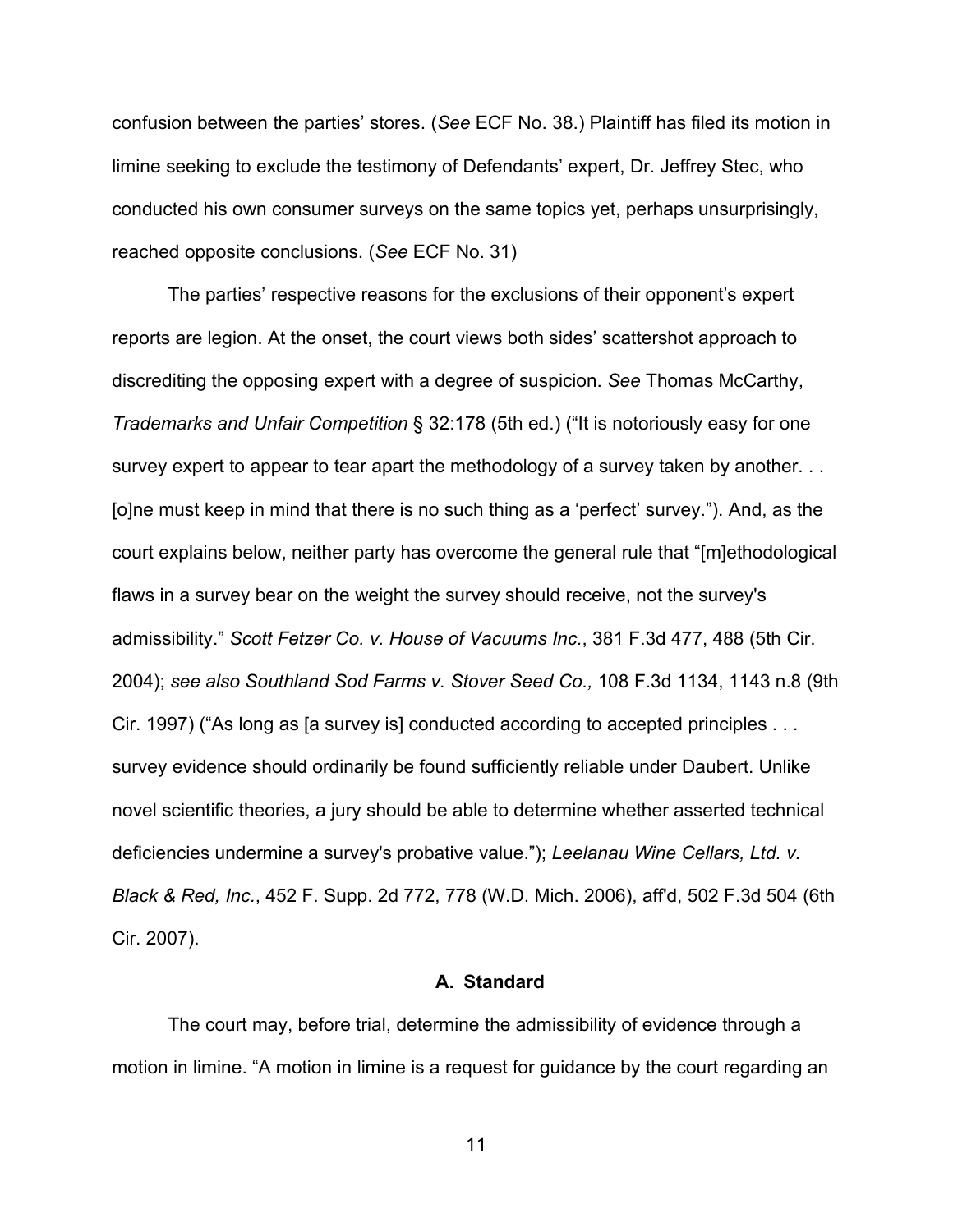evidentiary question." *United States v. Luce*, 713 F.2d 1236, 1239 (6th Cir. 1983). It is a procedural vehicle "to narrow the evidentiary issues for trial and to eliminate unnecessary trial interruptions." *Louzon v. Ford Motor Co.*, 718 F.3d 556, 561 (6th Cir. 2013). "[A] preliminary ruling allows the parties to consider the court's ruling in formulating their trial strategy." *United States v. Yannott*, 42 F.3d 999, 1007 (6th Cir. 1994). The court has "[b]road discretion . . . in determinations of admissibility based on considerations of relevance and prejudice, and those decisions will not be lightly overruled." *United States v. Dixon*, 413 F.3d 540, 544 (6th Cir. 2005) (quoting *Romstadt v. Allstate Ins.*, 59 F.3d 608, 615 (6th Cir. 1995)).

"Relevancy is the threshold determination in any decision regarding the admissibility of evidence; if evidence is not relevant, it is not admissible." *Koloda v. General Motors Parts Div.*, 716 F.2d 373, 375 (6th Cir. 1983). "The standard for relevancy is 'extremely liberal' under the Federal Rules of Evidence." *Dortch v. Fowler*, 588 F.3d 396, 400 (6th Cir. 2009) (quoting *United States v. Wittington*, 455 F.3d 736, 738 (6th Cir. 2006)). Under Federal Rule of Evidence 401, "[e]vidence is relevant if . . . it has any tendency to make a fact more or less probable than it would be without the evidence . . . [and] the fact is of consequence in determining the action."

Not all relevant evidence is admissible. Under Federal Rule of Evidence 403, "[t]he court may exclude relevant evidence if its probative value is substantially outweighed by a danger of one or more of the following: unfair prejudice, confusing the issues, misleading the jury, undue delay, wasting time, or needlessly presenting cumulative evidence." The court has "very broad discretion in making this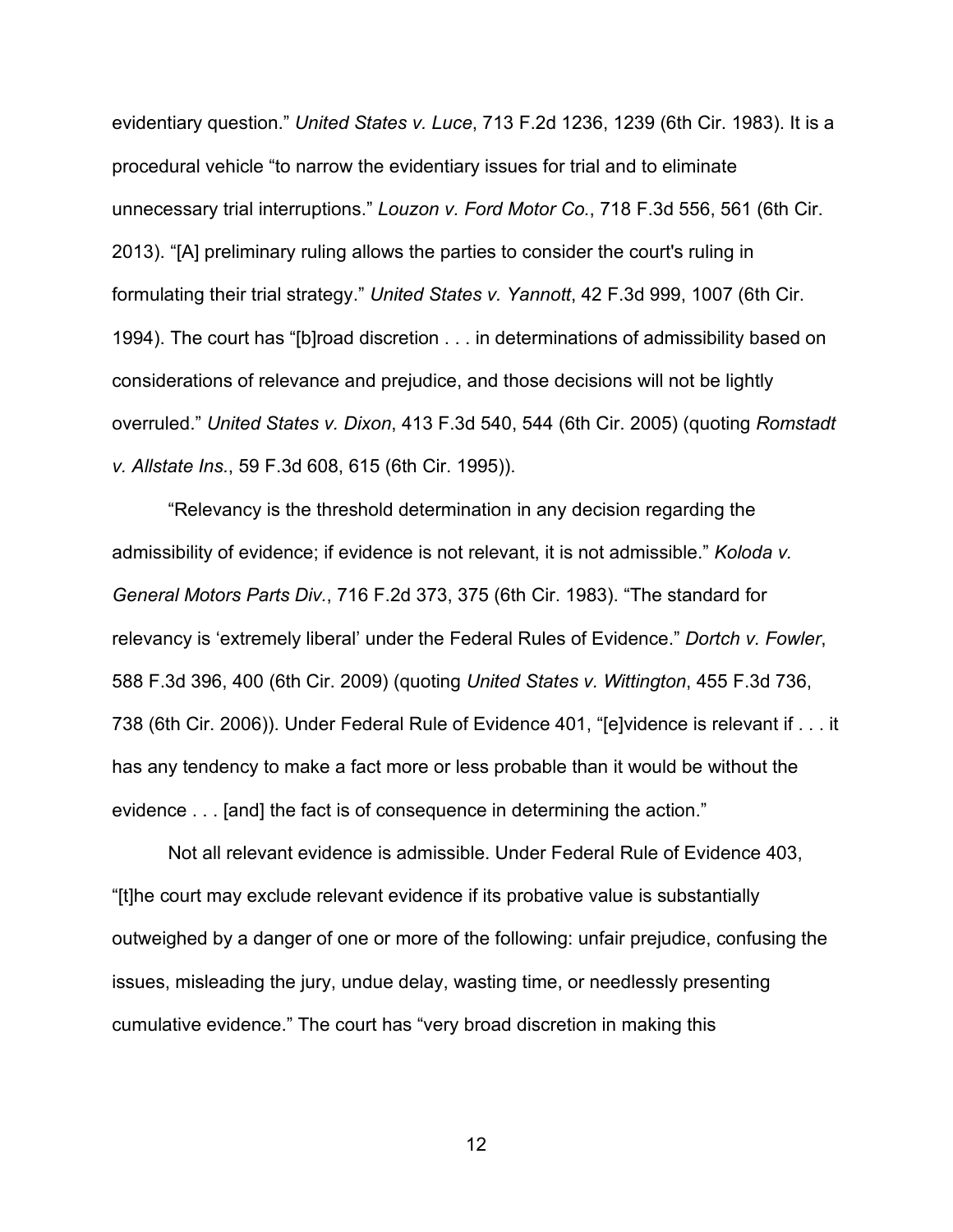determination." *United States v. LaVictor*, 848 F.3d 428, 444 (6th Cir. 2017) (quoting *United States v. Semrau*, 693 F.3d 510, 523 (6th Cir. 2012)).

Expert testimony is subject to additional screening. Pursuant to Federal Rule of Evidence 702, an expert witness's testimony is admissible only if it "both rests on a reliable foundation and is relevant to the task at hand." *Daubert v. Merrell Dow Pharm., Inc.,* 509 U.S. 579, 597 (1993). In determining reliability, the court must assess "whether the reasoning or methodology underlying the testimony is scientifically valid." *Id.* at 592- 93.

The *Daubert* Court provided a nonexclusive list of factors that courts should consider when analyzing reliability: "(1) whether a theory or technique can be and has been tested; (2) whether the theory or technique has been subjected to peer review or publication; (3) the known or potential rate of error; and (4) general acceptance." *First Tenn. Bank Nat'l Ass'n v. Barreto,* 268 F.3d 319, 334 (6th Cir. 2001) (citing *Daubert,* 509 U.S. at 593-94) (quotation marks and alterations omitted). However, the test for determining reliability is "flexible," and the court is given "the same broad latitude when it decides *how* to determine reliability as it enjoys in respect to its ultimate reliability determination." *Kumho Tire Co., Ltd. v. Carmichael,* 526 U.S. 137, 141-42 (1999) (citing *Gen. Elec. Co. v. Joiner,* 522 U.S. 136, 143 (1997)) (emphasis in *Kumho*).

An expert's testimony should be excluded when it "amounts to mere guess or speculation." *United States v. L.E. Cooke Co., Inc .,* 991 F.2d 336, 342 (6th Cir.1993). However, "where the opinion has a reasonable factual basis, it should not be excluded." *Id.* "[M]ere weaknesses in the factual basis of an expert witness' opinion bear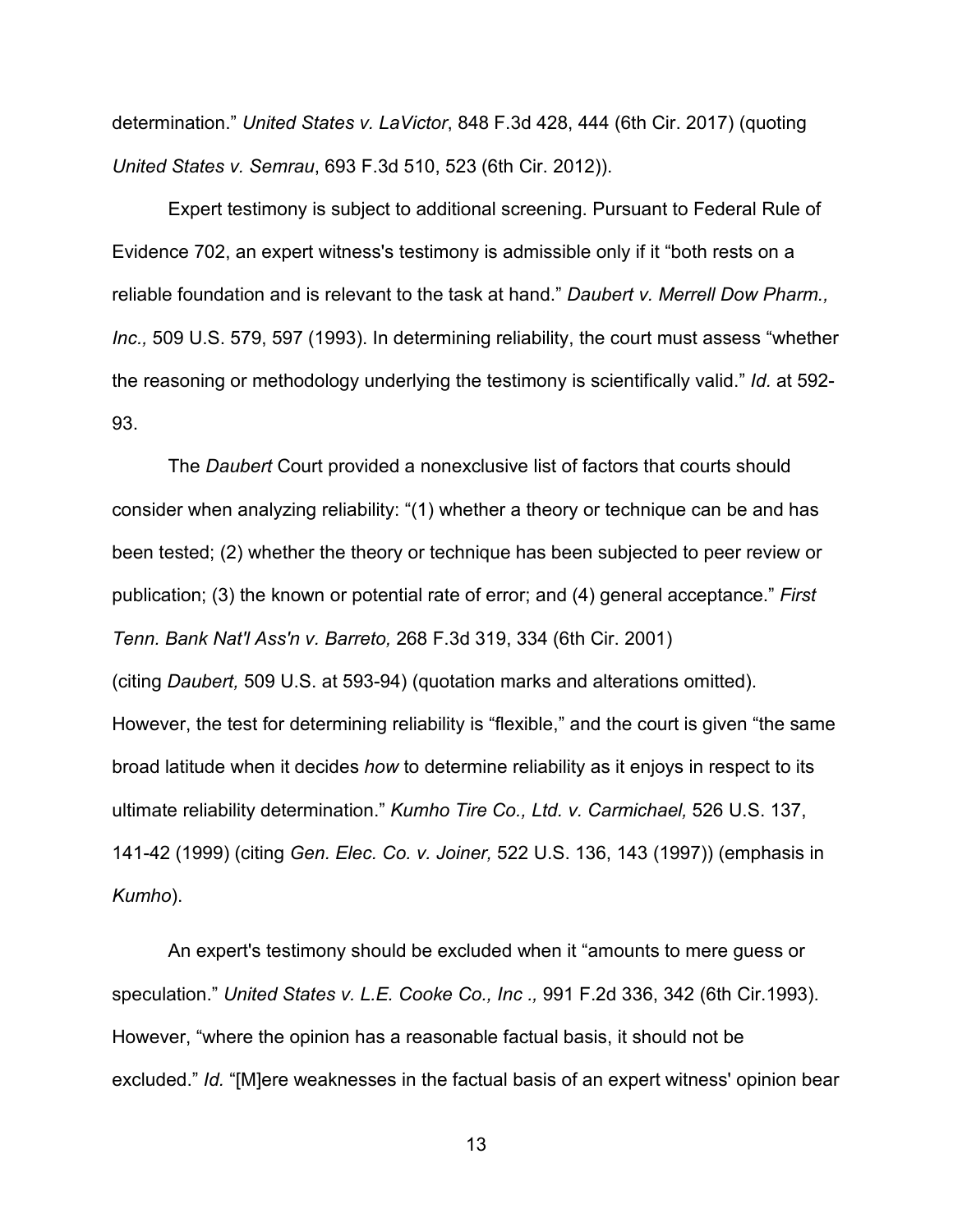on the weight of the evidence rather than on its admissibility." *McLean v. 988011 Ontario, Ltd.,*224 F.3d 797, 801 (6th Cir. 2000) (citation and alterations omitted).

#### **B. Expert Credentials**

"It is now commonly accepted that consumer surveys are admissible in trademark actions and may provide strong evidence on issues of secondary meaning and likelihood of consumer confusion." *Leelanau Wine Cellars*, 452 F. Supp. 2d at 777- 78 (citing *Herman Miller, Inc. v. Palazzetti Imports & Exports, Inc.*, 270 F.3d 298, 298, 312 (6th Cir. 2001) ("Because the determination of whether a mark has acquired secondary meaning is primarily an empirical inquiry, survey evidence is the most direct and persuasive evidence.") (quotation omitted)); *see also Simon Property Group L.P. v. mySimon, Inc.*, 104 F.Supp.2d 1033, 1038 (S.D. Ind. 2000) ("Consumer surveys are generally accepted by courts as one means of showing the likelihood of consumer confusion."). And, "[t]he proponent of the survey bears the burden of establishing its admissibility." *Keith v. Volpe*, 858 F.2d 467, 480 (9th Cir. 1988).

Dr. Isabella Cunningham was retained by Plaintiff; she conducted both a secondary meaning and a likelihood of consumer confusion survey. (*See* ECF No. 39- 19, PageID.2452-74.) Dr. Cunningham is the chair of "Advertising and Public Relations" at the University of Texas at Austin, where she has taught for 20 years, has a number of academic publications to her name, and has "been retained as an expert witness in several lawsuits." (*Id.*, PageID.2471-72.) Defendants do not challenge her credentials; they only challenge her methodology.

Defendants retained Dr. Jeffery A. Stec, who conducted his own surveys on secondary meaning and likelihood of confusion. Dr. Stec is the managing director of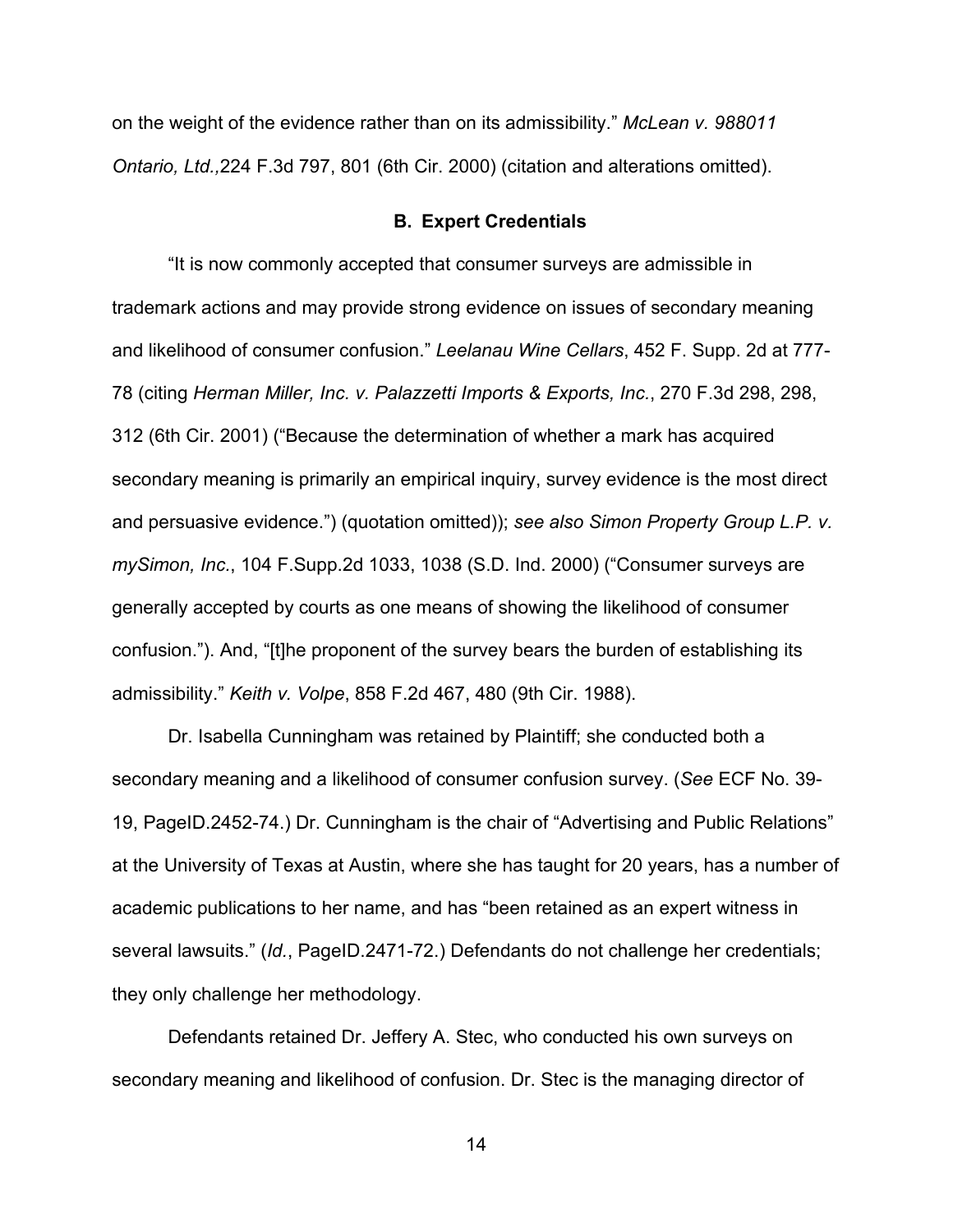Berkeley Research Group's Intellectual Property Practice, he has a Ph.D. in economics and "has 17 years of experience in the areas of antitrust, finance, intellectual property, and survey research, both as a consulting expert and as an expert witness." (ECF No. 39-1, PageID.2039.) His resume indicates that he has provided expert testimony in past trademark cases, which required him to conduct both "secondary meaning" and likelihood of confusion" surveys. (*Id.*, PageID.2041.) But Plaintiff argues that Dr. Stec should be excluded as an expert because his past survey experience involved conducting consumer surveys with regard to trademarks, *not trade dress*. (*See* ECF No. 31, PageID.250.) And Plaintiff notes that Dr. Stec has never handled a case involving "the quick service industry" specifically. (*Id.*)

As a preliminary matter, the court rejects Plaintiff's attempt to exclude Dr. Stec based on his credentials. While trade dress involves some unique factors, the legal standards utilized are closely aligned, and the consumer survey methodology used for trademark and trade dress are largely interchangeable. Dr. Stec's past experience, conducting both likelihood of confusion and secondary meaning surveys, provides him with sufficient experience to serve as an expert here. As a result, the court's analysis below focuses only on challenges to the methodology used by each expert.

#### **C. Secondary Meaning Surveys**

The parties and their respective experts provide dueling surveys that attempt to test if In-N-Out's "trade dress" has acquired secondary meaning among customers. For each survey, the court provides a summary and then addresses methodological challenges asserted in the dueling motions in limine.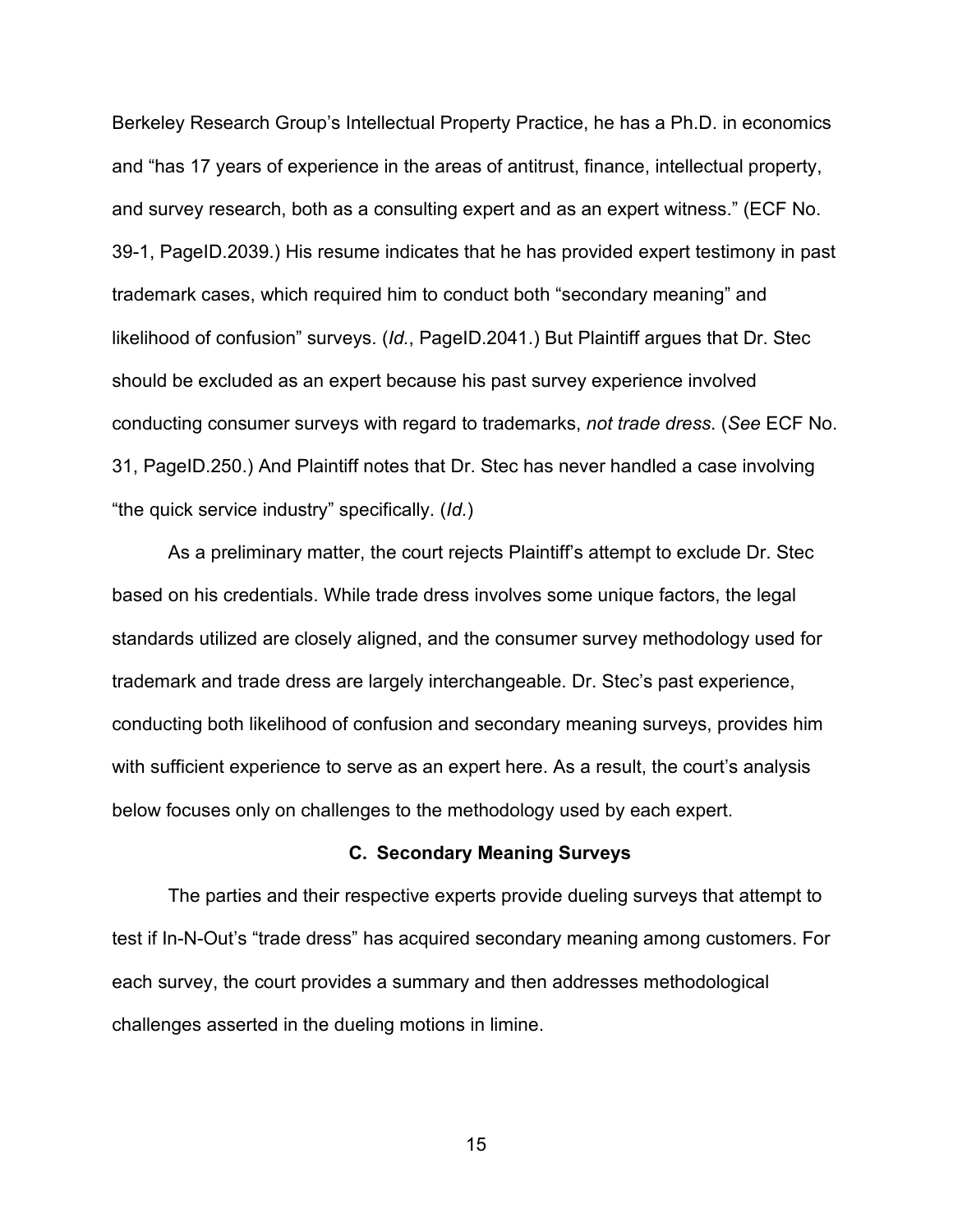#### **1. Dr. Cunningham's Secondary Meaning Survey**

Using an internet survey company, Dr. Cunningham conducted a survey with 404 subjects comprising a representative sample from the adult populations of "Arizona, California, Colorado, Nevada, Oregon, Texas, and Utah" who had recently eaten at, or planned to eat at, a quick service restaurant. (ECF No. 39-19, PageID.2456, 68.) She first showed all survey participants an introductory image collage—three photos of Apple stores—and asked if "[f]rom what you know, are retail establishments with this appearance/design likely to be owned or operated by one company, more than one company, no company, or don't you know?" (*Id.*, PageID.2460.) After this introductory question, the survey then showed each participant a set of two images. Half saw Cunningham's test images, and the other half saw control images. (*Id.*, PageID.2458.) The two photo collages shown to participants consisted of either the interior and exterior of an In-N-Out location (test) or a collage of images from other fast-food restaurants (control). Neither the test nor the control images had any reference to the restaurant brand name.

After participants viewed either the test or control images, they were again asked if "appearance/design likely to be owned or operated by one company, more than one company, no company, or don't you know?" (*Id*., PageID.2466.) If the respondents answered one company, they were asked to specify, "what company do you associate the overall appearance/design of the restaurant you just saw?" (*Id*., PageID.2467.) To reach her conclusion, Dr. Cunningham took the 92.5% of respondents that identified the overall appearance of the In-N-Out restaurant test images as coming from one company and subtracted the 31.5% that identified the restaurants in the control images as coming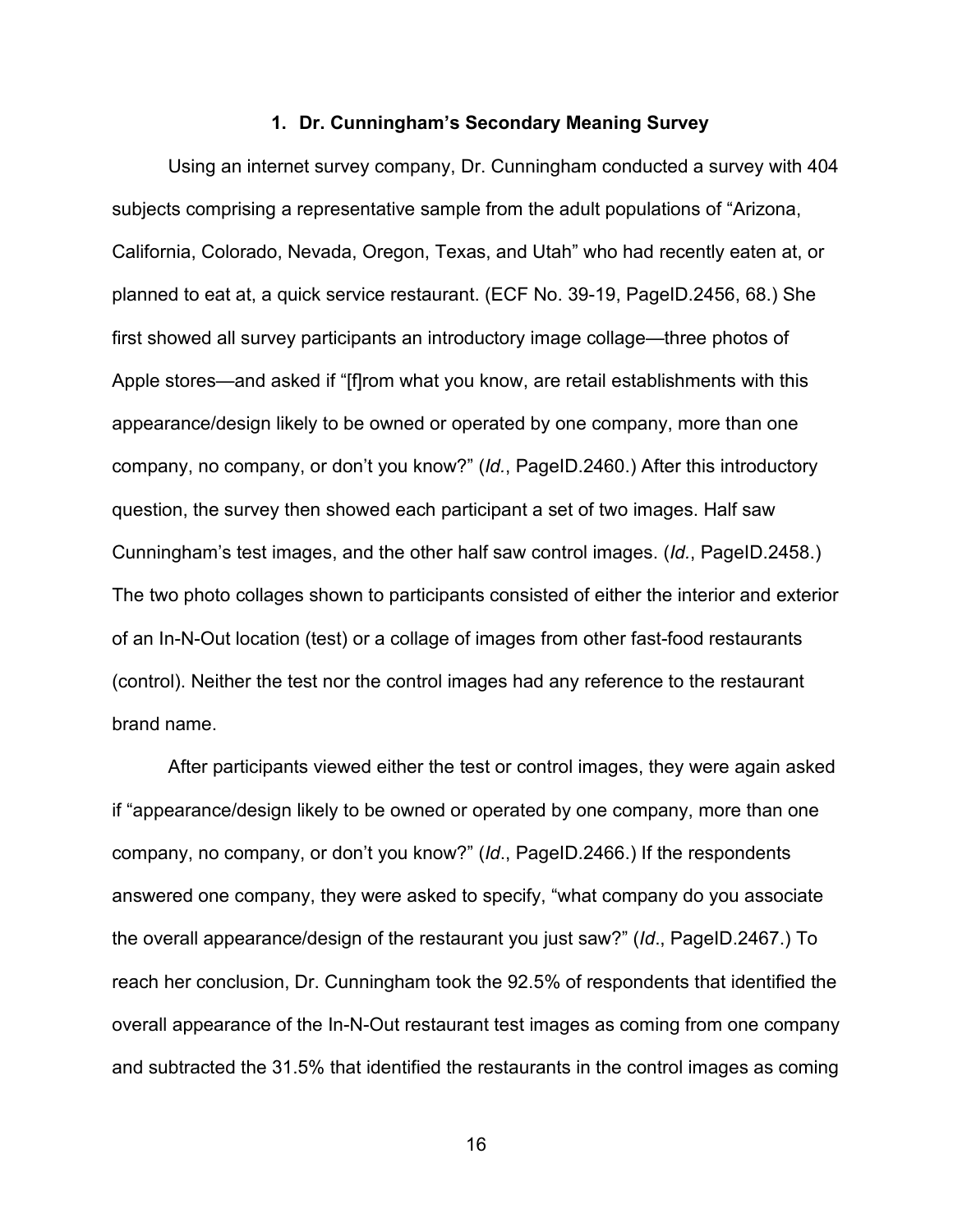from one company, to arrive at here conclusion that a net 61% of respondents attributed the trade dress of the In-N-Out restaurant to one source. (*Id.*, PageID.2468.) And she highlighted that "(46%) of the subjects who stated that the restaurant they saw in the test survey was owned by one company specifically mentioned In-N-Out as that company" when asked if they recognized the restaurant shown. (*Id.*, PageID.2469.) Cunningham concluded that there is "a clear indication that In-N-Out trade dress has acquired secondary meaning." (*Id.*)

Defendants, and their expert Dr. Jeffery Stec, attack the survey arguing that it should be excluded under *Daubert* because it is "the product of unreliable principles and methods," Defendants further question the survey's probative value. (ECF No. 38, PageID.1922.) Specifically, Plaintiffs contends that Dr. Cunningham (1) failed to evaluate the trade dress actually asserted by Plaintiff; (2) failed to utilize the proper control; (3) "failed to remove indicators of source stimuli;" (4) utilized the wrong target population; (5) utilized a leading survey design. Plaintiff, in turn, contests each point. (*See* ECF No. 58.)

To start, the court finds that Dr. Cunningham's use of potentially underinclusive test images does not necessitate exclusion of the secondary meaning survey. Defendants assert that "all nine [alleged] common law" elements of Plaintiff's purported trade dress and "all six features" of its registered trade dress were not shown in the test images. But Defendants cite no case law supporting their implicit proposition that a survey cannot test the "overall appearance" of a retail establishment unless every possible element of the trade dress is visible in the test images. (*See* ECF No. 38, PageID.1933.) As Plaintiff points out, ensuring that every element of the alleged In-N-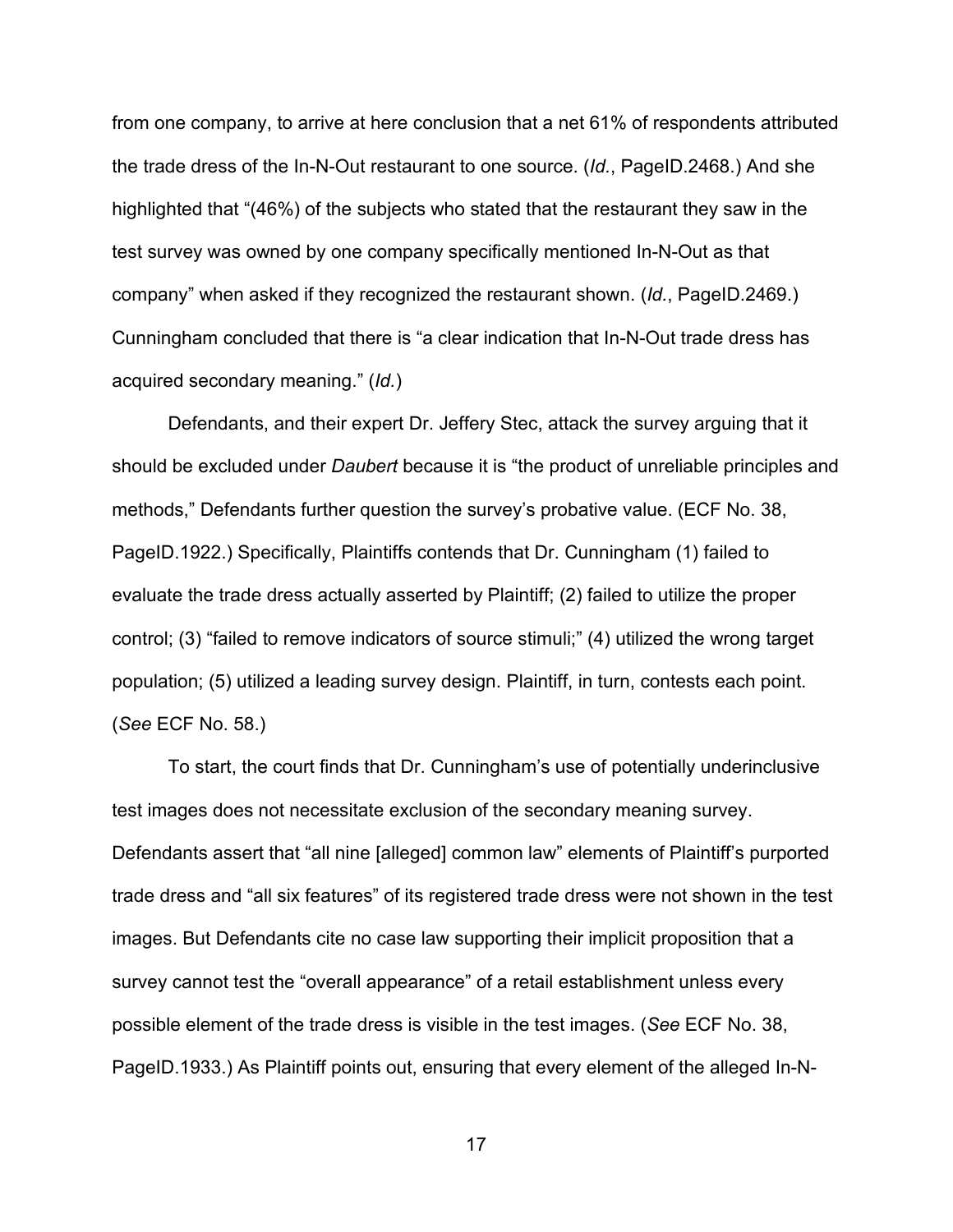Out trade dress was visible in the test photos here would have likely required a large number of images—a survey design decision that could itself have introduced other biases into the results. Defendants can argue at trial that the underinclusive set of images employed by the survey weighs against the relevance of its results, but this alleged methodological defect clearly does not justify exclusion.

While the court largely agrees with Defendants' next criticism—that the unrelated styles of the restaurants shown in the survey's control images at least somewhat inflated the 61% net distinctiveness result—the court finds this limitation also goes to the weight that the survey should be given by the factfinder, not to admissibility. *See Leelanau Wine Cellars*, 452 F. Supp. 2d at 786. The factfinder, viewing the control images used, can judge the degree of bias these images may have introduced. Because the control images are not blatantly inappropriate, the court finds this criticism is not grounds for wholesale exclusion of the survey.

Defendants further criticize Dr. Cunningham's decision to only remove the In-N-Out sign and name from the test images she employed. Specifically, they contend that Defendants should have removed "a horizontal line of palms trees" on the walls, and a yellow "quality you can taste" neon sign since both elements are not included in the trade dress Plaintiff alleges here and both are separately trademarked. (*See* ECF No. 38, PageID.1936.) Defendants' criticism may have some validity; certain authorities on survey design have argued it is proper to limit other non-trade-dress stimuli that might be independently recognizable when surveying secondary meaning. *See* Jacob Jacoby*, Trademark Surveys: Designing Implementing and Evaluating Surveys,* § 7.21.5 (2013) (asserting that a survey testing for secondary meaning should "obscure the brand and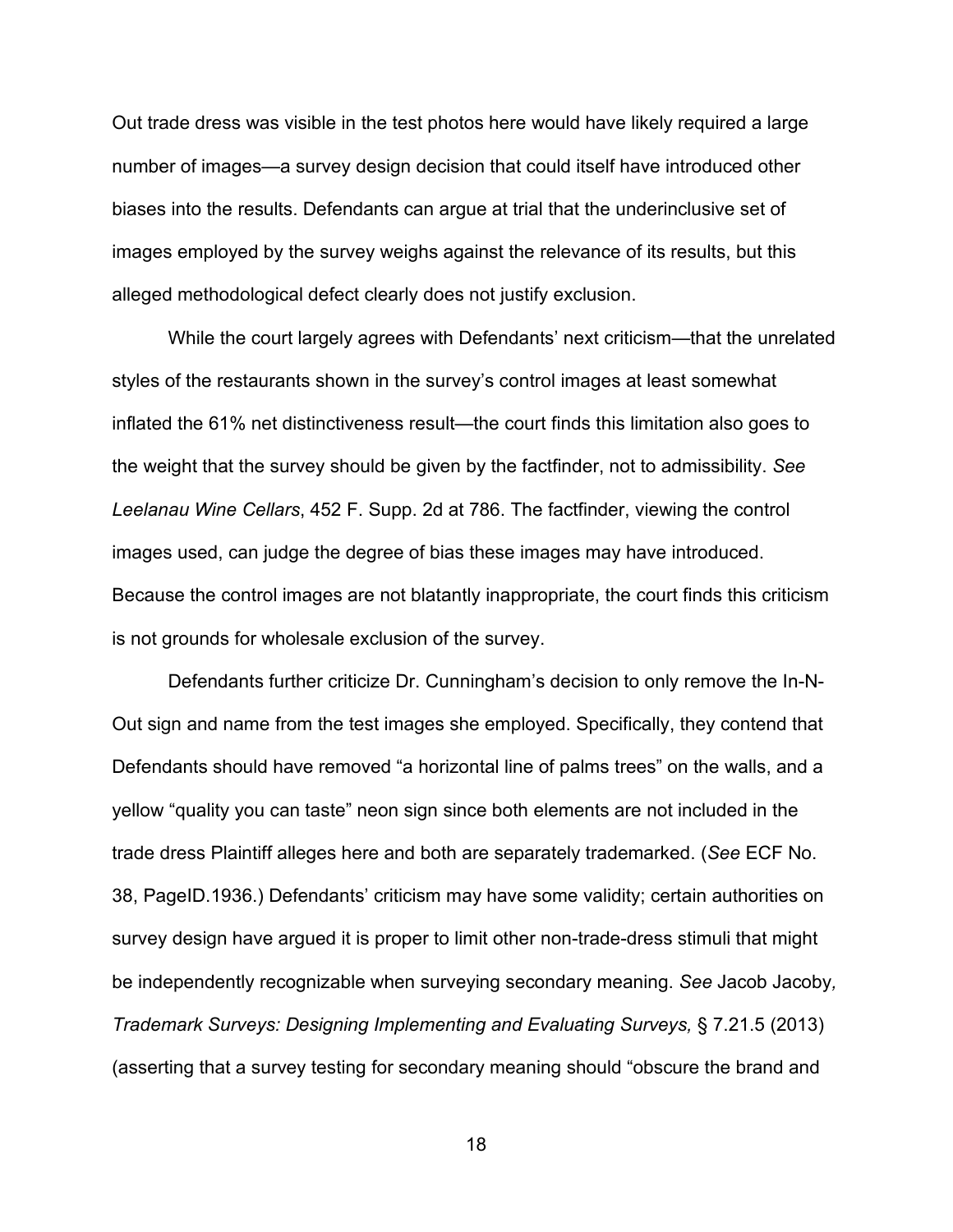company names and other source-identifying indicia (such as slogans)" that are not part of the trade dress). But what constitutes such "source-identifying indicia" is a close judgment call that depends on the underlying facts of the case. While Defendants may fairly disagree with the expert's judgment call, this clearly does not evince a significant methodological error. Courts in the past have still relied on secondary meaning surveys even though they might have contained such extra indicia. *See, e.g., Hershey Foods Corp. v. Mars, Inc.*, 998 F. Supp. 500, 515 (M.D. Pa. 1998) (relying on a secondary meaning survey despite the defendant's argument that "additional elements" that were not part of the alleged trade dress "gave the survey respondents additional clues for the source of the dress").

Likewise, the inclusion of the test question at the beginning of the survey was clearly not a vast departure from accepted methods for such surveys. *See* McCarthy, § 12:16 (5th ed.) ("The most widely used survey format to resolve a genericness challenge is the 'Teflon' format. . . A 'Teflon Survey' is essentially a mini-course in the generic versus trademark distinction, followed by a test."). The use of such an introductory question seems to be a common part of the survey method employed. *Id.*

The closer question is whether Dr. Cunningham's decision to limit her survey sample to seven western states undermined the validity of the survey for purposes of determining secondary meaning of the trade dress. "Courts consider the selection of the proper universe as one of the most important factors in assessing the validity of a survey as well as the weight that it should receive." *Leelanau Wine Cellars*, 452 F. Supp. 2d at 781; *see also Amstar Corp. v. Domino's Pizza, Inc.,* 615 F.2d 252, 264 (5th Cir. 1980) (stating that "one of the most important factors in assessing the validity of an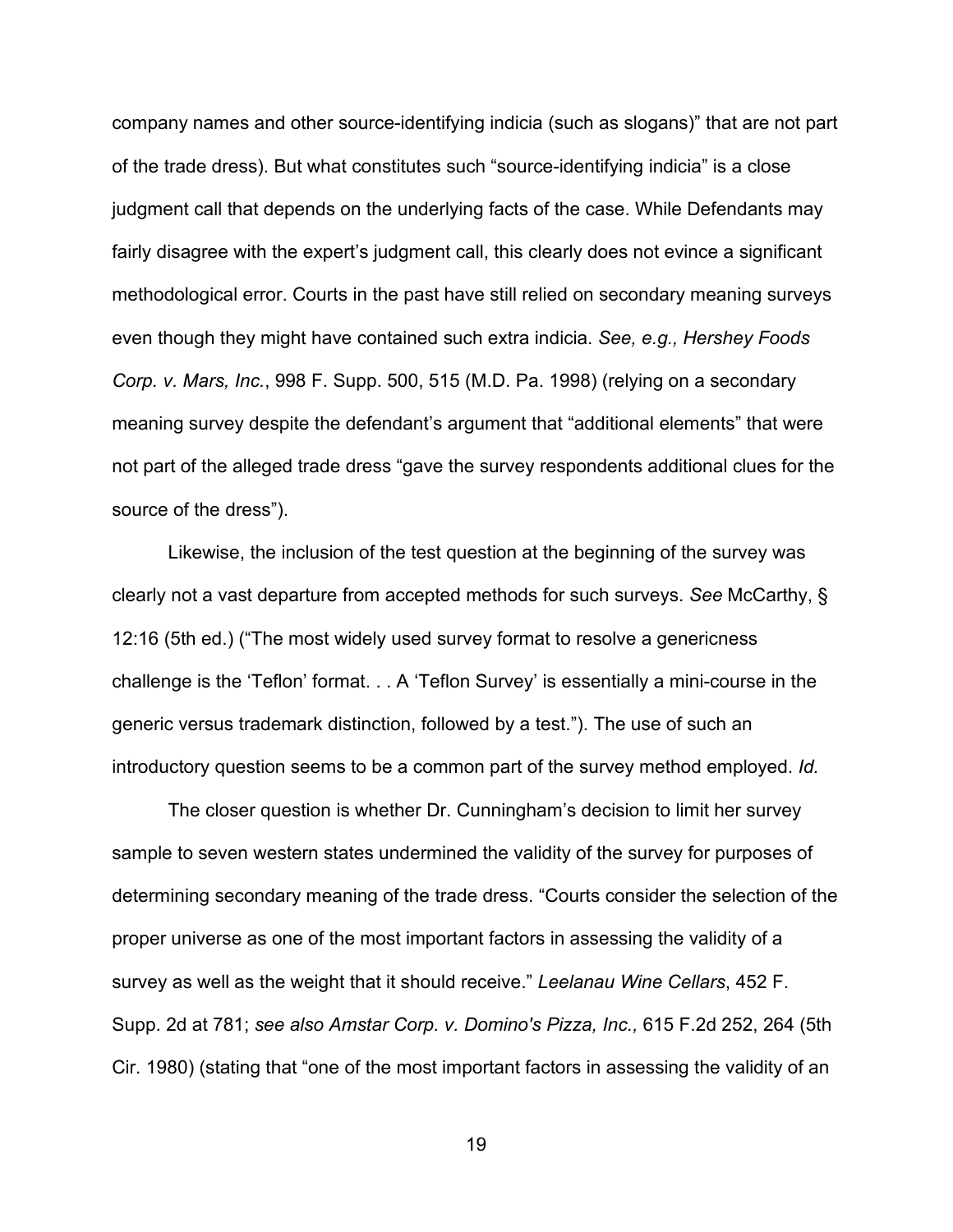opinion poll is the adequacy of the 'survey universe,' that is the persons interviewed must adequately represent the opinions which are relevant to the litigation"); *Wells Fargo & Co. v. WhenU.com, Inc.*, 293 F. Supp. 2d 734, 767 (E.D. Mich. 2003) (Edmunds, J.) ("Selection of a proper universe is so critical that even if the proper questions are asked in a proper manner, if the wrong persons are asked, the results are likely to be irrelevant.") (quotation omitted).

Determining the proper population for a secondary meaning survey in the present case is complex because there are essentially two different trade dresses at issue: (1) a narrower, registered trade dress covering certain elements of the restaurant's interior, and (2) a broader common law trade dress. Plaintiff has alleged both that Defendants "intentionally" copied its trade dresses (*see* ECF No. 7, PageID.60-61), *and* that its trade dress has "gained nationwide secondary meaning." (*see id.*, PageID.57).

Since "Dr. Cunningham admits [in her deposition that] her survey did not test whether [Plaintiff]'s trade dress had secondary meaning in Michigan or across the entire United States," Defendants argue that this survey has no probative value for purposes of the present suit as Plaintiff "must prove its allegation that its trade dress has nationwide secondary meaning." (ECF No. 38, PageID.1938; ECF No. 63, PageID.3284.) Defendants reason that it "cannot be the law" that "Plaintiff is only required to show secondary meaning *somewhere,*" since "tens of thousands of small vendors and diners could meet that low burden by limiting the survey universe of patrons to local patrons." (*Id.*, PageID.3284 (quotation omitted).) Plaintiff responds that Dr. Cunningham "selected a proper target population. . . by limiting her secondary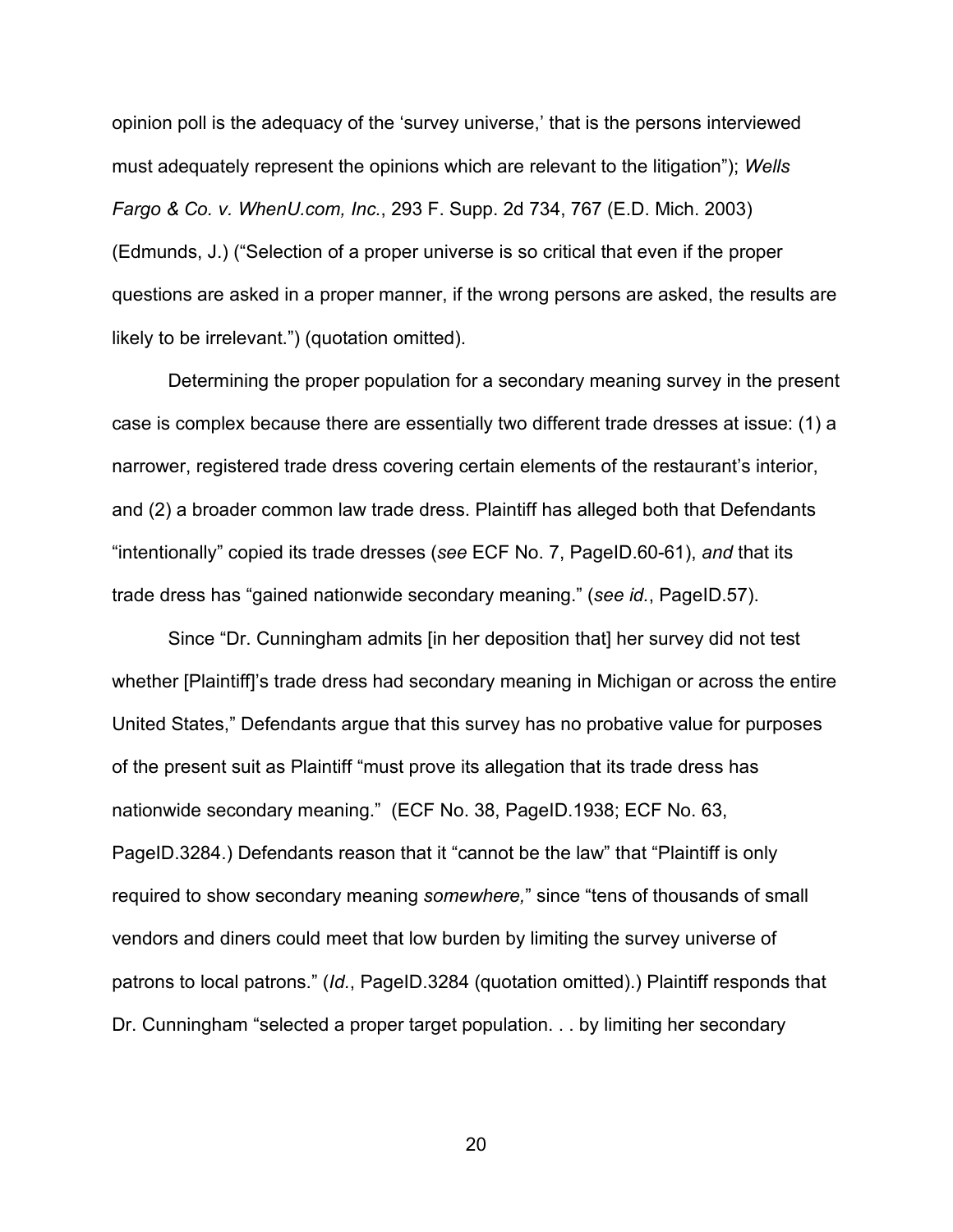meaning [survey] to the universe of states with" In-N-Out locations. (ECF No. 58, PageID.3010.)

Defendants are correct that, at common law, a trade dress is "entitled to protection . . . only in the [geographic] area within which he had established secondary meaning" this is commonly known as either the concurrent use or Tea-Rose/Rectanus doctrine. [1](#page-20-0) *Adray v. Adry-Mart, Inc.*, 76 F.3d 984, 987 (9th Cir. 1995) (citing *Bank of Texas v. Com. Sw., Inc.*, 741 F.2d 785, 789 (5th Cir. 1984)); *see also Allard Enters. v. Advanced Programming Res., Inc.*, 249 F.3d 564, 571-572 (6th Cir. 2001); Joseph Michael Levy, *The Confusion of Trademark Territoriality,* 18 Chi.-Kent J. Intell. Prop. 324, 327 (2019) ("[Under the] common law concurrent use doctrine: similar marks may be used in remote geographic areas by good faith users, and if the area of use overlaps, exclusive rights belong to the first user."). However, under this doctrine, "[a] senior user may assert superior rights against an innocent junior user only in areas where the senior user has developed a reputation, but may assert superior rights as against a non-innocent junior user regardless of the area in which the junior user employs the mark." *Wigs for Kids, Inc. v. Wigs 4 Kids of Michigan, Inc.*, No. 17-11471, 2017 WL 6539271, at \*5 (E.D. Mich. Dec. 21, 2017) (Edmunds, J.).

In *Fuddruckers, Inc. v. Doc's B.R. Others, Inc.*—another restaurant trade dress infringement suit brought by a growing burger chain—the Ninth Circuit held that

<span id="page-20-0"></span><sup>&</sup>lt;sup>1</sup> The fact that "[r]egistration under the Lanham Act confers upon the registrant nationwide trademark rights based on 'constructive use,' regardless of where the registrant actually uses the mark," thereby abrogating the common's law geographic limitations is a major benefit of such a registration. Joseph Michael Levy, *The Confusion of Trademark Territoriality*, 18 Chi.-Kent J. Intell. Prop. 324, 331 (2019) (citing 15 U.S.C.  $§ 1057(c)$ .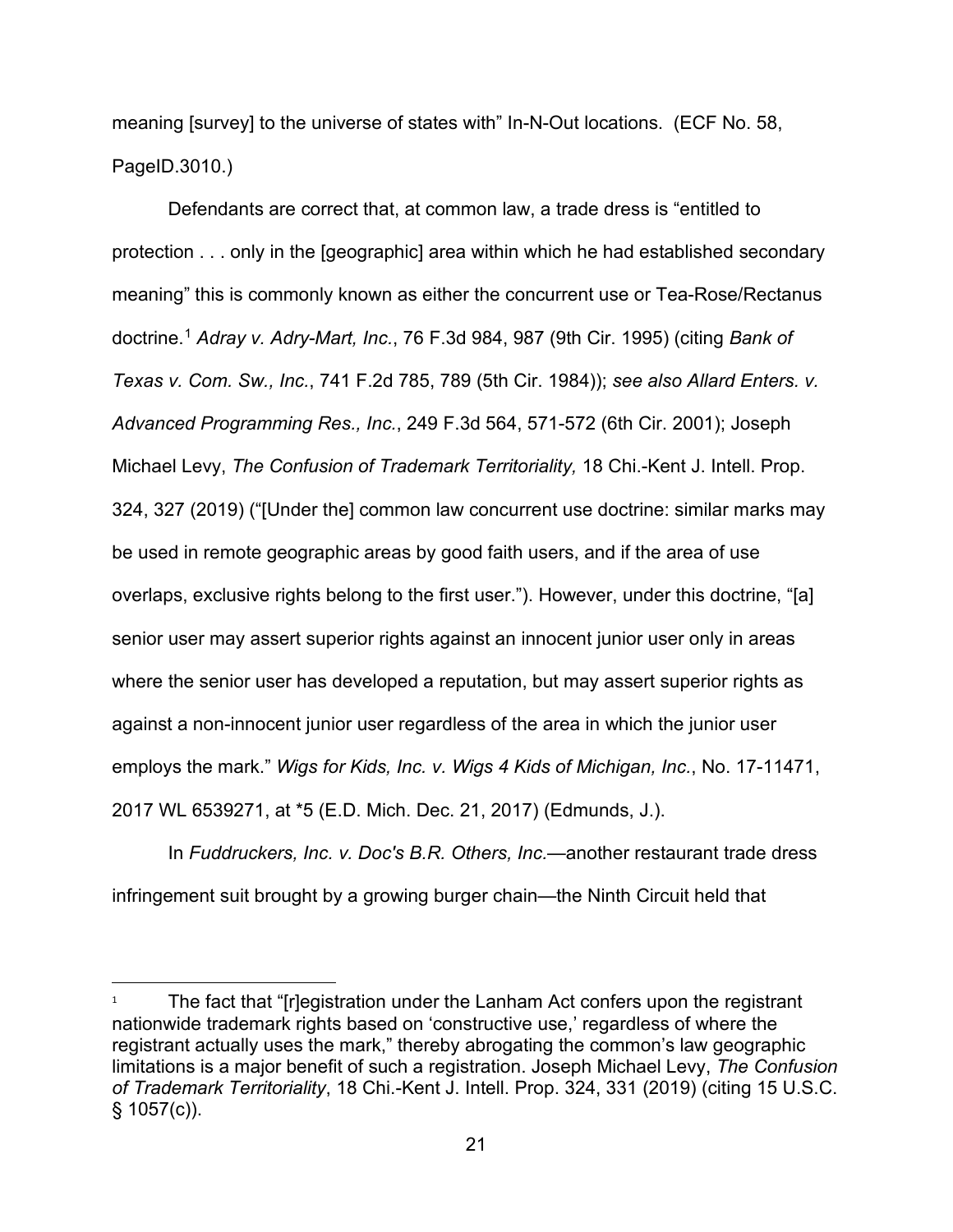Fuddruckers was not required to establish secondary meaning in Arizona if it could "show that its trade dress had acquired secondary meaning among some substantial portion of consumers nationally." 826 F.2d 837, 844 (9th Cir. 1987). The defendants in *Fuddruckers* were indisputably aware of Fuddruckers' unique restaurant interiors by the time they opened a new lookalike restaurant in Arizona because they had unsuccessfully sought to obtain a Fuddruckers franchise. *Id.* at 840. Consequently, *Fuddruckers* has also been noted to stand for the proposition that a plaintiff alleging intentional copying of a trade dress needs to make only a more geographically limited showing of distinctiveness. *See Adray*, 76 F.3d at 988 (citing *id*.) ("In *Fuddruckers* the alleged infringer had adopted its mark in bad faith with the intention of capitalizing on Fuddrucker[s'] goodwill, and bad faith adoption of a mark is a generally recognized exception to the requirement that secondary meaning be shown *in a disputed area*.") (emphasis added). *See also White Tower Sys. v. White Castle Sys. of Eating Houses Corp.,* 90 F.2d 67, 69 (6th Cir. 1937) (noting that the common law concurrent use doctrine only applies when "the junior user had no knowledge of the originator's trade mark and no intention to copy it").

The factual posture of this case is almost directly analogous to *Fuddruckers*; here, Plaintiffs alleged their trade dress has already acquired nationwide secondary meaning, and Defendants have admitted to significant exposure and familiarity with Plaintiff's alleged trade dress. In short, Plaintiff has two routes to establishing an enforceable, common law trade dress based on acquired secondary meaning. Plaintiff can demonstrate that the look of In-N-Out's restaurants has "acquired secondary meaning among some substantial portion of consumers nationally" *or* it can use a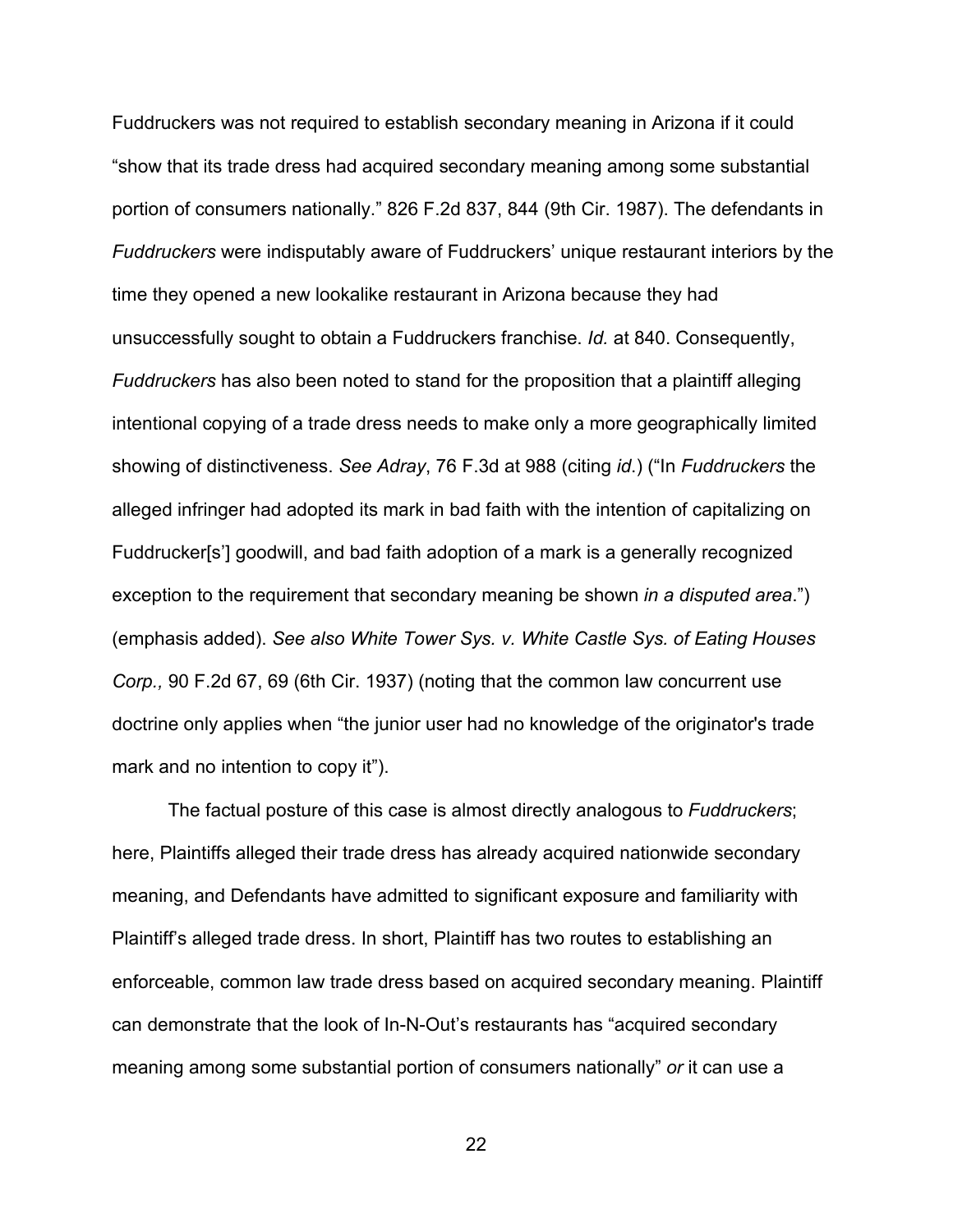narrower survey to help establish secondary meaning in a more limited geographic region and still pursue a claim for infringement if it can show Defendants (1) had "knowledge of" the trade dress and (2) intentionally copied it. *See id.* at 69; *Fuddruckers*, 826 F.2d at 844. While Dr. Cunningham's use of a sample that is not nationally representative at least somewhat reduces the survey's relevance as to the former question, Defendants nevertheless had knowledge of Plaintiff's trade dress when they developed Doll n' Burger. The survey at issue thus remains potentially relevant. After all, Plaintiff can still pursue a common law claim for intentional trade dress infringement even if its survey can only prove the trade dress had acquired distinctiveness on the west coast. *Adray*, 76 F.3d at 988; *see also Gen. Motors Corp. v. Lanard Toys, Inc.*, 468 F.3d 405, 418 (6th Cir. 2006) (articulating the seven-factor test for determining whether a trade dress has acquired distinctiveness through secondary meaning). And of course, Plaintiff also does not need to establish nationwide secondary meaning before it can pursue an infringement claim based on its narrower registered trade dress. *See* 15 U.S.C. § 1072.

In sum, Defendants have failed to demonstrate that Dr. Cunningham's secondary meaning survey is so flawed in methodology or scope that it cannot be considered by the factfinder at trial. And although the survey does not test nationwide secondary meaning, it remains relevant to at least some of the questions at issue in this case, so the court also declines to exclude it under Rule 403.

#### **2. Dr. Stec's Secondary Meaning Survey**

Defendants' expert, Dr. Stec, prepared a rebuttal survey also testing the secondary meaning of the alleged trade dresses. Dr. Stec surveyed 501 adult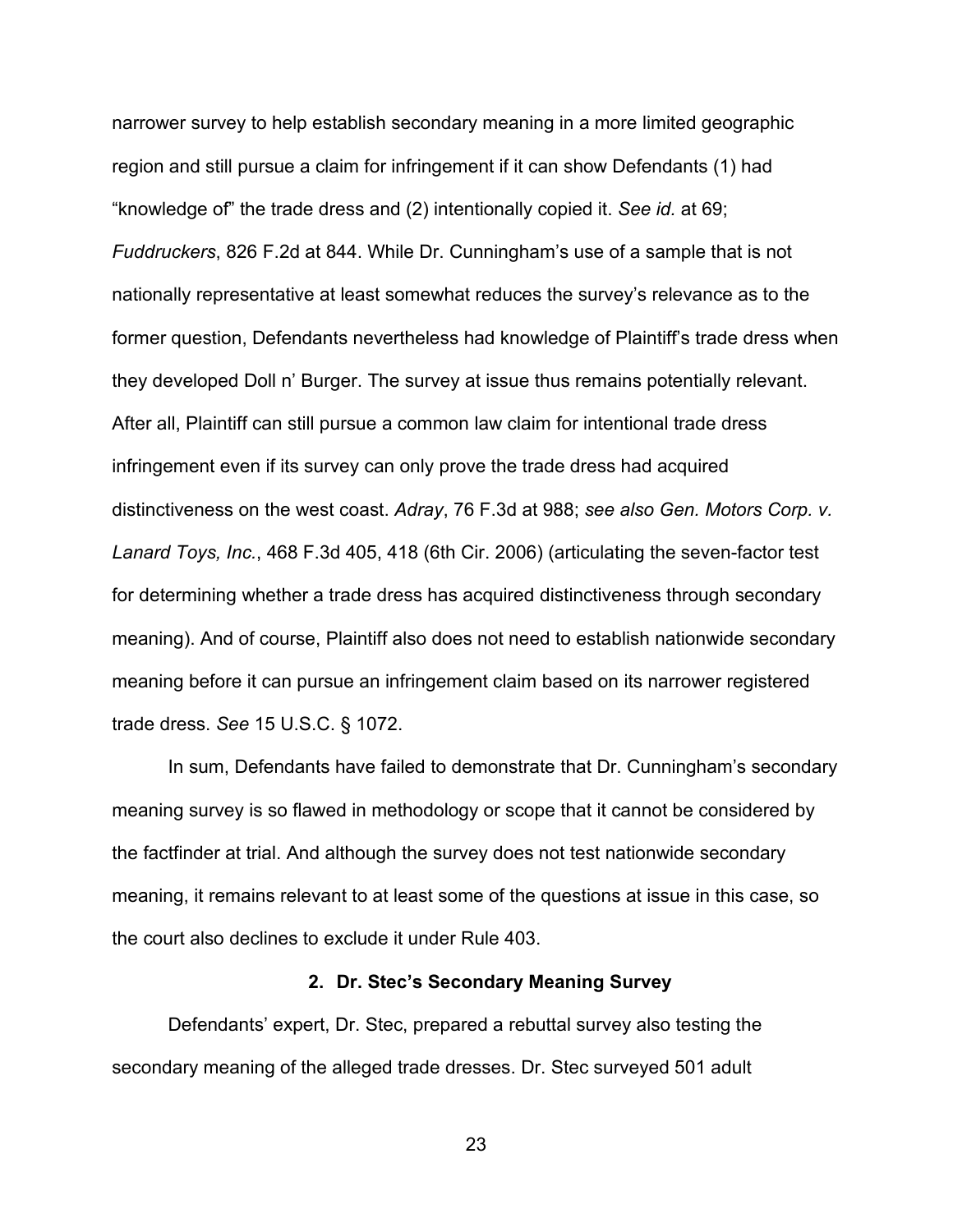participants nationwide who indicated that "[i]n the last 12 months, they personally had purchased a hamburger/cheeseburger from a quick-service restaurant, and/or, in the next 6 months, they plan to purchase a hamburger/cheeseburger from a quick-service restaurant." (ECF No. 39-1, PageID.2022.) Participants were randomly divided into a treatment group and a control group. (*Id.*, PageID.2023.) "For the treatment group, respondents were shown images of the In-N-Out Burger restaurant, which included the alleged INO Trade Dress." (*Id.*) "For the control group, the same In-N-Out Burger restaurant images were used, but the alleged trade dress was removed" by changing red elements in the images to blue, removing glass dividers, and changing the color of other hard surfaces. (*Id.*) "In both the treatment and control images, the 'In-N-Out Burger' logo, the trademarked Palm Tree Design, and the yellow [neon] 'quality you can taste' sign were removed from the exterior and interior of the restaurant." (*Id.*) Respondents were then asked if they associate "restaurants that look like this with one company or more than one company?" (*Id.*, PageID.2033.) And participants were also asked if they could identify the restaurant the images showed. (*Id.*)

"When respondents from the treatment group were asked about the origin of In-N-Out Burger restaurant with the INO Trade Dress, 45.9% of those respondents associated that quick service restaurant with one company." (*Id.*, PageID.2036.) While 31% associated the control images with one company. In contrast to the net 61% secondary meaning found by Dr. Cunningham, this result meant that Dr. Stec found only 15% "net" secondary meaning. (*Id.*)

Plaintiff first challenges the modifications Dr. Stec made to the treatment images in his survey. Plaintiff contends that he "inexplicably removed [trademarked] elements"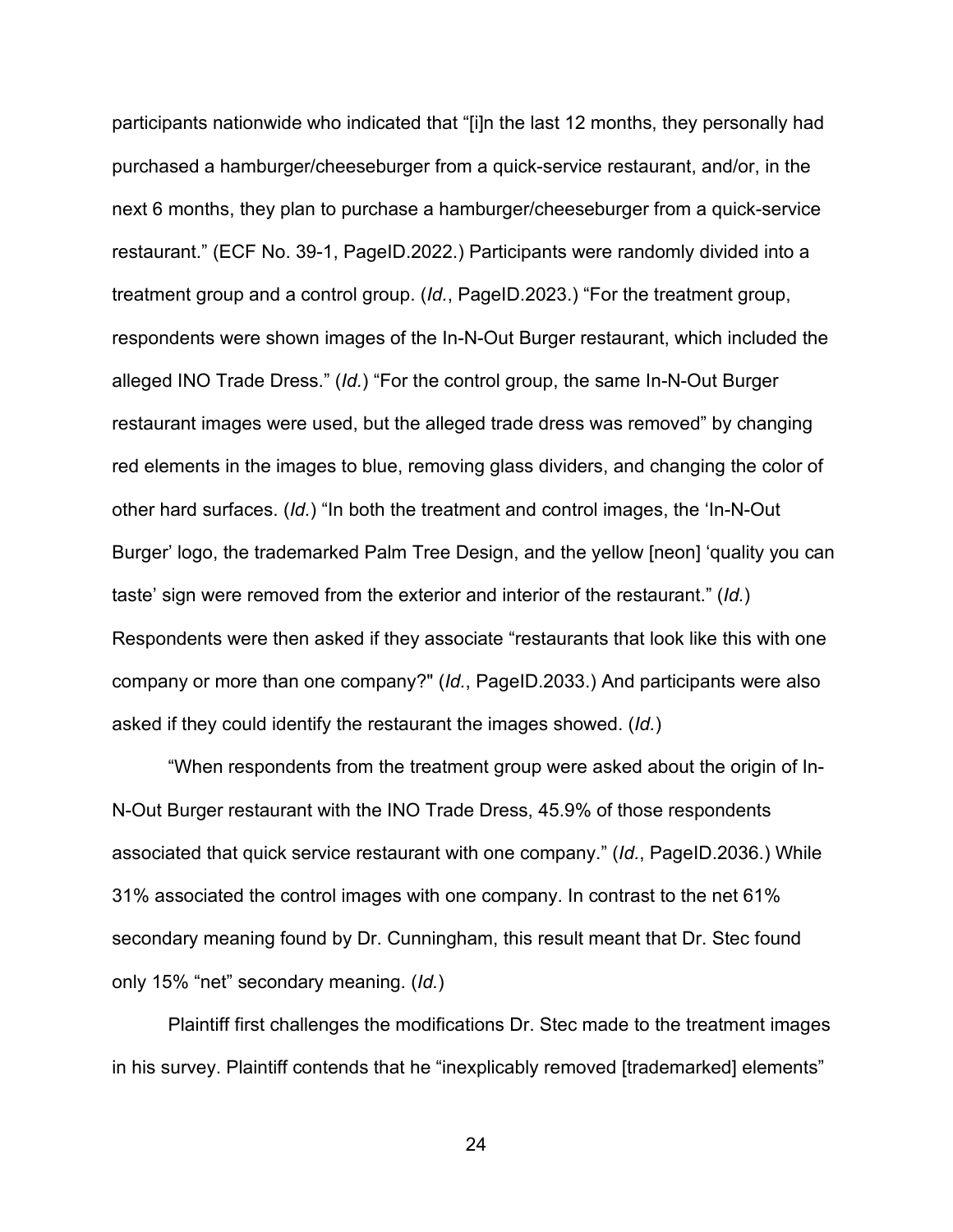from the test images, including bands of red palm trees on the restaurant walls, and a repeating band of red palm trees on a drink cup. (ECF No. 31, PageID.255.) Defendants respond, in the main, by noting that the palm tree graphics on the walls Dr. Stec removed from his test images were not included in Plaintiff's register trade dress, nor were they included in the enumerated elements of the common law trade dress alleged in Plaintiff's complaint. (ECF No. 54, PageID.2692.) Reviewing the complaint, this observation is correct.[2](#page-24-0) (*See* ECF No. 7, PageID.45-16 (listing elements of Plaintiff's alleged trade dress).)

Additionally, Defendants argue that Dr. Stec also removed the palm trees—a registered trademark itself—from the cups in his test photos because, like the name In-N-Out, this trademark constituted a "source-identifying indicia" that needed to be obscured to properly test the entire trade dress. (ECF No. 54, PageID.2692.) As the court has already explained above, some "[p]roduct modifications are . . . acceptable . . . when testing for secondary meaning." Jacoby, § 7.21.5. For instance, in *Hershey* 

<span id="page-24-0"></span><sup>&</sup>lt;sup>2</sup> While Plaintiff now contends that one of its employees explained in her deposition that the palm tree motif on the walls should be considered part of its trade dress, (*see* ECF No. 61, PageID.3254), such testimony is irrelevant to determine the components of the alleged common law trade dress. Plaintiff cannot modify its alleged trade dress simply by later expanding the definition through deposition testimony. If Plaintiff wanted to modify the trade dress it alleged in its detailed complaint, it could have moved to amend its complaint. *See Abercrombie & Fitch Stores, Inc. v. Am. Eagle Outfitters, Inc.,* 280 F.3d 619, 634 (6th Cir. 2002) (quoting *Landscape Forms, Inc. v. Columbia Cascade Co.*, 113 F.3d 373, 381 (2d Cir.1997)) ("'[F]ocus on the overall look of a product does not permit a plaintiff to dispense with an articulation of the specific elements which comprise its distinct dress. Without such a precise expression of the character and scope of the claimed trade dress, litigation will be difficult, as courts will be unable to evaluate how unique and unexpected the design elements are in the relevant market.'").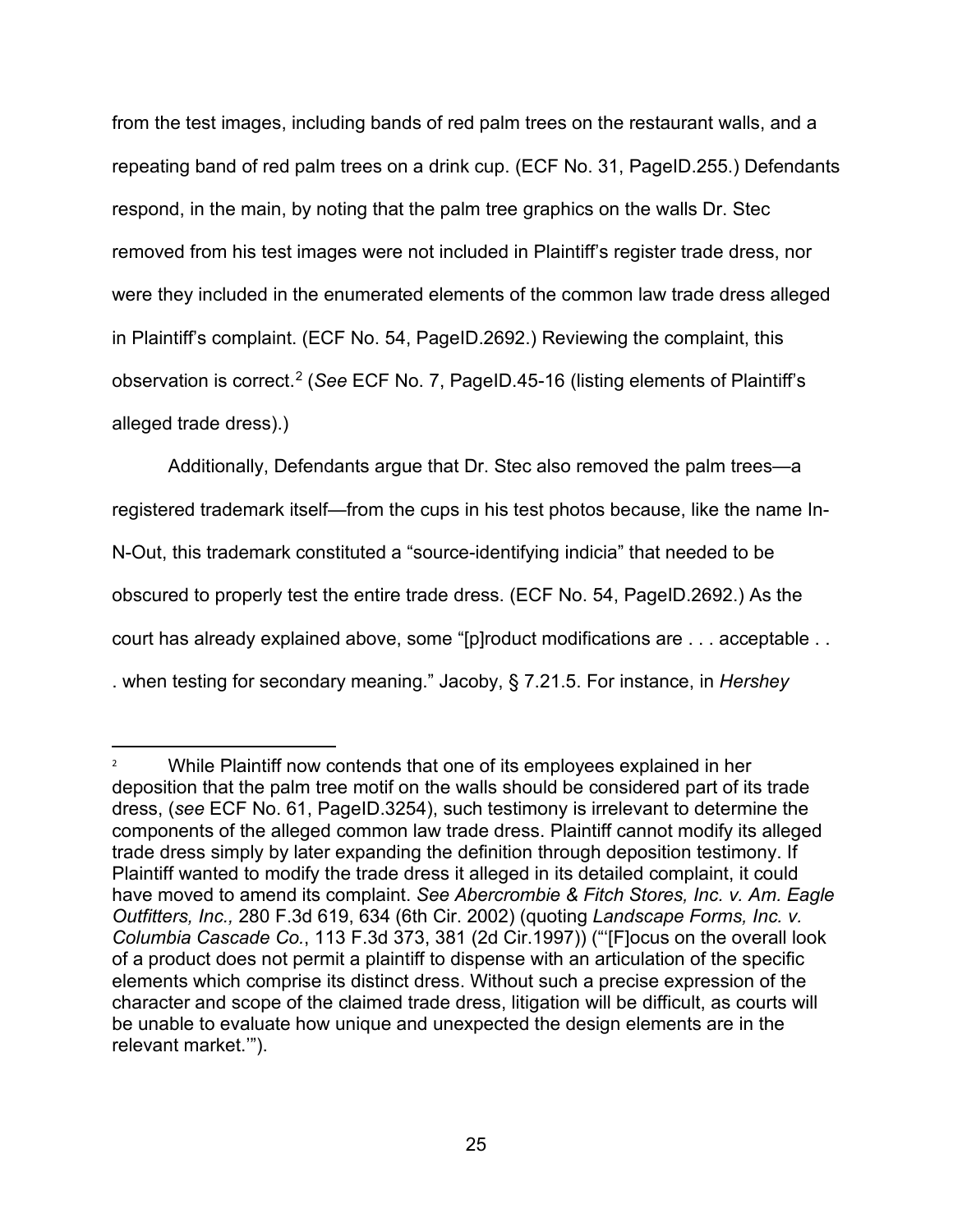*Foods*, the court endorsed the plaintiff's decision to remove not only the trade name "Reese's," but also "the sawtoothed top of the peanut butter cup shape," from images of a bag of "Reese's Pieces" candy when testing for secondary meaning of the packaging. 998 F. Supp. at 510, 515-19. The court reasoned that the sawtooth shape was well known enough on its own that it was reasonable to remove it to avoid overwhelming the rest of the trade dress being tested in the survey. *Id.* In a unique juxtaposition, given the evidence it has submitted in support of its brand's national reputation, Plaintiff is essentially arguing here that its ubiquitous red palm tree mark is *not* well-known enough that it would overwhelm attempts to test for secondary meaning of the trade dress as a whole. Plaintiff is free to make this argument to the factfinder—at its own peril—but the validity of Dr. Stec's removal of the palm trees, just like Dr. Cunningham's decision to leave them in, is a judgment call based in part on the expert's assessment of underlying disputed facts. This is not grounds for the complete exclusion of an expert report through a motion in limine.

Next, Plaintiff argues that Dr. Stec's use of improper control images "cuts against the reliability of the survey." (ECF No. 31, PageID.257.) Plaintiff asserts that "Dr. Stec's controls manages to have both independent secondary meaning and too many similarities to [Plaintiff]'s trade dress." (*Id.*) Since Dr. Stec's control images are simply photoshopped pictures of an In-N-Out restaurant—with trademarks obscured, glass dividers removed, and the colors changed from red & white to blue & grey—Plaintiff notes that the control images retain some design elements, like the overall layout of the restaurant, the shape of the counter, and general design patterns of the tile walls that are depicted in the three-dimensional image of its registered trade dress. (*Id.* (citing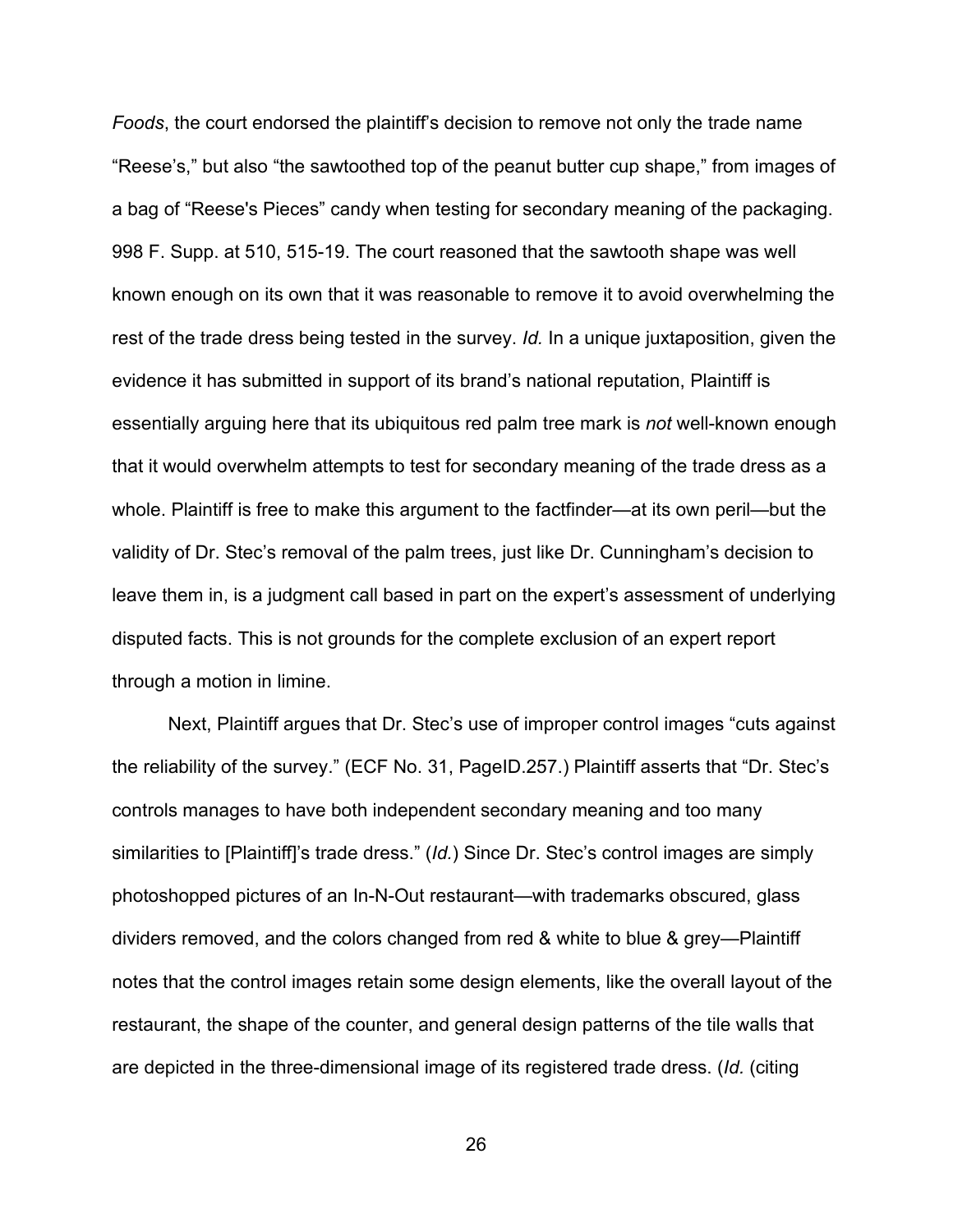ECF No. 33-23, PageID.1078).) While at the same time, Plaintiff alleges that adoption of a blue and grey color scheme "was so distinctive that it led respondents to associate the control with . . . Culvers and White Castle" because they use such a color scheme. (*Id.*, PageID.259.)

These two arguments cut against each other. The court agrees as it did with Defendants' criticism of Dr. Cunningham's control images, that the controls selected by Dr. Stec may be introducing some level of bias into the results. (Predictably, both experts seem to have selected control images that would likely lean toward their client's preferred secondary meaning determination.) While the features that Dr. Stec failed to remove from the control were not enumerated as part of either the common law trade dress alleged in the complaint, or specifically listed in the registered trade dress, these features do show up in the registered dress's three-dimensional graphic so it would likely have been best to not have them reproduced in the control images. But again, since the control images chosen by Dr. Stec are not blatantly improper, given the trade dress elements specifically asserted by Plaintiff's complaint, it will be up to the factfinder to decide how much weight should be given to the respective surveys. *See Leelanau Wine Cellars*, 452 F. Supp. 2d at 786.

Finally, Plaintiff argues that Dr. Stec used the incorrect universe for the survey when he limited the population to adults who had recently "personally purchased" from a fast-food restaurant.<sup>[3](#page-26-0)</sup> (ECF No. 31, PageID.261.) Plaintiff is concerned that freeloaders (the court's term)—who ate at a fast-food restaurant in the past six months only when

<span id="page-26-0"></span>Plaintiff also raises a minor quibble about the wording of one of the survey questions, but the court finds the survey question at issue to be easily comprehended as written.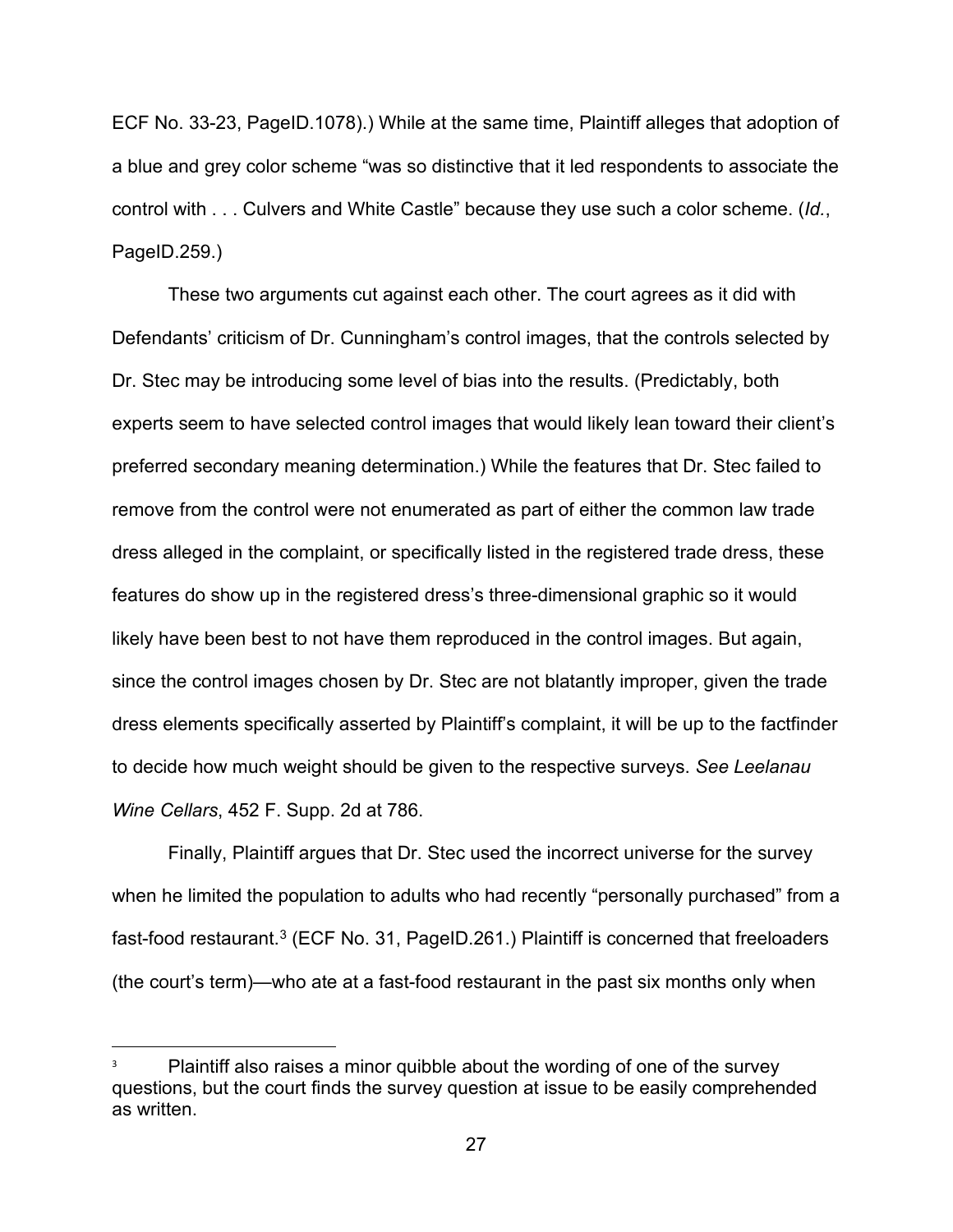someone else paid for the meal, and who apparently also don't plan to invest in a hamburger any time in the next six months—are excluded from the sample based on the definition that Dr. Stec used. The court is highly skeptical that the inclusion of the word "personally" caused any material change in the survey's population or led to bias in its results. Regardless, such a minor criticism also does not support exclusion of Dr. Stec's expert report. *See* McCarthy, § 32:162 ("In most cases, the selection of an inappropriate universe will lessen the weight of the resulting survey data, not result in its inadmissibility.").

# **D. Likelihood of Confusion ("LOC") Surveys**

## **1. Dr. Cunningham's LOC Survey**

Dr. Cunningham also conducted a separate survey "to determine whether the trade dress of [Doll n' Burgers] causes a likelihood of confusion with the trade dress of [Plaintiff's] restaurants among U.S. consumers who are customers or potential customers of quick service restaurants." (ECF No. 39-18, PageID.2394.) When reviewing survey methodology, it is important to remember that "[a]t bottom, . . . a survey to test likelihood of confusion must attempt to replicate the thought processes of consumers encountering the disputed mark or marks as they would in the marketplace." *Simon Prop. Grp. L.P.*, 104 F. Supp. 2d at 1038.

Dr. Cunningham determined that the target population for her internet survey was "adults who live in Illinois, Indiana, Iowa, Kansas, Michigan, Minnesota, Missouri, Nebraska, North Dakota, Ohio, South Dakota, and Wisconsin who had eaten inside a quick service restaurant in the previous 12 months or were planning on eating inside a quick service restaurant in the following 6 months," she surveyed 415 respondents.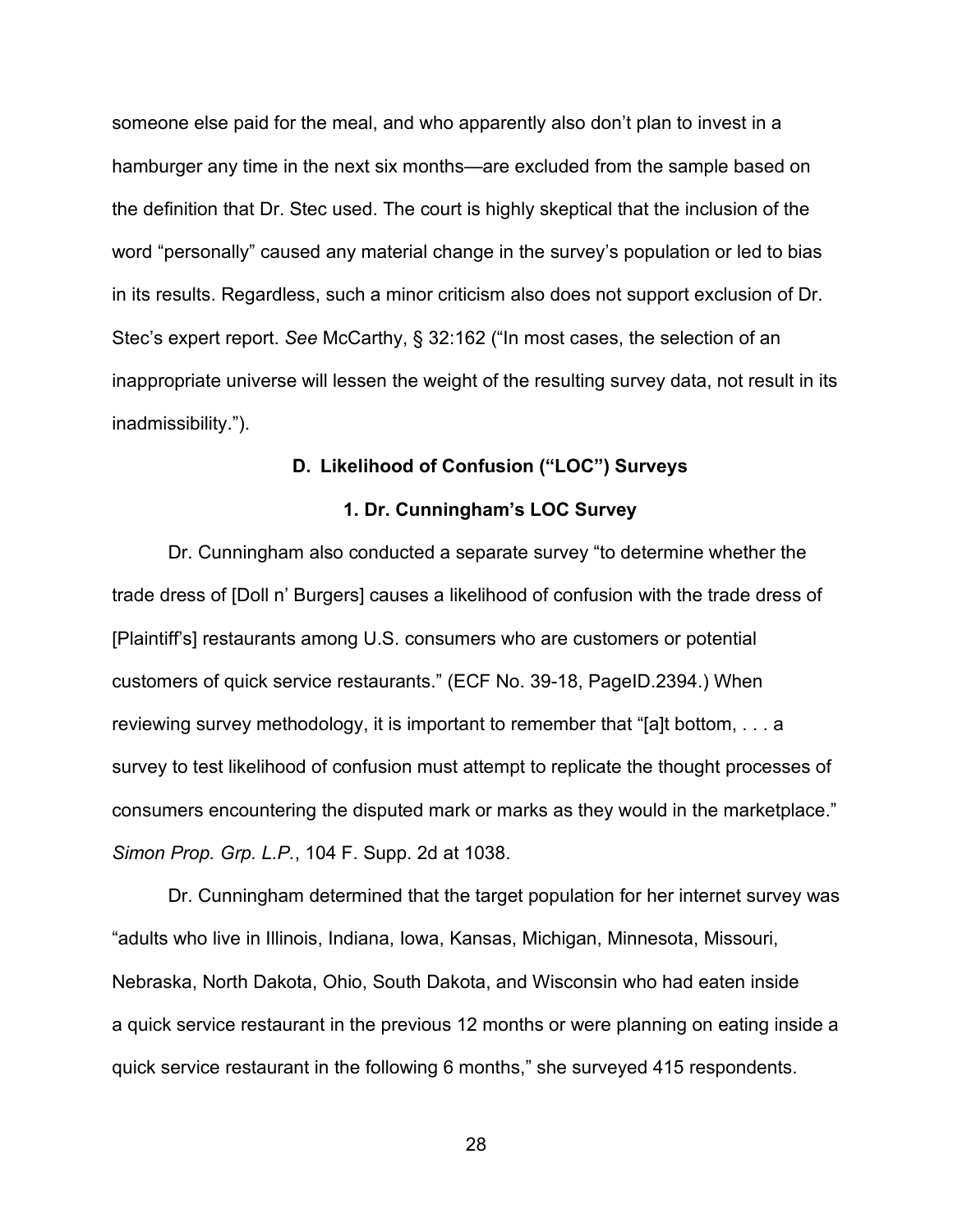(ECF No. 39-18, PageID.2400, 03.) She utilized a "modified squirt format" for the

survey. (*Id.*, PageID.2398.)

The survey was designed to split respondents into four cells based on the combination of image sets seen; the "Test #1" cell was first shown the Plaintiff's image set (images 1, 2, 3, 4) then shown the Defendant's image set (images 5, 6, 7, 8); the "Test #2" cell was first shown the Defendant's image set (images 5, 6, 7, 8) then shown the Plaintiff's image set (images 1, 2, 3, 4); the "Control #1" cell was first shown the Plaintiff's image set (images 1, 2, 3, 4) then shown the Control image set (images 9, 10, 11, 12); the "Control #2" cell was first shown the Control image set (images 9, 10, 11, 12) then shown the Plaintiff's image set (images 1, 2, 3, 4). In aggregate, half of the respondents saw the Defendant's image set (images 5, 6, 7, and 8) and the other half of the respondents saw the control image set (images 9, 10, 11, and 12)

(ECF No. 39-1, PageID.1961.) After viewing these images, participants were asked if they thought, "the restaurant that you saw first and the restaurant that you saw second are owned by different companies, by the same company, or don't you know?" (*Id.*) Respondents who did not indicate that the two restaurants are owned by the same company in the first question were then queried in a follow-up question, whether they thought the two restaurants shown were "affiliated or associated or connected." (*Id.*,

PageID.1962.)

Controlling for "noise," Dr. Cunningham concluded that "[a]lmost half (49.3%) of consumers who are exposed or will be exposed to both [In-N-Out] restaurants, and the [Doll n' Burger] restaurants are likely to be confused into believing that both restaurants are owned by the same company or are owned by companies that are affiliated or connected." (ECF No. 39-18, PageID.2431.) She further explained that "[w]hen asked why they thought the restaurants were owned by the same company, while 52% of them referred to the [In-N-Out] registered trade dress, 44% mentioned the colors and color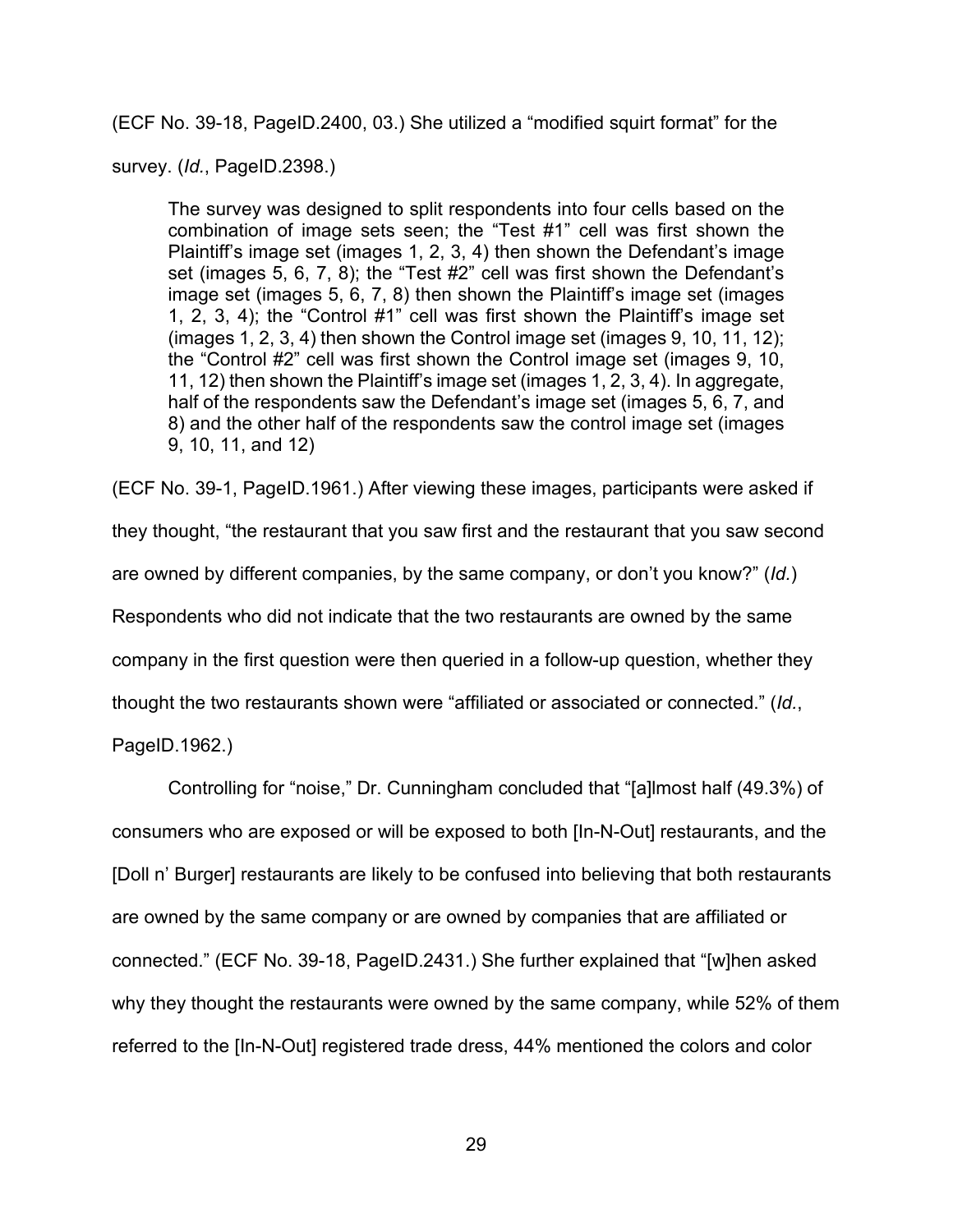scheme displayed in the interior of both restaurants and 21% referred to some of the elements of the '[Plaintiff's] Common Law Trade Dress.'" (*Id.*)

Defendants argue that "Dr. Cunningham's LOC report suffers from at least five major flaws, any one of which would justify exclusion under FRE 702." (ECF No. 38, PageID.1922.) Defendants state that (1) the LOC survey "failed to utilize a proper survey design;" (2) "improperly removed indicators of source from stimuli;" (3) failed to address the asserted issue of "forward confusion;" (4) used flawed control images; (5) failed to utilize the proper target population. (*Id.*)

First, the court rejects Defendants' contention that Dr. Cunningham's choice of the "modified squirt" survey method makes it invalid. The "Squirt format" employed by Dr. Cunningham, and the "Eveready" format employed by Defendants' expert Dr. Stec, represent the two leading formats "used to test for confusion of source or connection." *See* McCarthy, § 32:173 ("A likelihood of confusion survey that makes use of neither the Eveready nor Squirt formats [is] highly suspect and require[s] an explanation for its basis.") As such, the general propriety of both the Squirt or Eveready formats for testing LOC is well established. Defendants argue that the Squirt format should not be used here because "the Squirt test is not appropriate where the marks are not used in the same market," basing this proposition on assertions made by their expert Dr. Stec. (ECF No. 38, PageID.1924.) In the present situation, the court finds that the choice between these two court-endorsed survey formats is necessarily a professional judgment call that goes only to the weight the survey should be given, not its inherent reliability.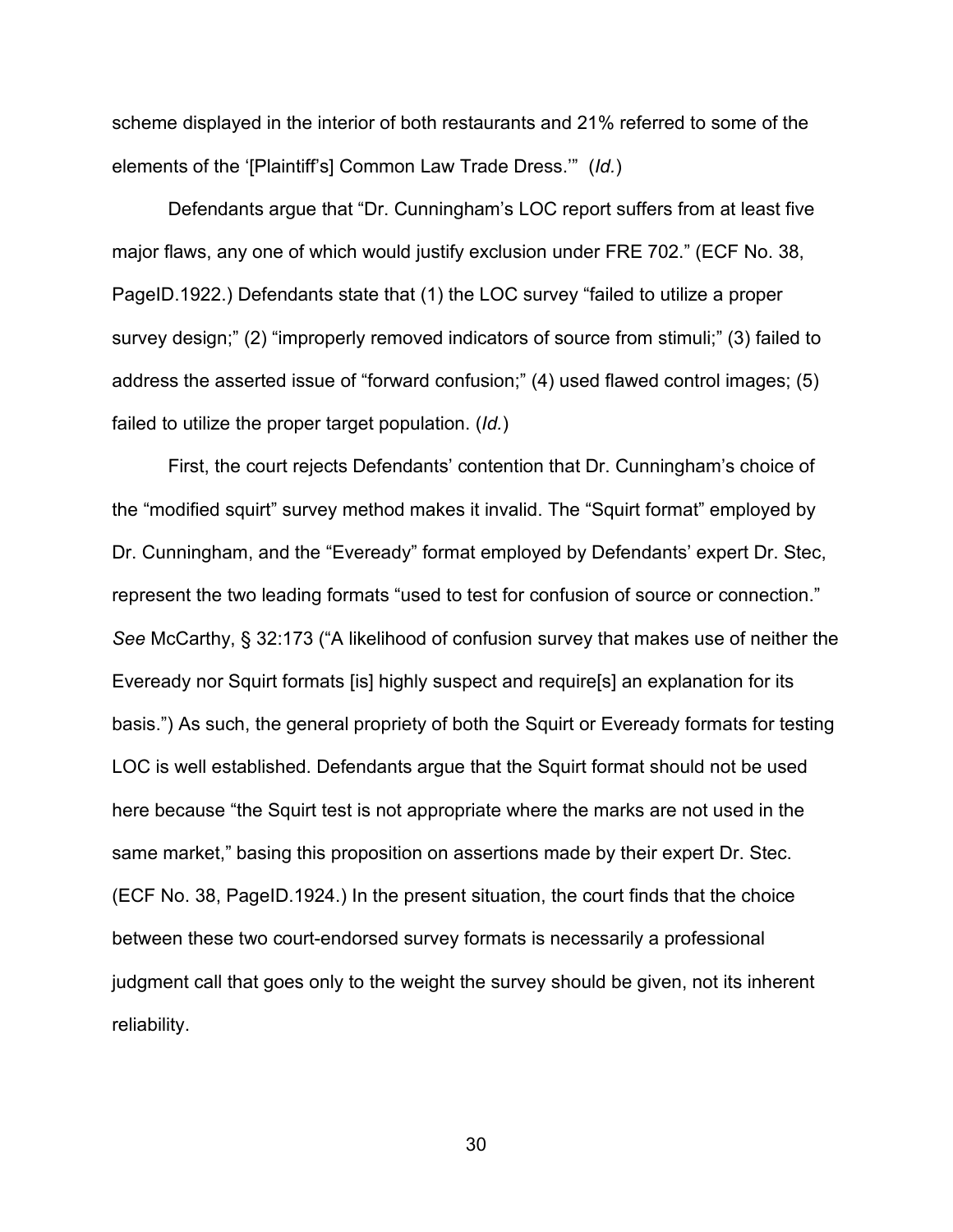This fact is perhaps best highlighted by Dr. Stec's own methodology in another recent trademark case. In that case, Dr. Stec utilized the "modified Squirt" method to conduct a survey testing the level of confusion between the names of two real estate companies who "d[id] not serve the same geographic regions." *See Rex Real Est. I, L.P. v. Rex Real Est. Exch., Inc.*, No. A-19-CV-696-RP, 2020 WL 710198, at \*3 (W.D. Tex. Feb. 12, 2020). In *Rex Real Est*, the court rejected an almost identical argument in favor of excluding Dr. Stec's own use of the *modified Squirt format*—as opposed to the Eveready format—by noting that "[b]ecause the strength of Real Estate's mark is disputed, [as was the potential for direct competition,] this argument is at best premature, and Stec's methodology cannot be deemed unreliable on this basis." *Id.* The court reaches the same conclusion here.

Second, the court finds that Dr. Cunningham's decision to remove the name "Doll n' Burgers" completely from the photos used in the survey—as opposed to merely substituting in fake names like Dr. Stec's survey—is a methodological decision within the bounds of accepted practice for such surveys. Plaintiff's briefing notes case law finding that the deletion of such branding is the proper approach to a likelihood of confusion survey because removing such branding prevents the survey from turning into a "reading test" where participants simply answer survey questions with the name they see in the pictures. *See, e.g.*, Starter *Corp. v. Converse, Inc.*, 170 F.3d 286, 297 (2d Cir. 1999) (affirming the exclusion of a LOC survey where the district court found "that the survey was little more than a memory test, testing the ability of the participants to remember the names of the shoes they had just been shown and gave no indication of whether there was a likelihood of confusion in the marketplace"); *Malletier v. Dooney*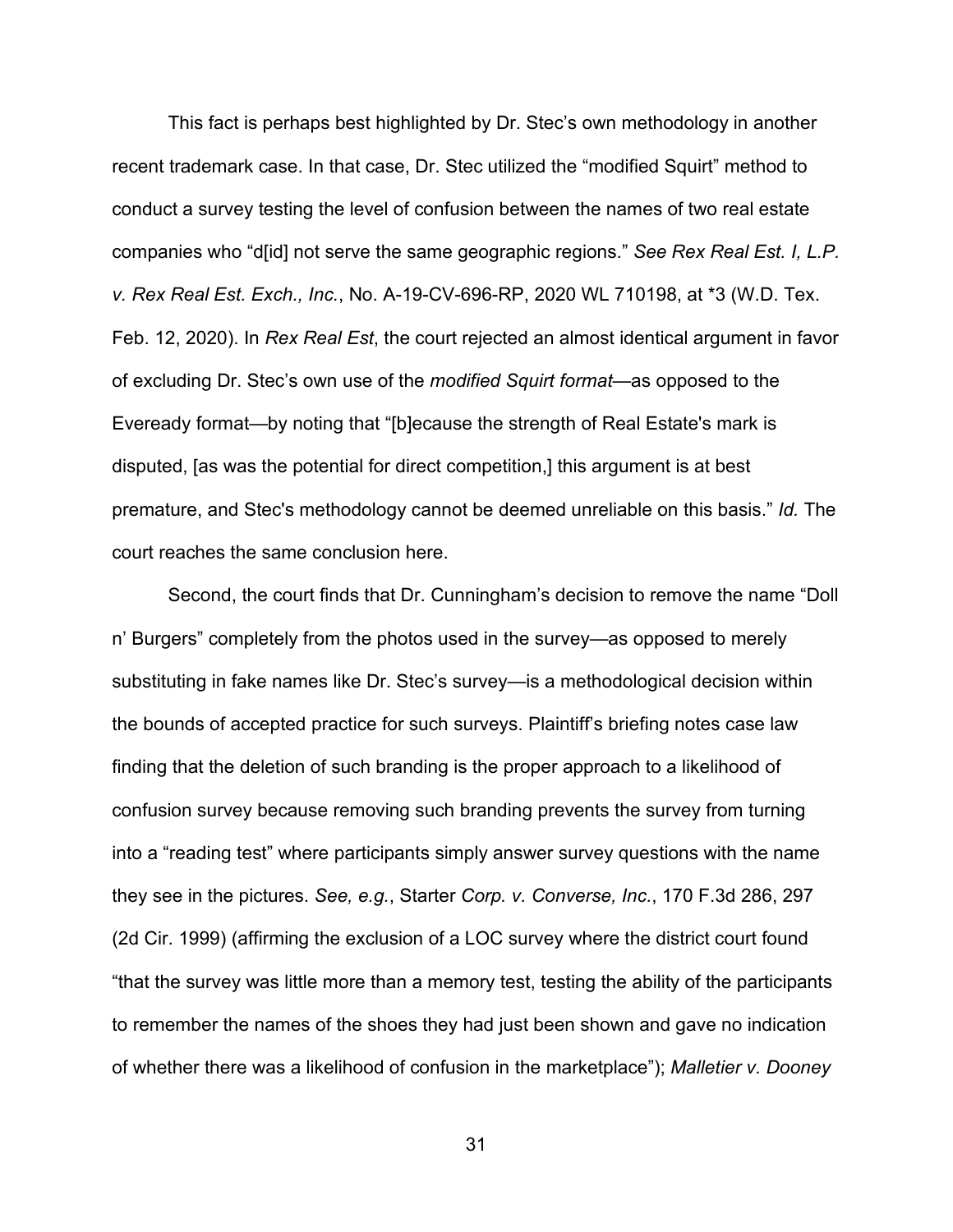*& Bourke, Inc.*, 525 F. Supp. 2d 558, 628-29 (S.D.N.Y. 2007) ("The courts have, rightly we believe, held that surveys in which the respondents are able to read the name of the manufacturer on the product are not probative of consumer confusion.").

 Other experts and courts have taken the opposite view; finding the removal of such branding creates conditions that do not accurately reflect whether actual confusion would occur in the real world where consumers are always able to view the name of the establishment along with the rest of the trade dress. *See, e.g.*, *Schwinn Bicycle Co. v. Ross Bicycles*, Inc., 678 F. Supp. 1336, 1343-44 (N.D. Ill. 1988), *vacated on other grounds*, 870 F.2d 1176 (7th Cir. 1989). ("[In a] likelihood of confusion survey, . . . removing the manufacturer's name eliminates a cue as to the origin of the product—a cue which in an *actual* purchasing situation might well reduce the level of confusion."); *Beverage Mktg. USA, Inc. v. S. Beach Beverage Corp.*, No. 97CIV.4137(LMM), 2000 WL 1708214, at \*2 (S.D.N.Y. Nov. 15, 2000) (discounting a likelihood of confusion survey because the survey compared the bottles without their labels, "a very significant element of their trade dress"); Vincent N. Palladino, *Surveying Secondary Meaning*, 84 Trademark Rep. 155, 164 (1994) (noting that modification "[c]reating a 'prop' for a secondary meaning survey should not be confused with failing to replicate the market place in a likelihood of confusion survey").

But Jerre Swann, an expert in trademark survey design who is cited extensively in both parties' expert reports, states that such design decisions "are typically a matter of expert choice." *See* Jerre B. Swann, *A Reading Test or a Memory Test: Which Survey Methodology Is Correct*, 95 Trademark Rep. 876, 880 (2005). And, the Jacoby treatise notes, "[t]hough every likelihood of confusion . . . survey must have used one or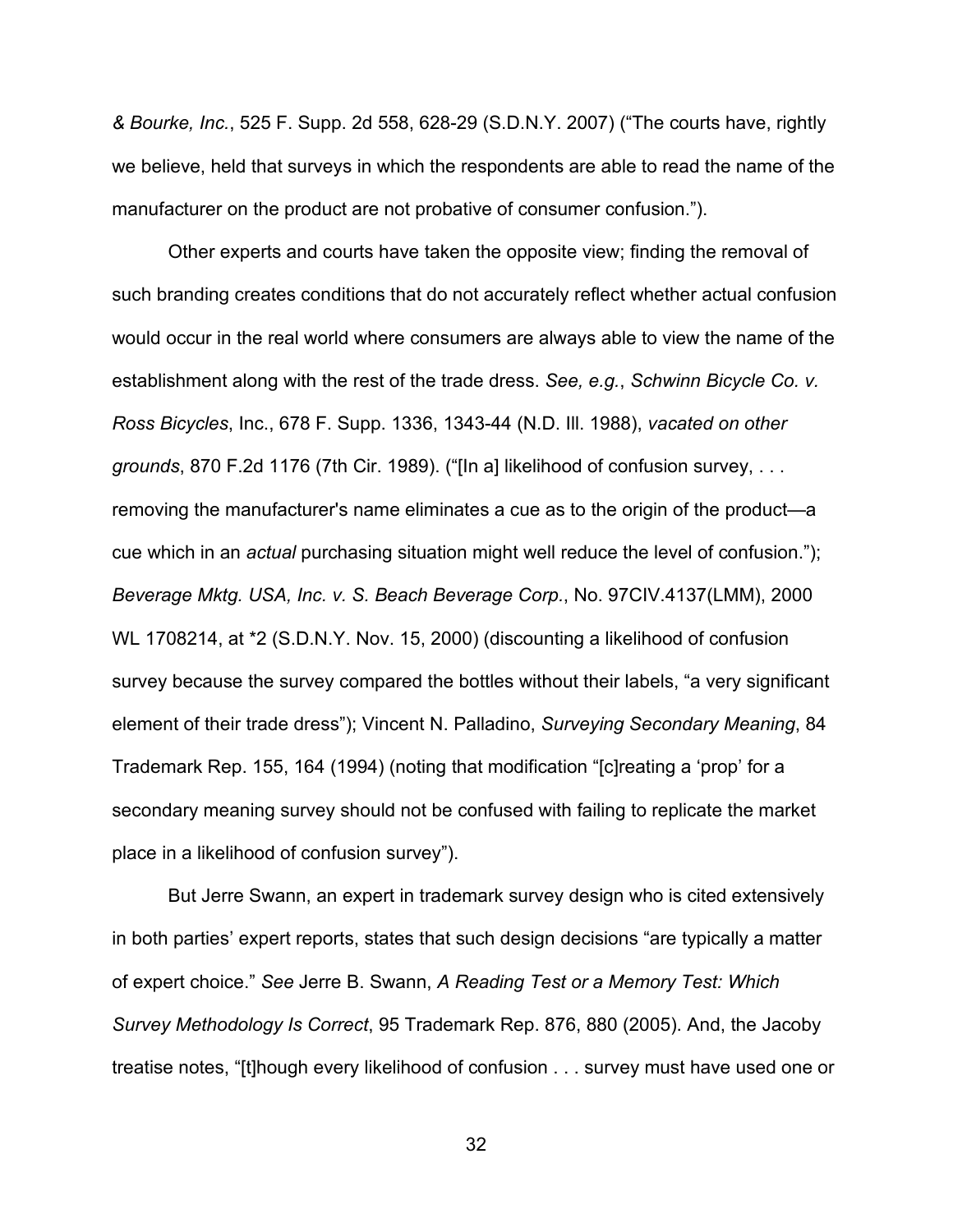the other approach, most courts opining on such matters provide neither favorable nor unfavorable comments on either approach." Jacoby, § 7.61.2. Since neither party has cited a controlling precedent taking one view or the other regarding this issue, the court also declines to wade any more deeply into this methodological disagreement. After all, when weighing the results of the competing likelihood of confusion surveys, the factfinder can simply be informed, through other expert testimony, that Dr. Cunningham's decision to eliminate the restaurant name means her survey is likely to at least somewhat overestimate the amount of consumer confusion found.

Third, the court finds that Dr. Cunningham's decision to randomize the order in which survey participants saw the image sets is not a serious methodological error. If Defendants were actually concerned that randomizing the order of the image sets affected the outcome of the survey in a statistically significant way, they could have easily tested this hypothesis by requesting a breakdown of survey results by order of display during discovery. Instead, Defendants present the court with mere speculation. And, in any event, the difference between forward and reverse confusion is not especially important here, "while certain circuits have adopted a different test for claims of forward and reverse confusion, the Sixth Circuit is not one of them." *Progressive Distribution Servs., Inc. v. United Parcel Serv.*, Inc., 856 F.3d 416, 431 (6th Cir. 2017) (citing *Therma-Scan, Inc. v. Thermoscan, Inc.*, 295 F.3d 623, 640 (6th Cir. 2002) ("the presence of a reverse confusion claim does not alter this analysis.")).

Fourth, Defendants argue that "Dr. Cunningham's choice of control stimuli also hopelessly corrupts her survey" because she "modified and chose photographs from four different restaurants that were widely dissimilar from the Doll n' Burger . . . images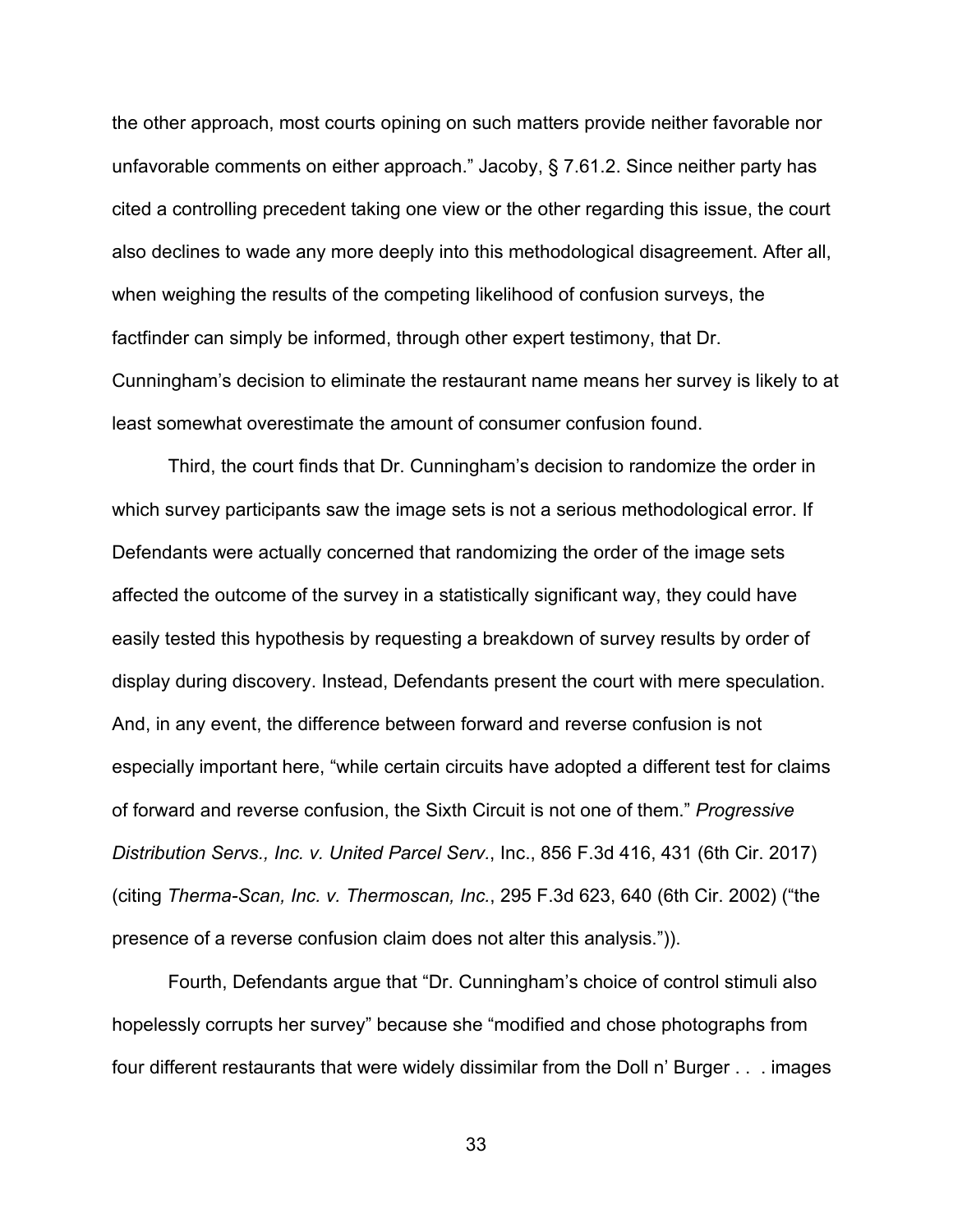she presented as test stimuli." (ECF No. 38, PageID.1928.) Defendants explain that because the chosen controls did not "share as many [non-trade-dress] characteristics with the experimental images as possible," Dr. Cunningham "depressed the singlesource confusion in the control group, resulting in artificially inflated 'net' confusion." (*Id.*) Plaintiff responds by arguing that Dr. Cunningham did a reasonable job of selecting control images that were similar in character to the test images while ensuring that no "non-asserted" trade dress elements tainted the results by "artificially inflating the confusion numbers." (ECF No. 58, PageID.3002.) While the court finds it likely that the control images selected by Dr. Cunningham may have introduced some bias into her survey results—thereby inflating the amount of confusion observed—the court also recognizes that the selection of control images is a professional judgment call made within a spectrum of possible options. Since Dr. Cunningham's selections were not blatantly improper, any bias these images may have introduced can simply be considered by the factfinder when weighing the value of this survey. *See*, *e.g.*, *Ducks Unlimited, Inc. v. Boondux, LLC*, No. 214-cv-02885-SHM-TMP, 2017 WL 3579215, at \*29 (W.D. Tenn. Aug. 18, 2017) ("limit[ing] the importance it accord[ed to a] study in its likelihood of confusion analysis" because of "[plaintiff]'s failure to use a proper control image.").

Fifth, the court rejects Defendants' argument that the target population selected by Dr. Cunningham evinces a serious methodological flaw. While Defendants take issue with the fact that Dr. Cunningham selected a target population consisting of twelve "midwestern states," instead of just Indiana, Michigan, and Ohio as used by Dr. Stec, this is not a methodological criticism but instead a factual dispute—essentially dueling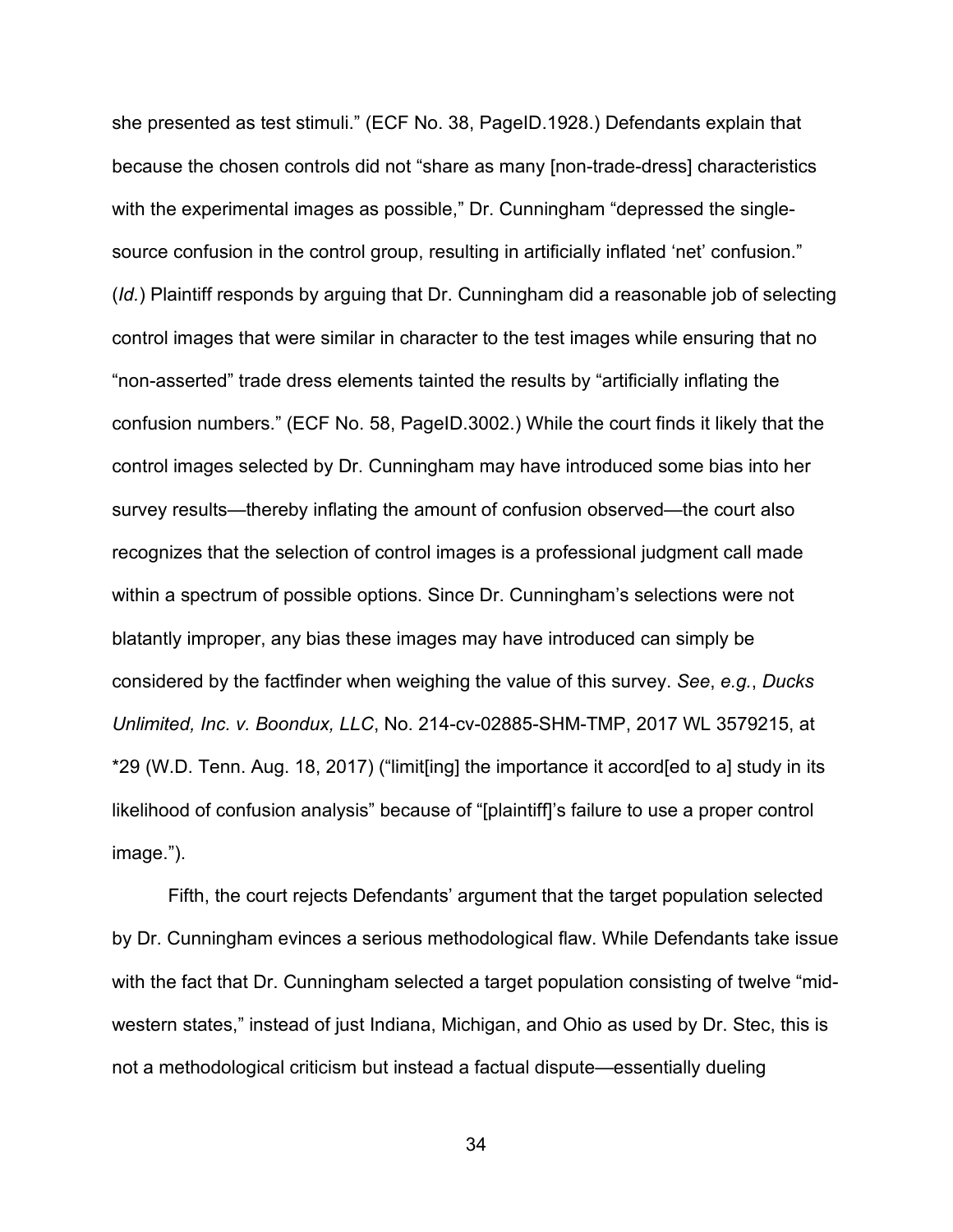interpretations of what Justin Dalenberg meant when he testified in his deposition that he reasonably hoped to expand Doll n' Burger throughout the "midwest." As the court has already noted, a Daubert challenge is not the proper vehicle for raising such a factual dispute. *See Rex Real Est. I,* 2020 WL 710198, at \*3. In any event, since In-N-Out has no locations in any of the states Dr. Cunningham surveyed, it seems a dubious assumption that the use of this wider survey population had a statistically significant effect on the survey's results.

#### **2. Dr. Stec's LOC Survey**

Dr. Stec conducted his own "rebuttal" likelihood of confusion survey for Defendants. "To show the impact of the severe flaws [in] Dr. Cunningham's survey," he limited his survey population to residents of Indiana, Michigan or Ohio who "personally had purchased a hamburger/cheeseburger and/or a hotdog from a quick-service restaurant" in the last year "and/or" planned to do so in the next six months. (ECF No. 39-1, PageID.1977.)

Dr. Stec utilized the Eveready survey format, where a treatment group was shown a set of images from a Doll n' Burgers restaurant, and the control group was shown the same set of images after they were modified to remove "accused trade dress." (*Id.*, PageID.1980.) "To do this, every instance of 'Doll n' Burgers' was changed to 'Doll & Burgers,' the red awnings, stripes, and umbrellas in the exterior photo were changed to grey, and the red stripes on the counter were removed." (*Id.*)

After viewing the test or control images, respondents were asked a number of questions inquiring if respondents had an opinion about what company puts out the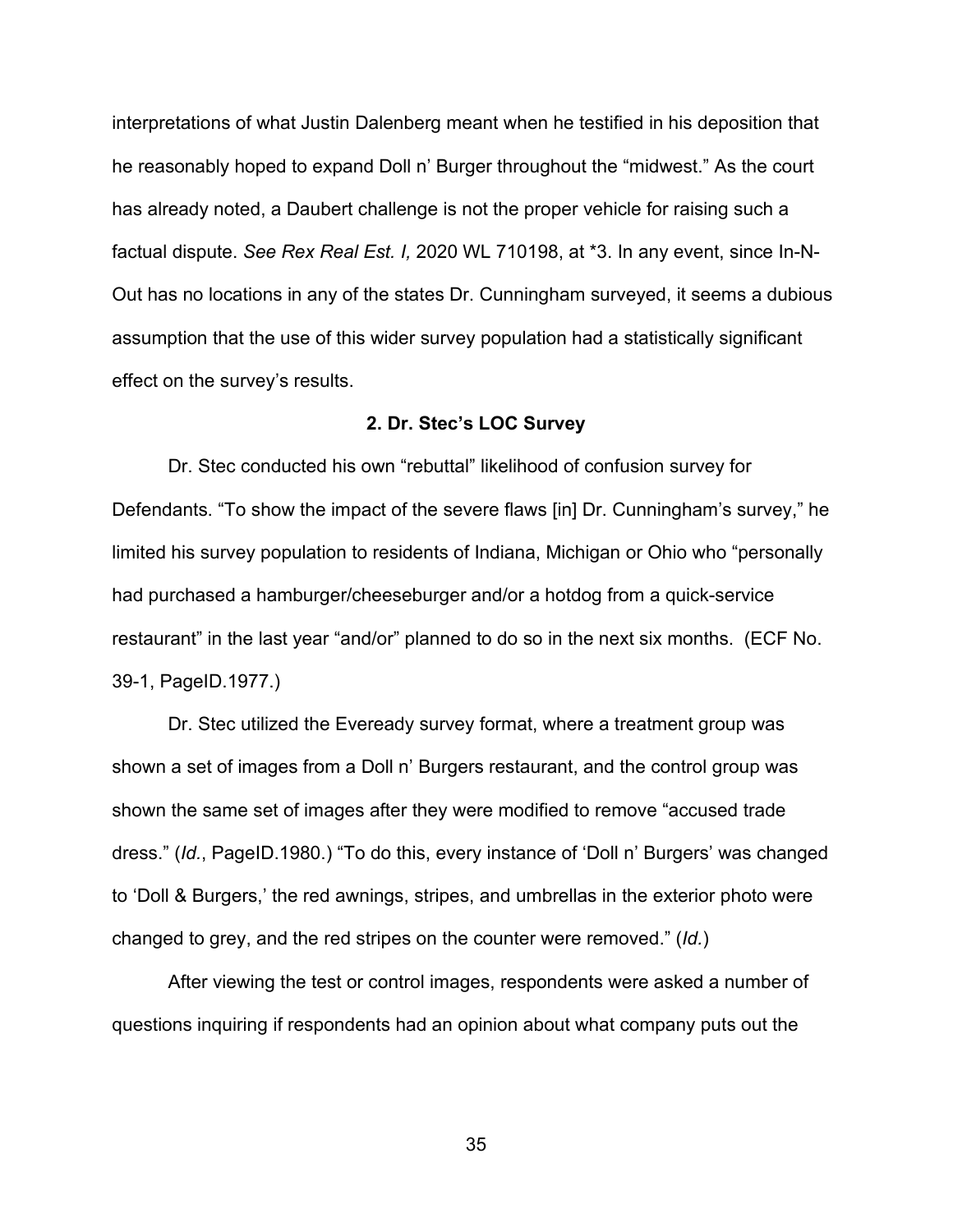products from the restaurant in the photos or if they thought the restaurants were

sponsored by or affiliated with another company. (*Id.*, PageID.1992, 2000.)

Based on responses from 488 participants, Dr. Stec reached the following conclusion:

When respondents from the treatment group were presented with the set of Doll n' Burgers' restaurant images, 80 of the 243 respondents (32.9%) indicated they had an opinion about what company or brand puts out the Doll n' Burgers' restaurant, but only 2 respondents (0.8%) named In-N-Out Burger as the company or brand. When respondents from the control group were presented with the set of modified Doll n' Burgers restaurant images, 73 out of 245 respondents (29.8%) indicated they had an opinion about what company or brand puts out the modified Doll n' Burgers restaurant. Of these respondents, 4 (1.6%) named In-N-Out Burger as the company or brand that puts out the modified Doll n' Burgers restaurant.177 Accordingly, after controlling for pre-existing beliefs, guesses, and other background noise, this net result of-0.8%

# (*Id.*, PageID.2002.)

Plaintiff's argument begins by criticizing Dr. Stec's use of the Eveready format because the format "is appropriate for well-known top line brands, or brands that are nationally well-known" but not for less well-known marks. (ECF No. 31, PageID.262.) "Unlike the 'Squirt' format, the 'Eveready' survey format does not inform survey respondents what the senior mark is, but assumes that they are aware of the mark from their prior experience" as they are not shown pictures of the senior mark during the survey. McCarthy, § 32:174. Plaintiff, in its complaint, took the position that its trade dress has "gained nationwide secondary meaning" because it has "served thousands of out-of-state customers. . . through its locations in tourist and other popular areas that are extensively visited by customers from all over the United States (including Michigan)," (ECF No. 7, PageID.43-44, 57.) But Plaintiff now argues that "Dr. Stec's failure to consider the possibility—which is not [Plaintiff]'s position—that its trade dress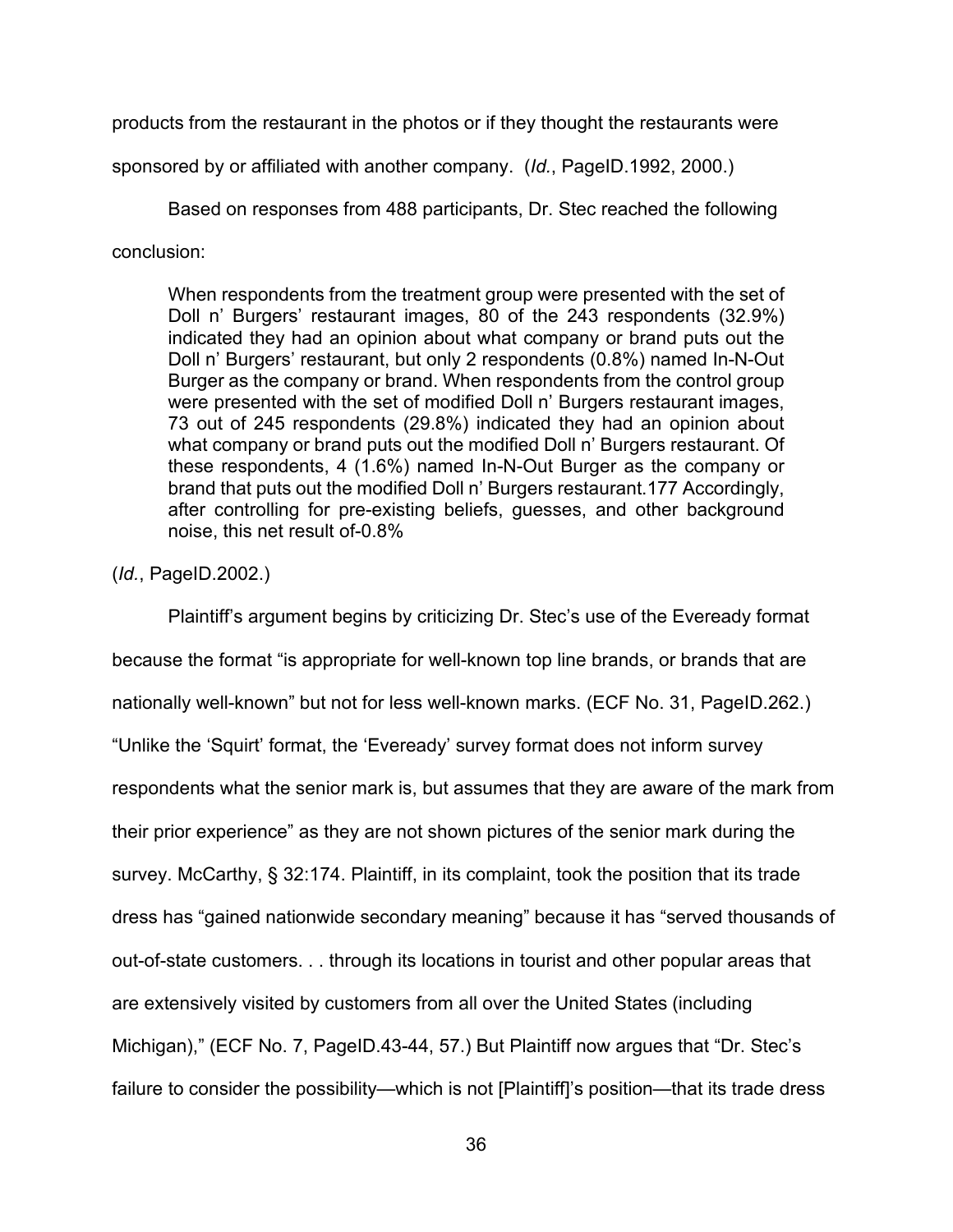has strong secondary meanings in some areas and more modest secondary meaning in others," thereby making Dr. Stec's use of the Eveready format inappropriate.

As the court has already explained, however, the choice between these two accepted survey formats is unlikely to be grounds for the complete exclusion of one survey when the parties also dispute the geographic reach of the underlying senior trade dress. *See Limited v. Macy's Merchandising Group Inc*, 2016 WL 4094913, \*9 (S.D.N.Y. 2016), aff'd, 695 Fed. Appx. 633 (2d Cir. 2017) (noting that the Eveready format is "widely accepted" where the two marks do not appear in direct proximity in the marketplace.); McCarthy, § 32:173. Despite finding little nationwide secondary meaning in his other survey, Dr. Stec was on solid ground in assuming nationwide recognition, for the purposes of his LOC survey, because Plaintiff strongly and repeatedly alleged such nationwide brand recognition existed for In-N-Out in its complaint. [4](#page-36-0)

Next, Plaintiff alleges the test images employed by Dr. Stec are flawed because he did not remove the name of Defendants' restaurant. (ECF No. 31, PageID.265.) The

<span id="page-36-0"></span>The court also notes that even if it accepted Plaintiff's argument and excluded Dr. Stec's LOC Eveready format survey on such grounds, it would not necessarily help Plaintiff's overall case. *See* Jerre B. Swann, *Eveready and Squirt-Cognitively Updated*, 106 Trademark Rep. 727, 728 (2016) ("The two formats, neither singly nor in combination, are comprehensive in their coverage. There is, for example, no appropriate format for a senior mark that is: (i) neither sufficiently accessible in memory to be cued (in an Eveready) by a monadic exposure to a similar junior use; (ii) nor sufficiently proximate to the junior use in the marketplace so that a (Squirt) dual exposure represents the real world experienced by consumers."). Since In-N-Out and Doll n' Burgers do not currently operate in the same markets, Plaintiff's argument against the Eveready format here does not lead inexorably to a conclusion that its own LOC survey utilizing the Squirt format should be relied on by the court. Instead, if Plaintiff's argument is correct, the most logical conclusion is likely that "both survey instruments" are inapplicable here, a finding that itself "counts against actual confusion" in a likelihood of confusion factorial analysis. *See Hypnotic Hats, Ltd. v. Wintermantel Enterprises, LLC*, 335 F. Supp. 3d 566, 597 n.10 (S.D.N.Y. 2018).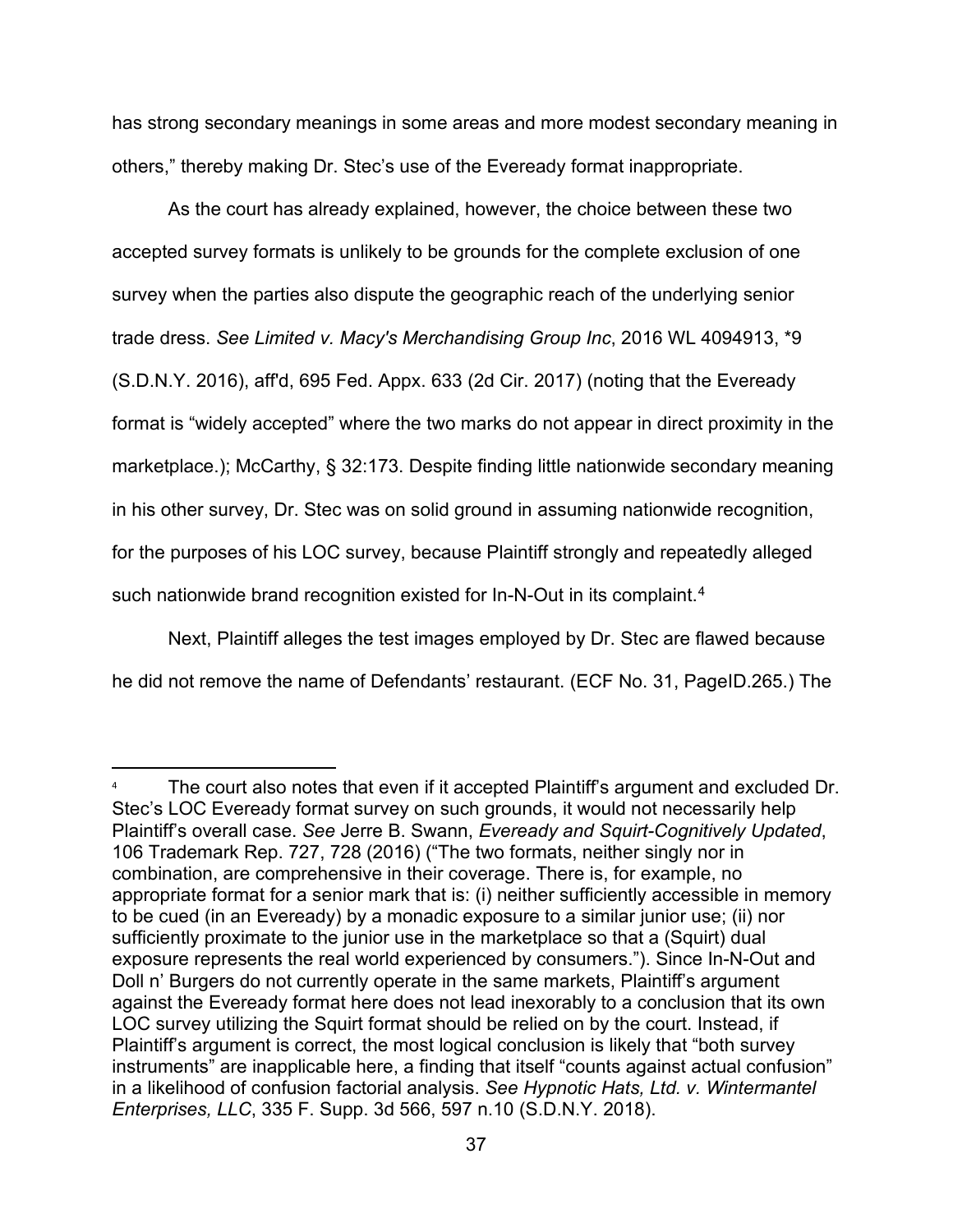court has already discussed this issue at length when considering the validity of Dr. Cunningham's LOC survey, which took the approach Plaintiff advocates for here. And, as the court explained, there is a split among experts regarding the best approach to trademark names in secondary meaning trade dress surveys. Consequently, it is clearly inappropriate to exclude Defendants' survey simply because it chose not to remove the restaurant name while testing the likelihood of confusion. *See* Jacoby, § 7.61.2.

Finally, Plaintiff criticizes Defendants' control images because Dr. Stec "simply changed the name 'Doll n' Burgers to 'Doll & Burgers' and removed some red accents and stripes." (ECF No. 31, PageID.267.) But Plaintiff fails to provide a convincing explanation of how these control images, which deleted stated elements of Plaintiff's registered and common law trade dresses, were so inappropriate that they justify the report's complete exclusion. At most, the images caused the survey to somewhat underestimate the potential for confusion. In sum, Plaintiff has failed to present any convincing reason to exclude Dr. Stec's LOC of confusion survey, so like the three surveys before it, the court finds excluding this survey on a motion in limine is inappropriate.[5](#page-37-0)

<span id="page-37-0"></span><sup>5</sup> Plaintiff raised two other arguments trying to exclude Dr. Stec's LOC survey that the court sees no need to address at length. First, Plaintiff raises essentially the same "improper universe" argument that the court discounted regarding Dr. Stec's secondary meaning survey. The court's reasoning rejecting this argument applies equally here. Second, Plaintiff argues that "Dr. Stec created bias by asking his permission questions before his affiliation questions." (ECF No. 31, PageID.268.) This argument receives only the most cursory treatment in Plaintiff's briefing, and in any event as the court has repeatedly explained above, any minor biases introduced by survey techniques can be considered by the factfinder.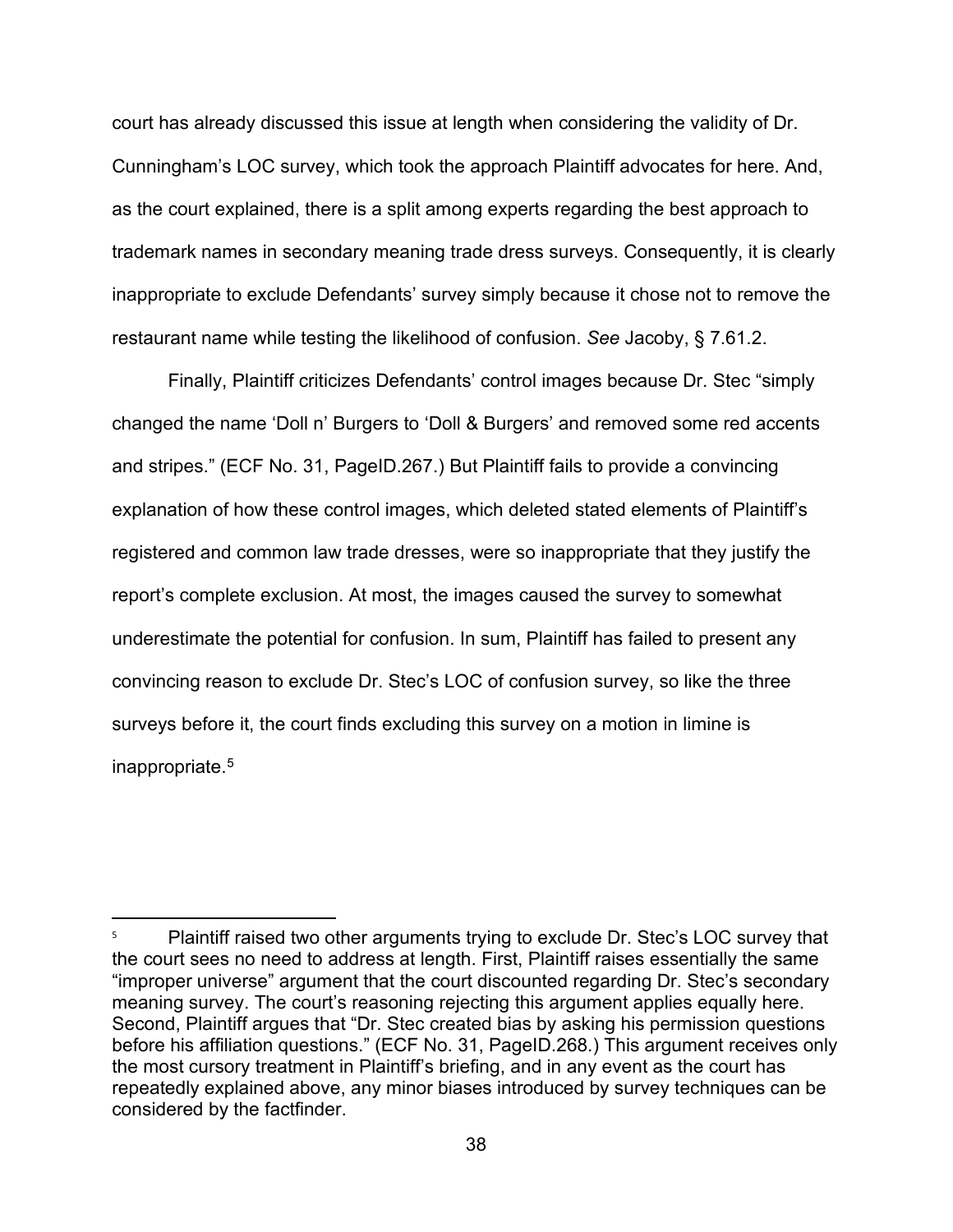#### **III. CROSS-MOTIONS FOR SUMMARY JUDGMENT**

The court next addresses the parties' cross-motions for summary judgment. The court finds that Plaintiff should be granted summary judgment on Defendants' counterclaims and that Plaintiff is entitled to a finding that its registered trade dress is valid and has acquired secondary meaning as a matter of law. And the court holds that both Plaintiff's registered and common law trade dresses are primarily non-functional. Still, Plaintiff's summary judgment motion is denied because it has not proven every element of its claims. By contrast, Defendants' motion for summary judgment is denied *in toto.*

#### **A. STANDARD**

To prevail on a motion for summary judgment, a movant must show—point out that "there is no genuine dispute as to any material fact and the movant is entitled to judgment as a matter of law." Fed. R. Civ. P. 56(a). First, the moving party bears the initial burden of presentation that "demonstrate[s] the absence of a genuine issue of material fact." *Celotex Corp. v. Catrett*, 477 U.S. 317, 323 (1986). There is no requirement, however, that the moving party "support its motion with [evidence] negating the opponent's claim." *Id.* (emphasis removed); *see also Emp'rs Ins. of Wausau v. Petrol. Specialties, Inc.*, 69 F.3d 98, 102 (6th Cir. 1995).

Second, "the nonmoving party must come forward with 'specific facts showing that there is a genuine issue for trial.'" *Matsushita Elec. Indus. Co. v. Zenith Radio Corp.*, 475 U.S. 574, 587 (1986) (emphasis removed) (quoting Fed. R. Civ. P. 56(e)). This requires more than a "mere existence of a scintilla of evidence" or "'[t]he mere possibility of a factual dispute." *Anderson v. Liberty Lobby, Inc.*, 477 U.S. 242, 252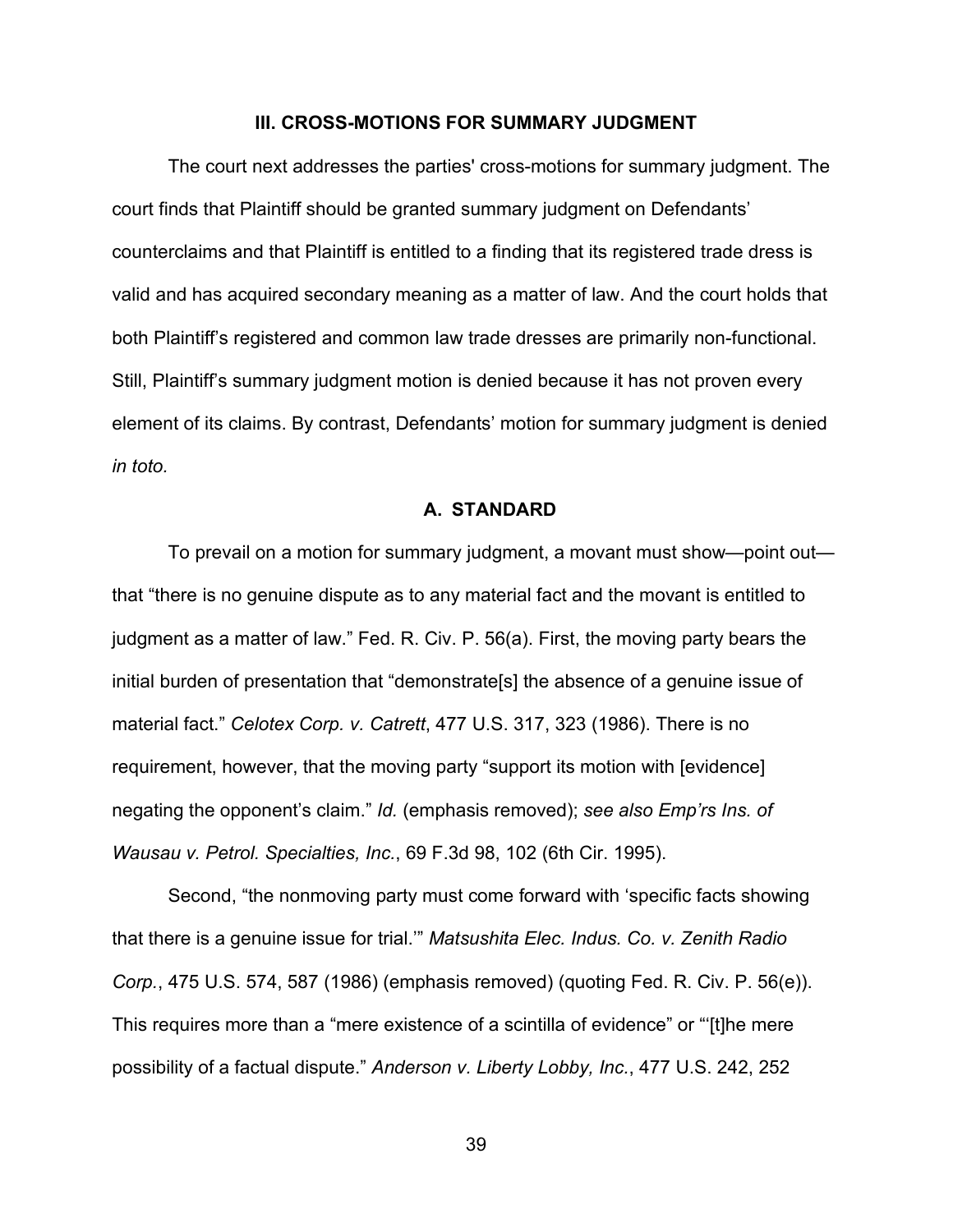(1986); *Mitchell v. Toledo Hosp.*, 964 F.2d 577, 582 (6th Cir. 1992) (quoting *Gregg v.* 

*Allen-Bradley Co.*, 801 F.2d 859, 863 (6th Cir. 1986)). For a court to deny summary

judgment, "the evidence [must be] such that a reasonable [finder of fact] could return a

verdict for the nonmoving party." *Anderson*, 477 U.S. at 248. All reasonable inferences

from the underlying facts must be drawn "in the light most favorable to the party

opposing the motion." *United States v. Diebold, Inc.*, 369 U.S. 654, 655 (1962); *Moran* 

*v. Al Basit LLC*, 788 F.3d 201, 204 (6th Cir. 2015).

# **B. DISCUSSION**

Section 43(a) of the Lanham Act provides a private cause of action for violations

of protected trademark rights:

Any person who, on or in connection with any goods or services, or any container for goods, uses in commerce any word, term, name, symbol, or device, or any combination thereof ... which—(A) is likely to cause confusion, or to cause mistake, or to deceive as to the affiliation, connection, or association of such person with another person, or as to the origin, sponsorship, or approval of his or her goods, services, or commercial activities by another person ... shall be liable in a civil action by any person who believes that he or she is or is likely to be damaged by such act.

# 15 U.S.C. § 1125(a)(1)(A).

The protection provided by the Lanham Act "is not limited to goods, services or commercial activities protected by registered trademarks," but "extends as well, in certain circumstances," to both registered and unregistered "trade dress." *Ferrari S.P.A. v. Roberts*, 944 F.2d 1235, 1238 (6th Cir. 1991). Trade dress "involves the total image of a product and may include features such as size, shape, color or color combinations, texture, graphics, or even particular sales techniques." *Two Pesos, Inc. v. Taco Cabana, Inc.*, 505 U.S. 763, 764 n.1 (1992) (quotation omitted). "It embodies that arrangement of identifying characteristics or decorations connected with a product,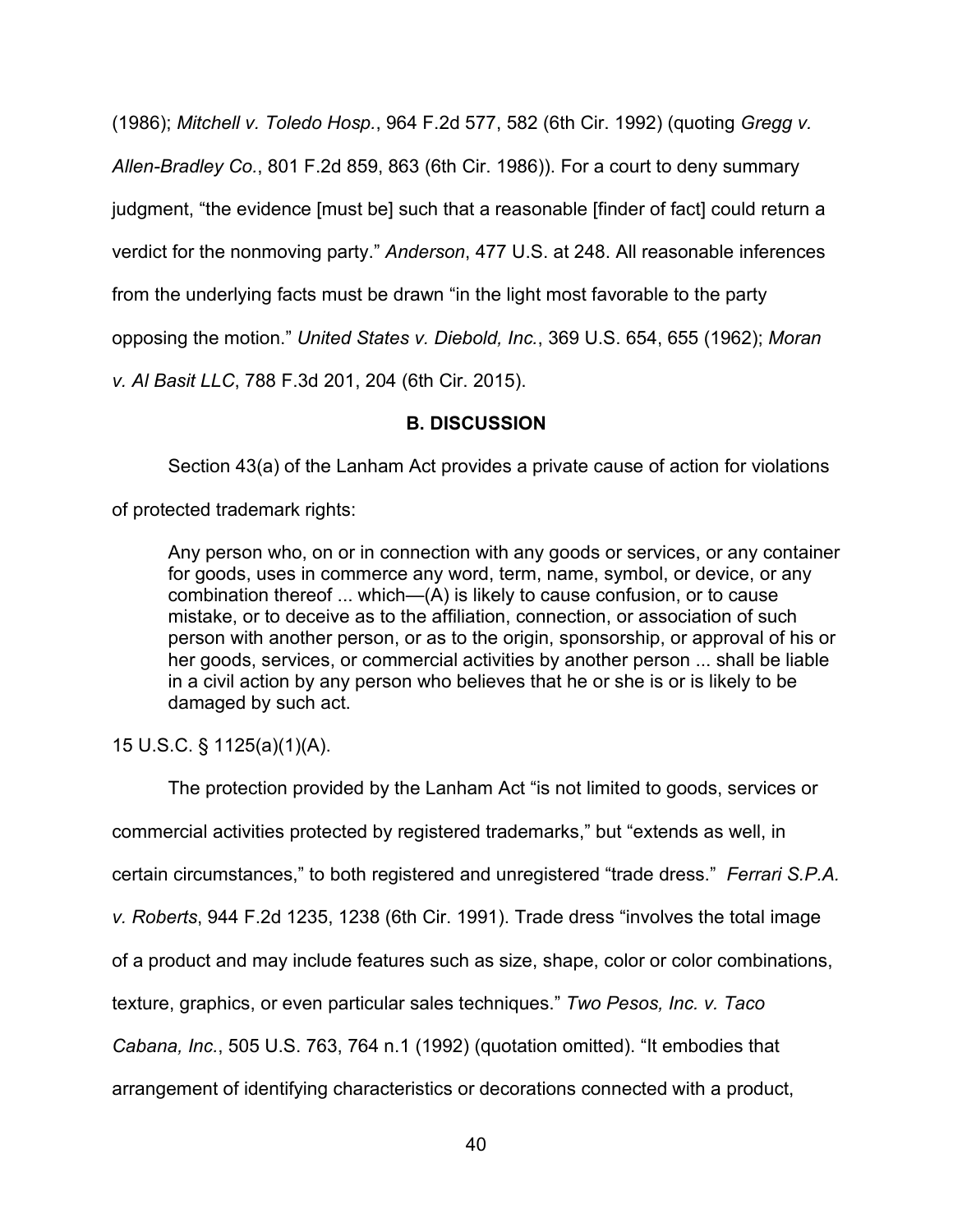whether by packaging or otherwise, intended to make the source of the product distinguishable from another and to promote its sale." *Ferrari*, 944 F.2d at 1238-39 (quotation omitted).

"[T]o recover for trade dress infringement under  $\S$  43(a), a party must prove by a preponderance of the evidence: 1) that the trade dress in question is distinctive in the marketplace, thereby indicating the source of the good it dresses, 2) that the trade dress is primarily nonfunctional, and 3) that the trade dress of the competing good is confusingly similar." *Abercrombie & Fitch Stores, Inc. v. Am. Eagle Outfitters, Inc.*, 280 F.3d 619, 629 (6th Cir. 2002) (citing *Wal–Mart Stores, Inc. v. Samara Bros.*, *Inc.*, 529 U.S. 205, 210 (2000)). "The first two elements are the requirements for protectability, and the third element is the standard for evaluating infringement." *Id.* "All three of the foregoing requirements . . . are elements of a trade-dress infringement claim, not defenses to such a claim." *Groeneveld Transp. Efficiency, Inc. v. Lubecore Int'l, Inc.*, 730 F.3d 494, 504 (6th Cir. 2013) (citing *Lanard Toys*, 468 F.3d at 414).

But "[o]nce a mark [or trade dress] is registered, the [Lanham] Act affords a plaintiff one of two presumptions: (1) that her registered trademark is not merely descriptive or generic; or (2) that if descriptive, the mark [had obtained a] secondary meaning." *Leelanau Wine Cellars, Ltd. v. Black & Red, Inc.*, 502 F.3d 504, 514 (6th Cir. 2007) (quoting *Packman v. Chicago Tribune Co.*, 267 F.3d 628, 638 (7th Cir. 2001) (citing 15 U.S.C. §1115(a)) It also "creates a rebuttable presumption" that the trade dress is "non-functional." *CTB, Inc. v. Hog Slat, Inc.*, 954 F.3d 647, 658 (4th Cir. 2020) (citations omitted).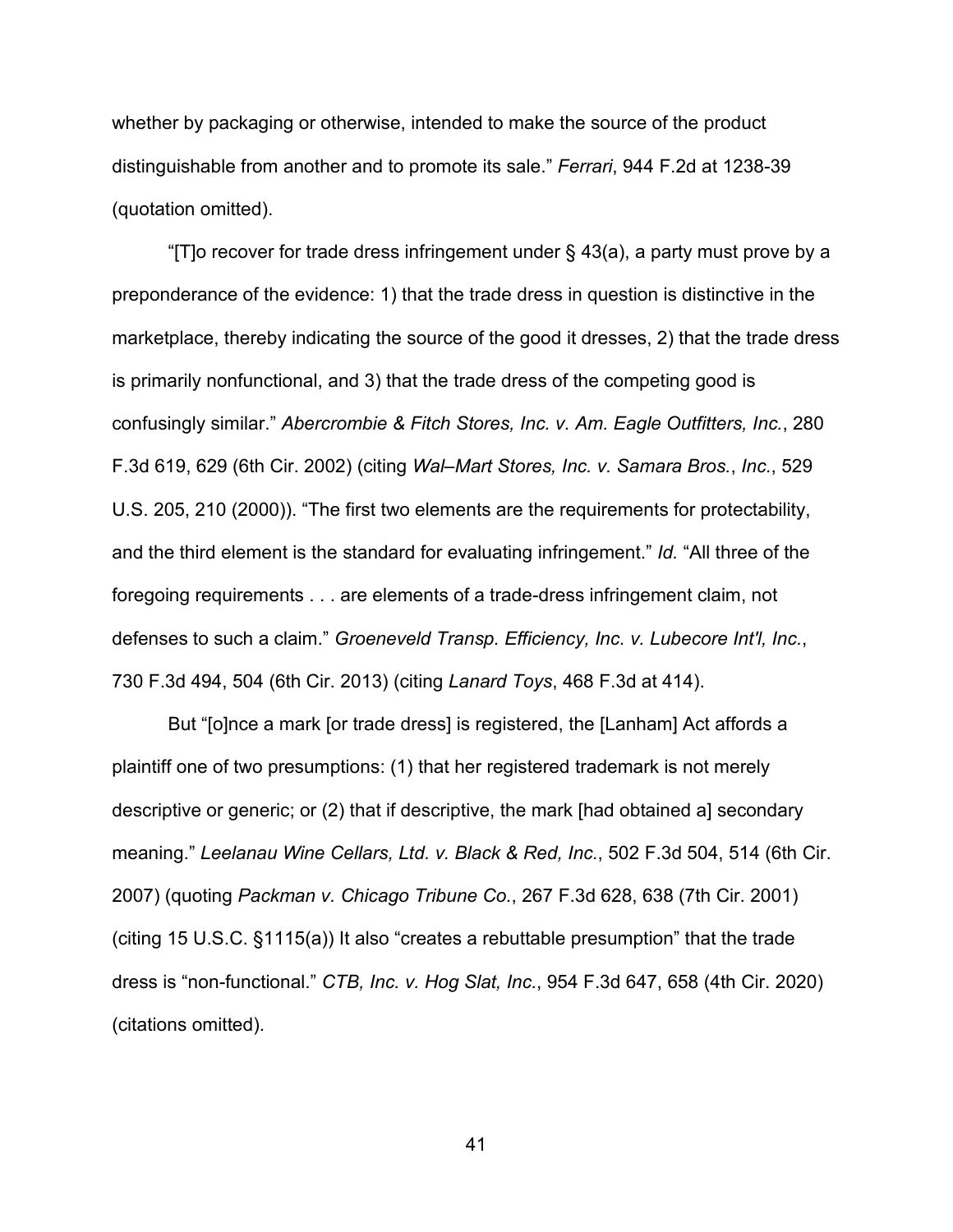Since Defendants contest Plaintiff's ability to meet all three prongs required for protectability under the Lanham Act, the court begins its analysis by assessing whether Plaintiff has been able to satisfy the distinctiveness prong for protectability by either method. *Am. Eagle Outfitters*, 280 F.3d at 629. The court then addresses the question of trade dress functionality under the second prong. Finally, the court conducts a likelihood of confusion analysis by weighing the relevant factors and concludes that significant questions of fact remain preventing the court from granting summary judgment to either party on the ultimate issue of trade dress infringement.

# **1. Inherent Distinctiveness**

There are two possible ways of establishing whether a trade dress is distinctive in the marketplace thereby satisfying the first prong required for a valid trade dress infringement claim under the Latham Act. *See Am. Eagle Outfitters*, 280 F.3d at 635 (citing *Two Pesos*, 505 U.S. at 769). "A mark or dress can be inherently distinctive if its intrinsic nature serves to identify a particular source." *Id.* (quotation omitted). But even a non-inherently distinctive mark or dress can acquire distinctiveness through attachment of secondary meaning, which occurs when, "in the minds of the public, the primary significance of a [mark or dress] is to identify the source of the product rather than the product itself." *Inwood Labs., Inc. v. Ives Labs., Inc.*, 456 U.S. 844, 851 n.11 (1982). Plaintiff first asserts that its broader "common law trade dress," containing its registered trade dress as a subset, is inherently distinctive. In the alternative, Plaintiff argues that both its registered and common law trade dresses have acquired secondary meaning justifying protection.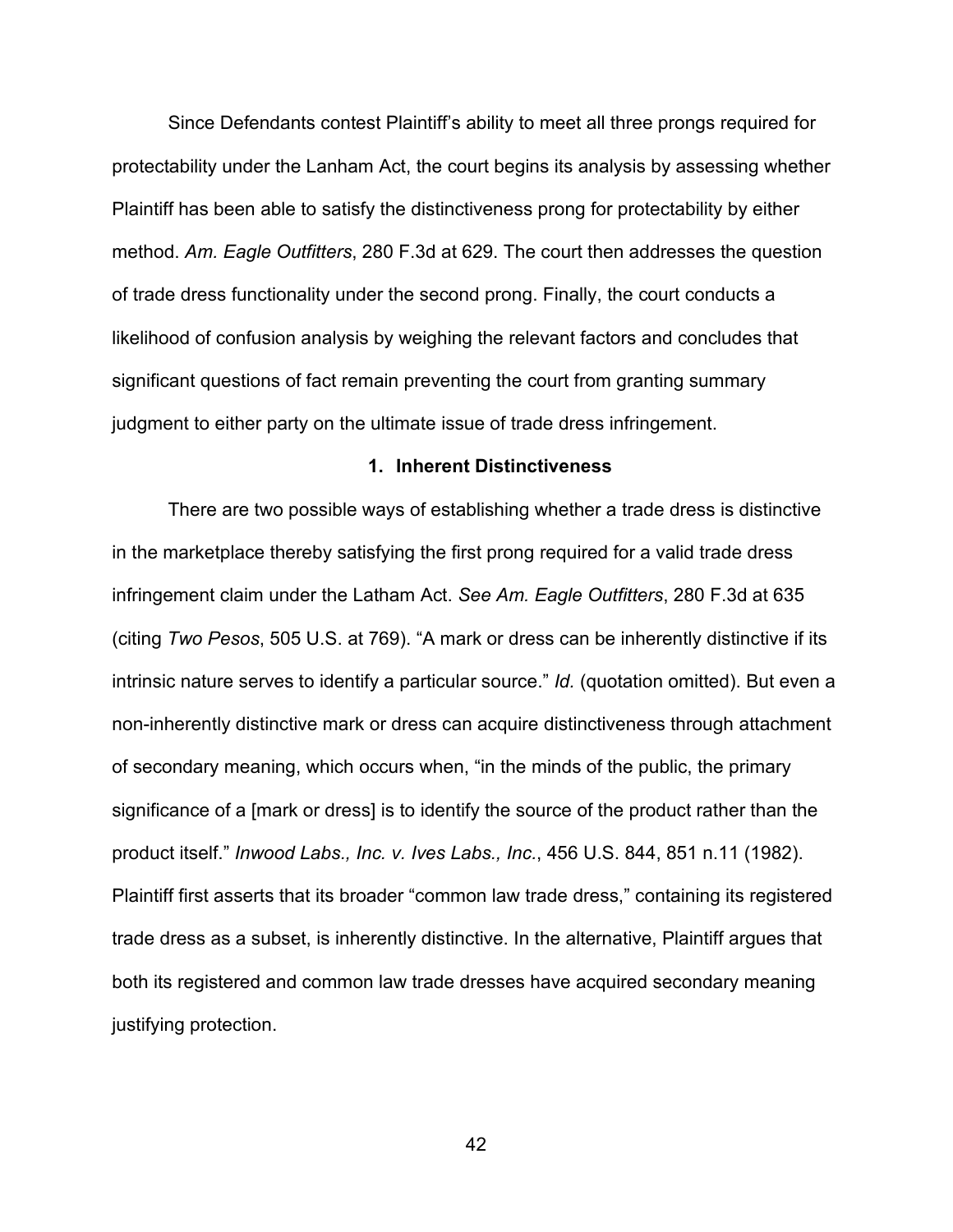Plaintiff's alleged common law trade dress is listed in its complaint as consisting of nine elements: color scheme, exterior decoration, colored furniture, menu layout, red & white cups with palm trees, employee uniforms, open-ended burger wrappers, "single letter 'N' in name," art with a classic car theme. (ECF No. 7, PageID.45-46.) The Registered Dress lists a number of elements concerning the layout, color scheme, and aesthetics of the restaurant's counter and seating area. Because these elements are largely a combination of unremarkable features of a 1950s car-culture-themed fastcasual burger restaurant, the court finds this alleged trade dress cannot be considered inherently distinctive.

The Sixth Circuit has previously summarized, at a generalized level, the test for determining if a trademark is inherently distinctive.

Judge Friendly formulated a "now-classic test," *Samara Bros.*, 529 U.S. at 210, to conceptualize distinctiveness. The so-called *Abercrombie & Fitch* taxonomy deems word marks inherently distinctive when they are arbitrary ("Lucky Strike" cigarettes), fanciful ("Kodak" film), or suggestive ("Tide" laundry detergent). *See Abercrombie & Fitch Co. v. Hunting World, Inc.,* 537 F.2d 4, 10-11 (2d Cir. 1976). By contrast, descriptive ("Soft Soap") or generic ("soap") terms do not inherently distinguish a good as coming from a particular source. *See id*. Context is important in distinguishing among categories: whereas an air conditioning company placing a penguin on its products has selected a suggestive mark, a publishing company with the same logo has an arbitrary mark. *See Ashley Furniture Indus., Inc. v. SanGiacomo N.A. Ltd.,* 187 F.3d 363, 369 (4th Cir. 1999). While not inherently distinctive, descriptive marks can identify a source and acquire distinctiveness if secondary meaning has attached to the term, such that consumers recognize "Soft Soap" as a product of a certain manufacturer. *See Two Pesos*, 505 U.S. at 774 (explaining 15 U.S.C. § 1052).

*Am. Eagle Outfitters*, 280 F.3d at 635-36.

"Although Sixth Circuit case law is fairly developed as to the inherent

distinctiveness of word marks, it provides minimal instruction" with regard to trade dress.

*Spangler Candy Co. v. Tootsie Roll Indus.*, LLC, 372 F. Supp. 3d 588, 600 (N.D. Ohio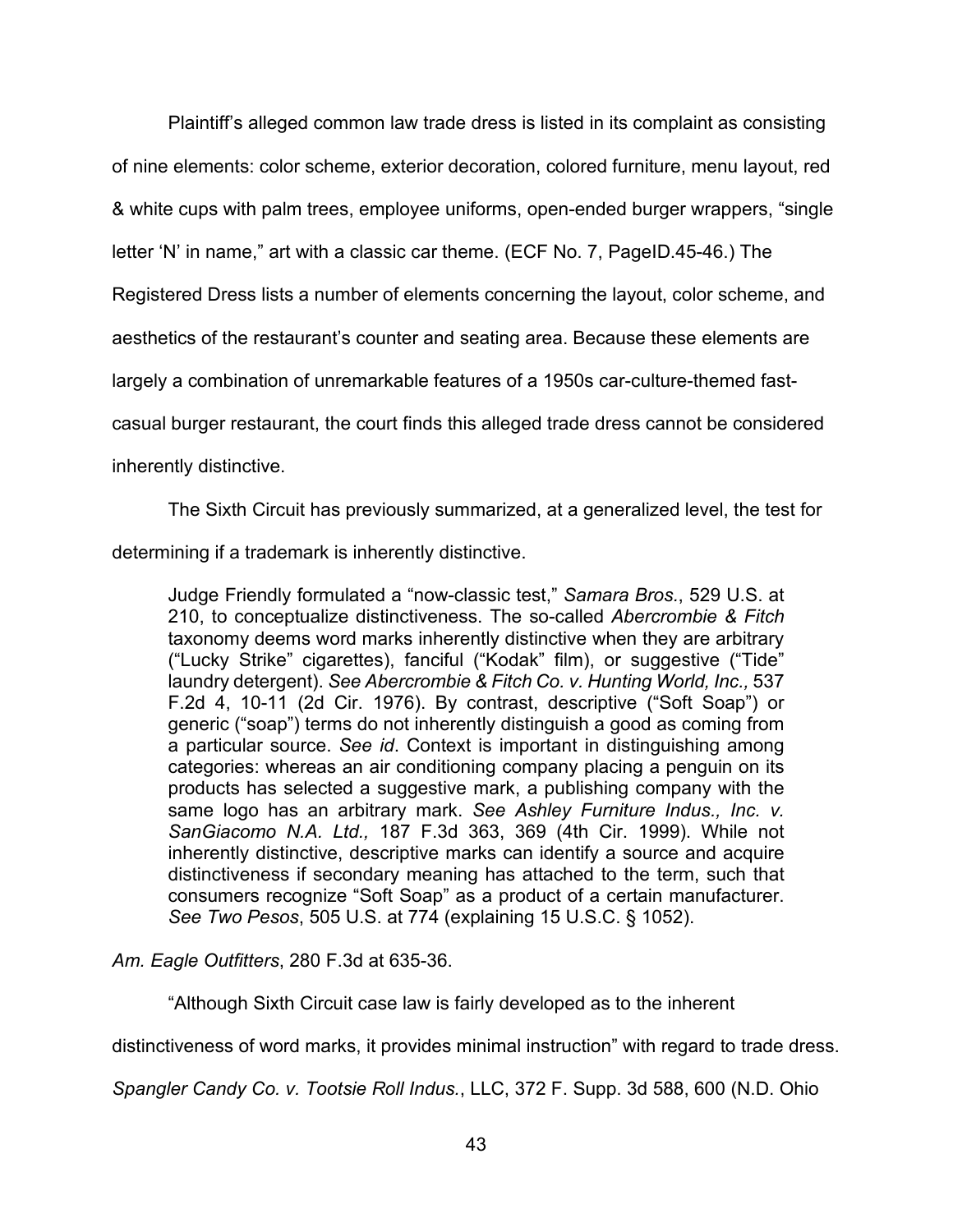2019). Justice White's opinion in *Two Pesos*, a case involving a trade dress infringement dispute between two Texas taco restaurant chains, expressly held that the trade dress of the plaintiff's restaurant can be inherently distinctive without the need to acquire secondary meaning. 505 U.S. at 776. But aside from reiterating the Friendly formula, *Two Pesos* does little to explain its application to a non-word trade dress as the opinion essentially accepted the factual conclusion of the district court below. *See id*. at 765.

However, other courts that have considered the inherent distinctiveness of restaurant interiors have made clear that it is challenging to demonstrate that a restaurant's overall trade dress is sufficiently distinctive to be considered "arbitrary," "fanciful," or "suggestive." In *Miller's Ale House, Inc. v. Boynton Carolina Ale House, LLC,* for example, the Eleventh Circuit found that the "'composite commercial impression' created by its 'interior and layout, the prominent use of the ALE HOUSE logos throughout the restaurants, menu design and placement, method of service, and uniforms'" was not inherently distinctive at summary judgment. 702 F.3d 1312, 1323 (11th Cir. 2012). The court reasoned:

We find nothing particularly unique in a restaurant fixing its name in red letters on the outside of its building and on its menu, branding items it sells with that name, dressing its staff in khakis and a polo shirt, featuring a center bar with a soffit, offering seating at "high-top" tables, and paneling its walls with wood. These are the prototypical features—what we might call the "common ... design," *Brooks Shoe Mfg. Co. v. Suave Shoe Corp.*, 716 F.2d 854, 858 (11th Cir.1983)—of a standard sports bar or brew pub. The particular name affixed on the wall and to menu items, the specific color of the polo shirts, the type of wood on the walls, the placement of the "hightop" tables, and the openness of the kitchen, "even if they in combination could be deemed unique," *Wiley v. American Greetings Corp.*, 762 F.2d 139, 142 (1st Cir.1985), are all "mere refinement[s]" of this "commonlyadopted and well-known form of ornamentation," *Brooks Shoe*, 716 F.2d at 858.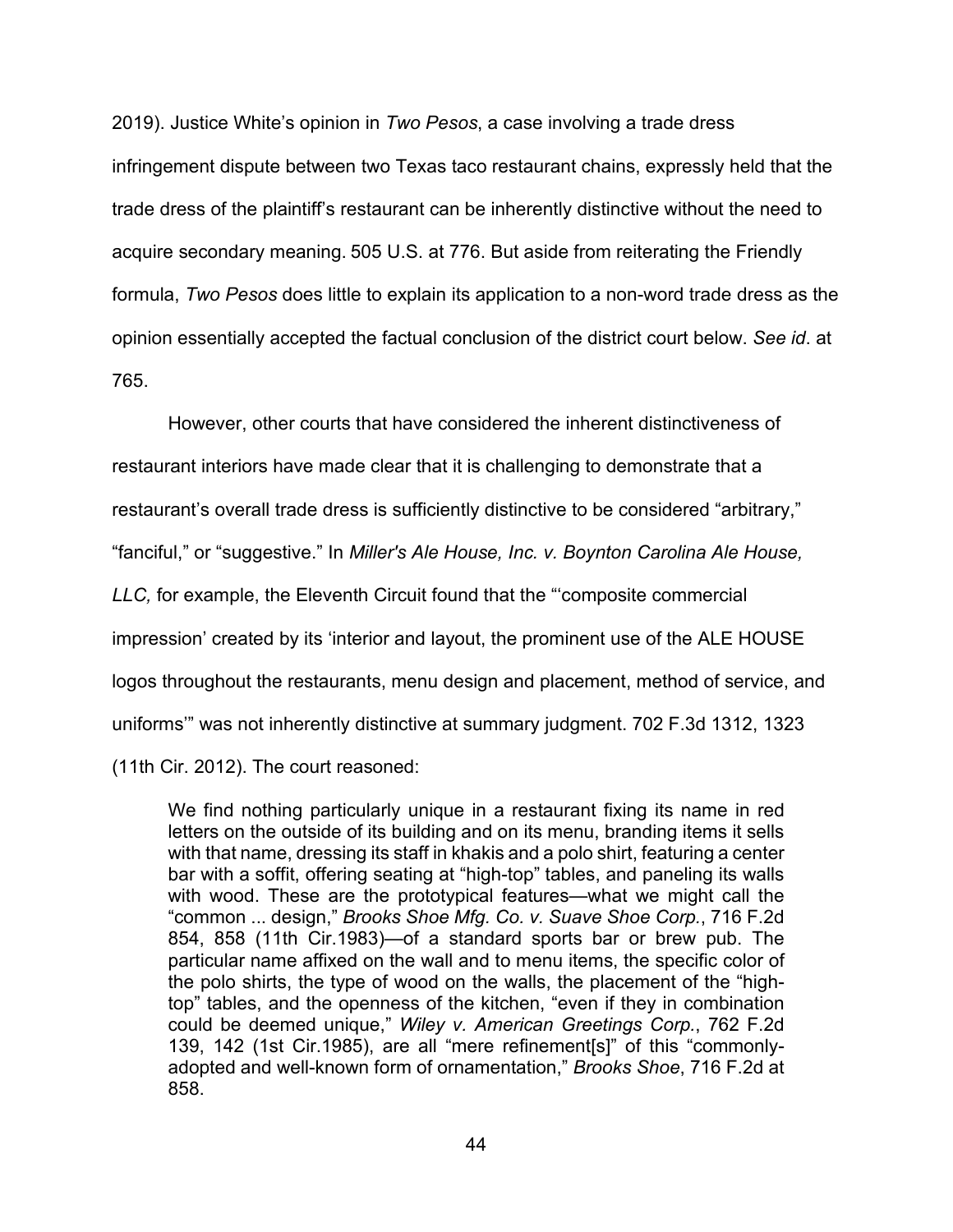*Id.* at 1324. Other courts have reached similar conclusions. *See*, *e.g., Fuddruckers*, 826 F.2d 837 at 843 (declining to find the interior trade dress of a *Fuddruckers* to be inherently distinctive even though the court found it had acquired secondary meaning); *Buca, Inc. v. Gambucci's, Inc.*, 18 F. Supp. 2d 1193, 1203 (D. Kan. 1998) (finding "evidence that no other [Italian] restaurant has the precise combination of features arranged in the same excessive, irreverent manner as [plaintiff] Buca simply does not militate a finding of inherent distinctiveness" because "Buca's trade dress [was] best classified as 'descriptive'").

Here, Plaintiff has failed to establish that its trade dress is inherently distinctive; it is at most descriptive.<sup>[6](#page-44-0)</sup> Defendants have provided a voluminous collage of images confirming the court's intuition that the different elements of the alleged common law trade dress are often used together, albeit in slightly different combinations, in burger restaurants, many of which also have dining rooms with a loosely 1950s theme. (*See*  ECF No. 37, PageID.1878.) While it may be possible for this specific combination of design elements to acquire secondary meaning over time, showing inherent distinctiveness requires more. A trade dress can only be inherently distinctive if its "intrinsic nature serves to identify a particular source." *See Two Pesos*, 505 U.S. at 769. Even if the court assumes the complete list of elements alleged in Plaintiff's complaint are present in such a combination only at In-N-Out restaurants, that fact alone does not meet the standard. (Any small restaurant could surely come up with a list of design

<span id="page-44-0"></span>While the parties dispute what kind of deference or precedential weight should be given to the USPTO's previous ruling—that Plaintiff's registered trade dress was not inherently distinctive—the court need not decide the issue here because, after reviewing Plaintiff's registered dress *de novo*, the court reaches the same conclusion.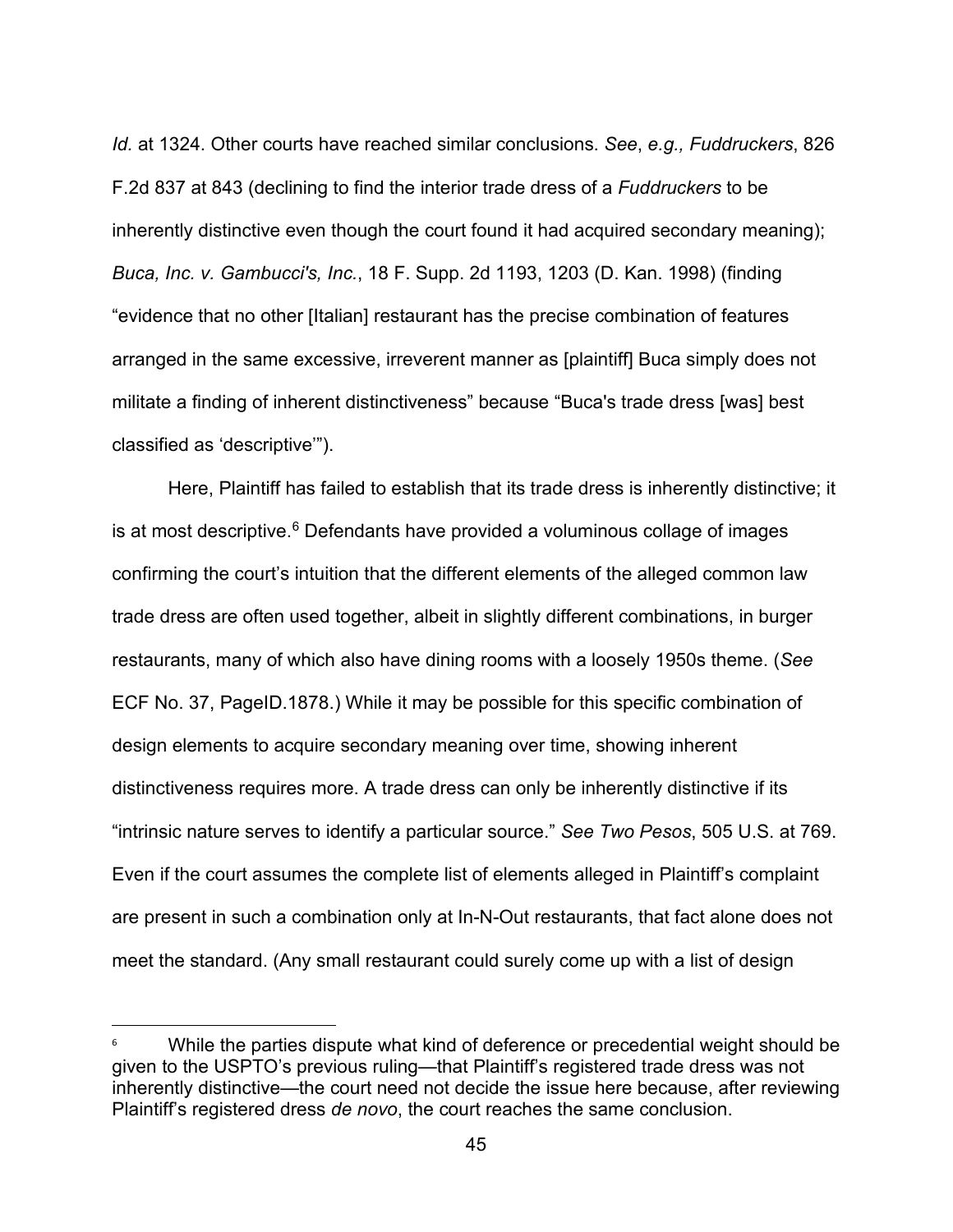elements and features that, in combination, theoretically make it unique so that alone cannot be the test.) And the court notes that Plaintiff's alleged trade dress is not even present in a substantial number of Plaintiff's own restaurants, an observation that further undermines Plaintiff's contention that the dress is intrinsically linked to In-N-Out. (*See*  ECF No. 57, PageID.2811 (showing pictures of 68 locations from In-N-Out's website that do not have all elements of the alleged trade dress).) In sum, Plaintiff has failed to present enough evidence that would allow a reasonable factfinder to conclude that its trade dress—made from elements and designs common in fast food that are not always present in the same combination across different In-N-Out locations—should be considered inherently distinctive.

Furthermore, while it is unclear which test the Sixth Circuit would choose to apply here, *see Golden Star Wholesale, Inc. v. ZB Importing, Inc.*, 531 F. Supp. 3d 1231, 1243 n.1 (E.D. Mich. 2021) (Davis, J.), if it adopted the increasingly popular *Seabrook*  test for analyzing trade dress distinctiveness, the test would also intimate that Plaintiff's trade dress is not arbitrary or distinctive as a matter of law, *see Seabrook Foods, Inc. v. Bar–Well Foods Ltd.*, 568 F.2d 1342, 1344 (C.C.P.A. 1978). The *Seabrook* test asks: "[1] whether [the trade dress] was a "common" basic shape or design, [2] whether it was unique or unusual in a particular field, [3] whether it was a mere refinement of a commonly-adopted and well-known form of ornamentation for a particular class of goods viewed by the public as a dress or ornamentation for the goods." [7](#page-45-0) *Amazing* 

<span id="page-45-0"></span><sup>7</sup> It appears that the USPTO has also adopted the *Seabrook* test for determining the inherent distinctiveness of a trade dress. *See* U.S. Patent & Trademark Office, Manual of Patent Examining Procedure (TEMP) § 1202.02 (July 2021). (ECF No. 33-24, PageID.1085.)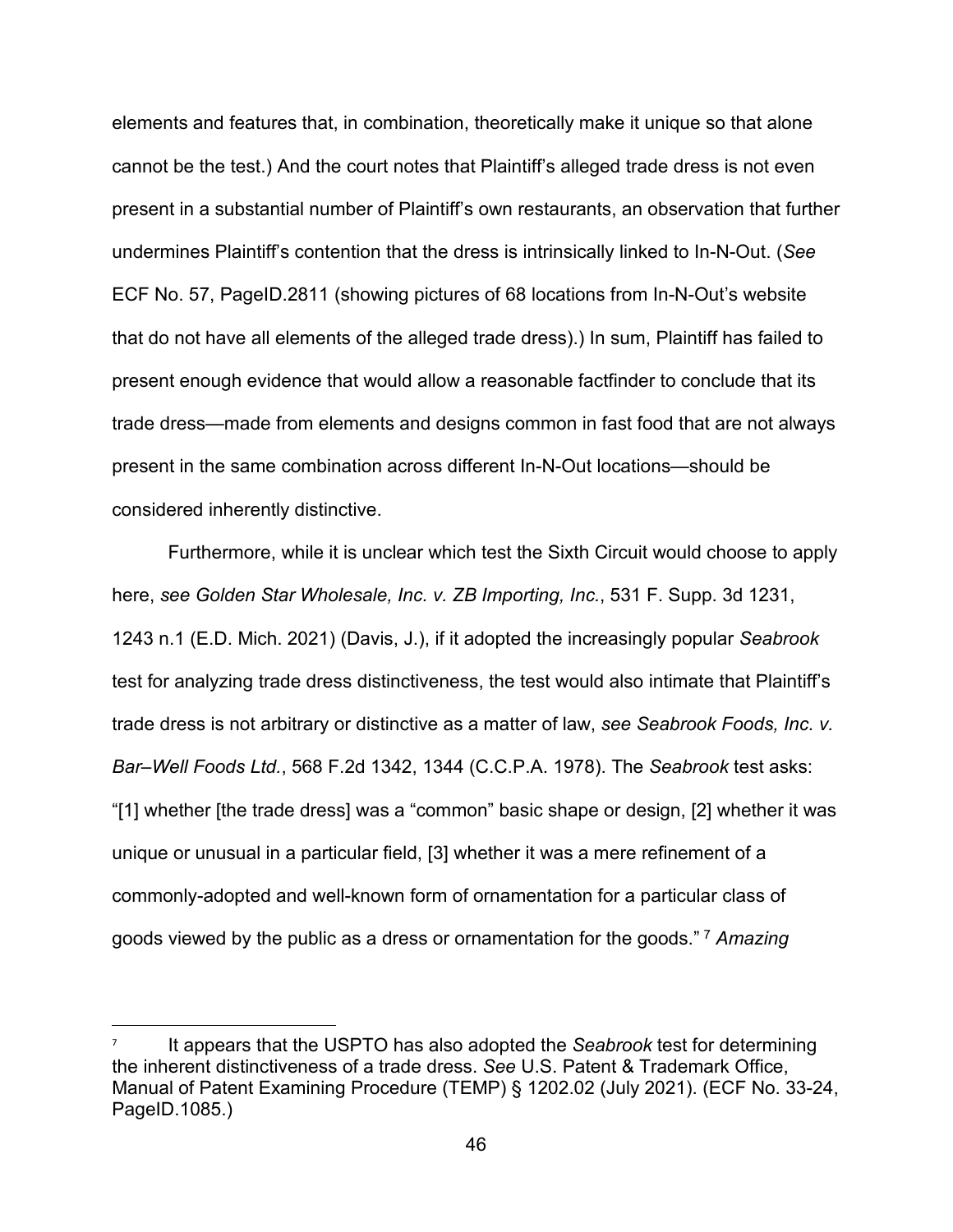*Spaces, Inc. v. Metro Mini Storage*, 608 F.3d 225, 232 (5th Cir. 2010) (citing *Seabrook*, 568 F.2d at 1344). If a trade dress "fails any one of the [Seabrook] factors, then it is not inherently distinctive." McCarthy*,* § 8:13.

Here, the court finds that In-N-Out's alleged trade dress would fail both the second and third factors of *Seabrook*. Plaintiff has not established that the trade dress is unique or unusual for fast food eateries; the overall color scheme and much of the interior design "are the prototypical features" of a retro drive-thru burger restaurant. *See Miller's Ale House*, 702 F.3d at 1324. And "even if [the elements] in combination could be deemed unique, are all mere refinements of this commonly-adopted and well-known form of ornamentation." *Id.* (quotations and alterations omitted). Consequently, as a matter of law, the court concludes that Plaintiff's overall trade dress does not qualify as inherently distinctive.

#### **2. Acquired Secondary Meaning**

Plaintiff next claims that even if its trade dresses are not inherently distinctive, both its common law trade dress and its registered trade dress have acquired secondary meaning in the marketplace, fulfilling the first prong required for protection under the Lanham Act. Plaintiff moves for summary judgment on this issue. Defendants also move for summary judgment, arguing that the evidence presented by the parties leads inexorably to the conclusion that Plaintiff's registered trade dress must be canceled, based on fraud in the registration process. Alternatively, Defendants contend that Plaintiff has failed to show that its broader common law trade dress has acquired secondary meaning.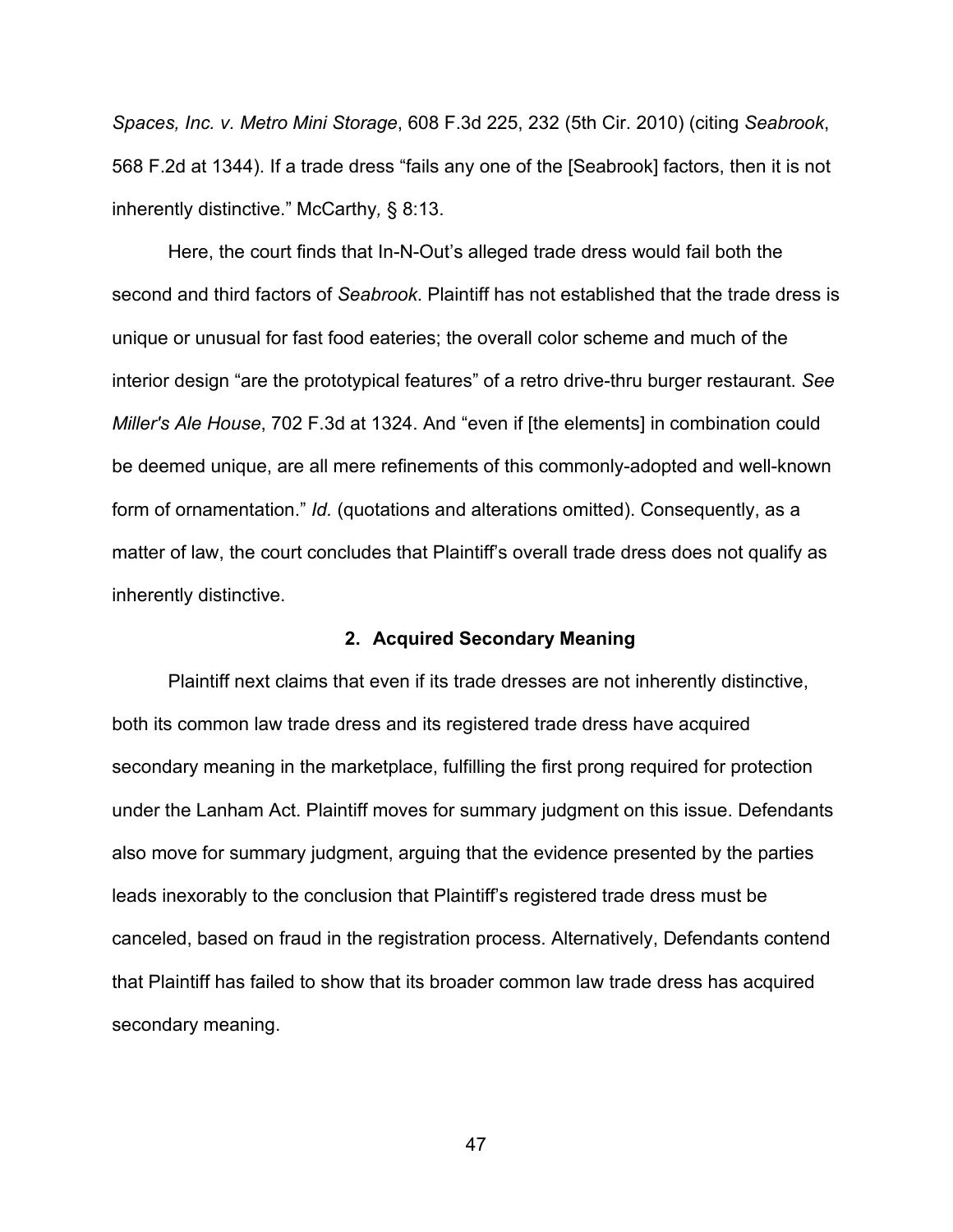Because Plaintiff's registered trade dress is given a prima facie presumption of validity, the Defendants must make a significant evidentiary showing to support their assertion that Plaintiff's registered trade dress does not have secondary meaning. *Leelanau Wine Cellars*, 502 F.3d at 514 ("Once a mark is registered, . . . [t]he effect of the statutory presumption contained in § 1115(a) is to shift the burden of proof to the alleged infringer, . . . to prove the absence of secondary meaning.") (citations omitted); 15 U.S.C. § 1115(a) (providing that registration on the principal register "shall be prima facie evidence of the validity of the registered mark. . . ."). And as explained below, a viable claim for outright cancellation of the registered trade dress, while a way around this presumption, also requires a significant evidentiary showing by the alleged infringer. By contrast, Plaintiff bears the evidentiary burden of establishing acquired distinctiveness for its alleged common law trade dress because such burden-shifting presumptions do not apply. *See Ferrari S.P.A.*, 944 F.2d at 1239 (noting that at common law the plaintiff's "burden is to show by a preponderance of the evidence . . . that [its unregistered] trade dress . . . has acquired secondary meaning").

Considering the two cross-motions for summary judgment, the court concludes that Plaintiff's *registered* trade dress is protectable as a matter of law. The court also finds, however, that a genuine factual dispute exists over whether Plaintiff's *common law* trade dress has acquired secondary meaning, and this dispute of fact prevents the court from awarding summary judgment to either party on that issue.

#### **a) Registered Trade Dress**

As to the registered trade dress, Defendants first argue in their summary judgment motion that fraud during the registration process should invalidate Plaintiff's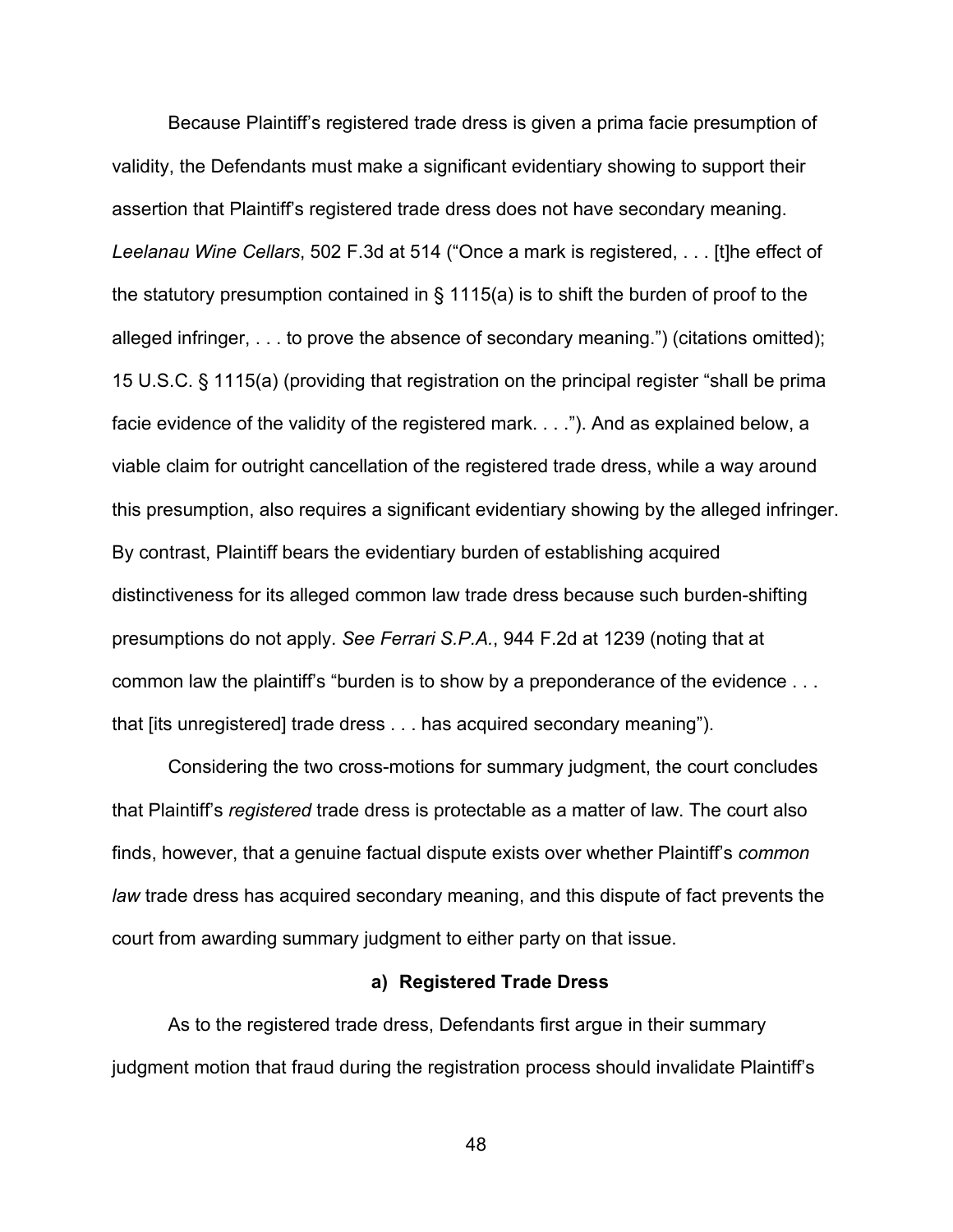registration and the accompanying presumption of validity. The court finds this

argument to be unavailing.

While a third-party may always seek cancelation of a registered trade dress on

the ground that "registration was obtained fraudulently," 15 U.S.C. §§ 1064(3), 1119,

proving that a registrant engaged in fraud applying for a Section 2(f) registration is

almost always an uphill battle. Case law has imposed significant evidentiary

requirements that Defendants must fulfill when asserting such a claim:

'Fraud in procuring a trademark registration or renewal occurs when an applicant knowingly makes false, material representations of fact in connection with his application.' *Torres v. Cantine Torresella S.r.l.*, 808 F.2d 46, 48 (Fed. Cir. 1986). A party seeking cancellation of a trademark registration for fraudulent procurement bears a heavy burden of proof. *W.D. Byron & Sons, Inc. v. Stein Bros. Mfg. Co.*, 54 C.C.P.A. 1442, 377 F.2d 1001, 1004 (1967). Indeed, 'the very nature of the charge of fraud requires that it be proven 'to the hilt' with clear and convincing evidence. There is no room for speculation, inference or surmise and, obviously, any doubt must be resolved against the charging party.' *Smith Int'l, Inc. v. Olin Corp., 209 USPQ 1033*, 1044 (T.T.A.B.1981).

*In re Bose Corp.*, 580 F.3d 1240, 1243 (Fed. Cir. 2009).

Defendants argue that Plaintiff "grossly misled the examiner concerning its

advertising expenditures" (ECF No. 37, PageID.1903), when Plaintiff submitted an

affidavit as part of its application to the USPTO stating that "[b]etween 2000 to 2012, In-

N-Out invested in excess of US \$100 million on a combination of radio, television,

outdoor and print advertising," (ECF No. 39-8, PageID.2277). Defendants say that in

reality, Plaintiff spent "\$[0] promoting the specific configuration of its trade dress." (ECF

No. 37, PageID.1903 (underline omitted)).

Specifically, Defendants contend that "the gist" of Plaintiff's argument to the

USPTO for Section 2(f) registration "was that its trade dress was famous and nationally

recognized as a result of over \$100 million spent on 'advertising and deliberate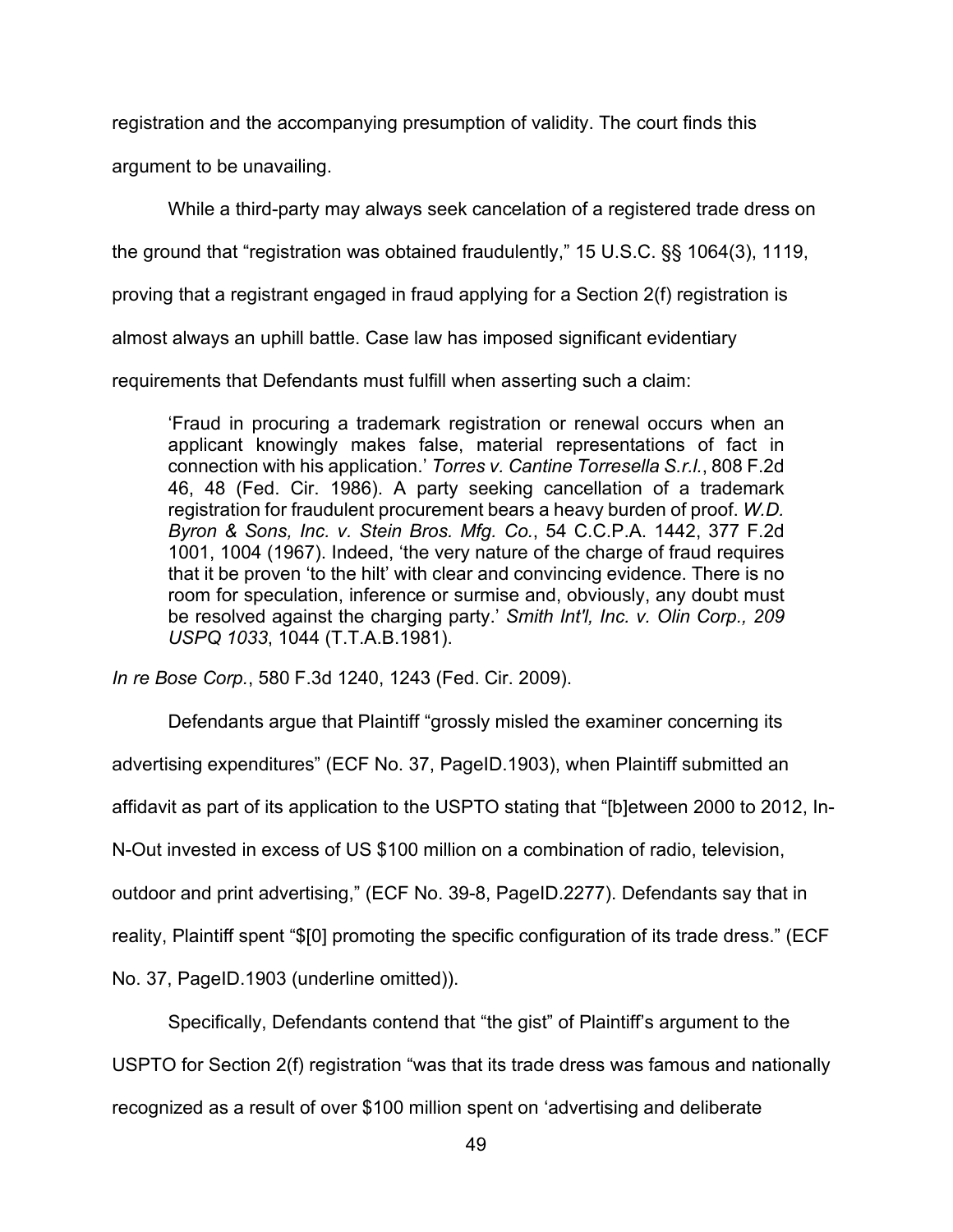marketing.'" (ECF No. 37, PageID.1870.) But they contend that discovery now shows that "none of [Plaintiff]'s advertising and promotional spending was specifically directed at promoting the applied-for trade dress, as required by law." (*Id.*, PageID.1872.) Furthermore, Defendants point to a spreadsheet produced by Plaintiff that indicates that it spent only \$103.6 million on its entire advertising department between 2002 and 2012—including overhead—and "Plaintiff spent only \$69.4 [million] on . . . [the] 'combination of radio, television, outdoor and print advertising'" listed in the original affidavit. (*Id.*, PageID.1873.)

Plaintiff responds that Defendants' fraud argument essentially amounts to an exercise in hair-splitting since Defendants "present[] absolutely no accounting standard or other evidentiary basis demonstrating that marketing expenditures must be categorized or subject to any kind of exclusions." (ECF No. 55, PageID.2731.) Plaintiff asserts that its executive was acting honestly when he calculated advertising expenditures. And Plaintiff argues that Defendants have "no actual evidence that [the USPTO] Examiner was misled" into believing that \$100 million figure was spent specifically on promoting the trade dress. (*Id.*, PageID.2730.) "To the contrary, [Plaintiff's] argument was that, by promoting its services, customers would visit its restaurants and encounter its trade dress." (*Id.*)

The court finds that Plaintiff's view is largely correct. Defendants bear the burden of providing evidence supporting their allegation of fraud in the application. *See In re Bose Corp.*, 580 F.3d at 1243, 1245 ("[W]e hold that a trademark is obtained fraudulently under the Lanham Act only if the applicant or registrant knowingly makes a false, *material* representation with the *intent to deceive* the [US]PTO.") (emphases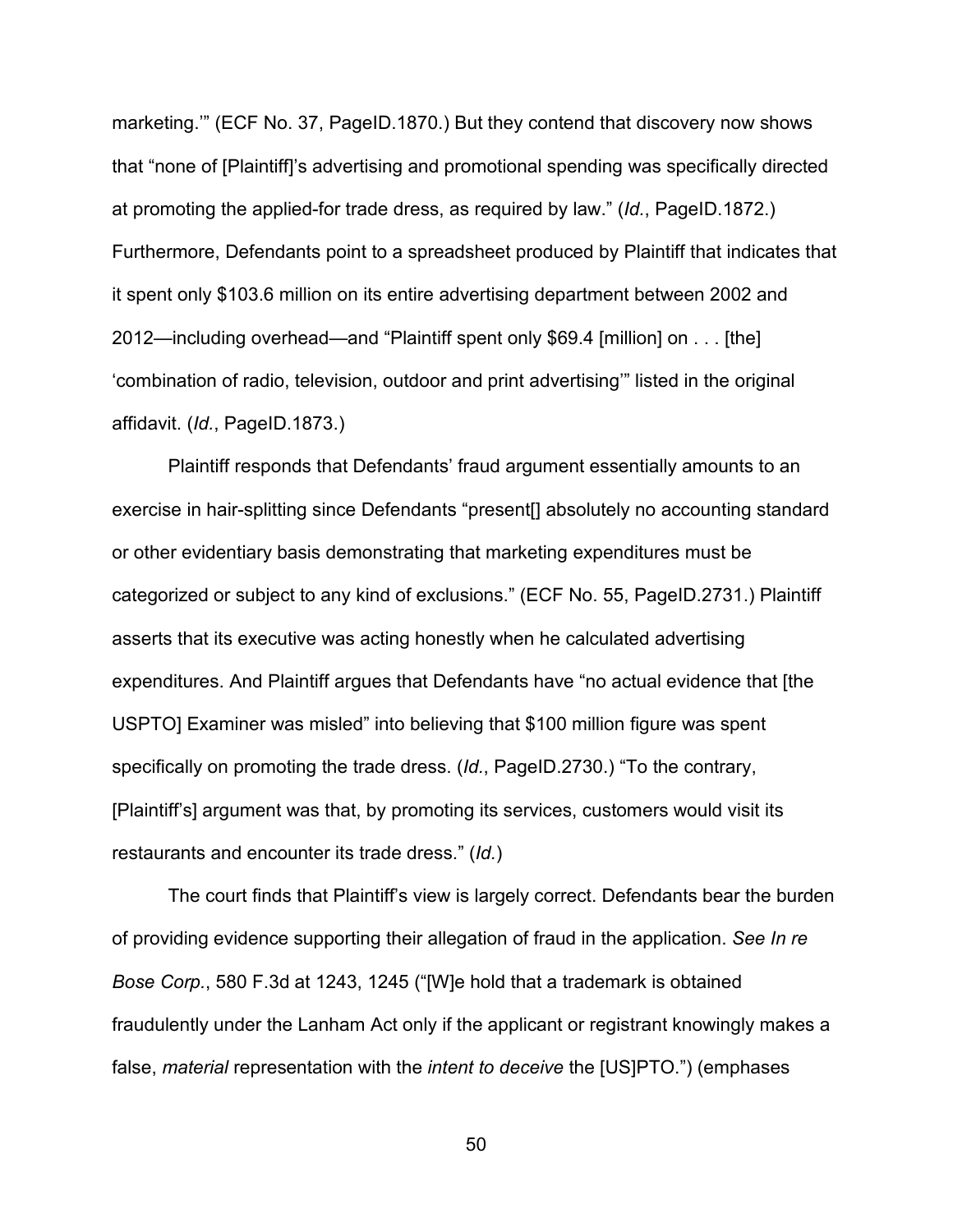added); *see also* McCarthy, 31:67 ("A misrepresentation can be 'material' so as to constitute fraud only if the registration of the mark would not have been granted in the form it was if the true facts had been known to the USPTO examining attorney."). Here, Defendants have failed to present sufficient evidence that would allow the factfinder to reasonably conclude that any alleged misrepresentation was either intentional or material. Indeed, it strains credulity to contend that the Examiner would have been misled into believing that Plaintiff was promoting its trade dress specifically through "radio" advertisements and materially relied on such an understanding in reaching her conclusion. The most straightforward reading of Plaintiff's application—which asserted that its advertising spending had "resulted in Applicant having the highest estimated sales per unit in the US in 2010, and [has] led to recognition of the trade dress shown in Applicant's Mark throughout the US"—is that Plaintiff was not declaring it was spending vast sums to specifically promote its trade dress. [8](#page-50-0) (ECF No. 39-8, PageID.2262.) Indeed, reviewing the application, it is readily apparent that Plaintiff listed the advertising spending figure merely as a fact supporting the popularity of its hamburgers—which are presented to the consumer in trade dress packaging—and in turn supporting its brand as a whole. Furthermore, to the extent Defendants argue that it was impermissible, under USTPO guidelines, for the Examiner to count general advertising spending, not specifically related to the trade dress, when reviewing the application, such a mistake by the Examiner is irrelevant to the question of fraud.

<span id="page-50-0"></span>Nor does it matter that Plaintiff may have only spent \$69 million on "actual" advertising as opposed to overheard. The court struggles to see how the difference between \$100 million and \$69 million would have been material here for the purposes of determining acquired distinctiveness.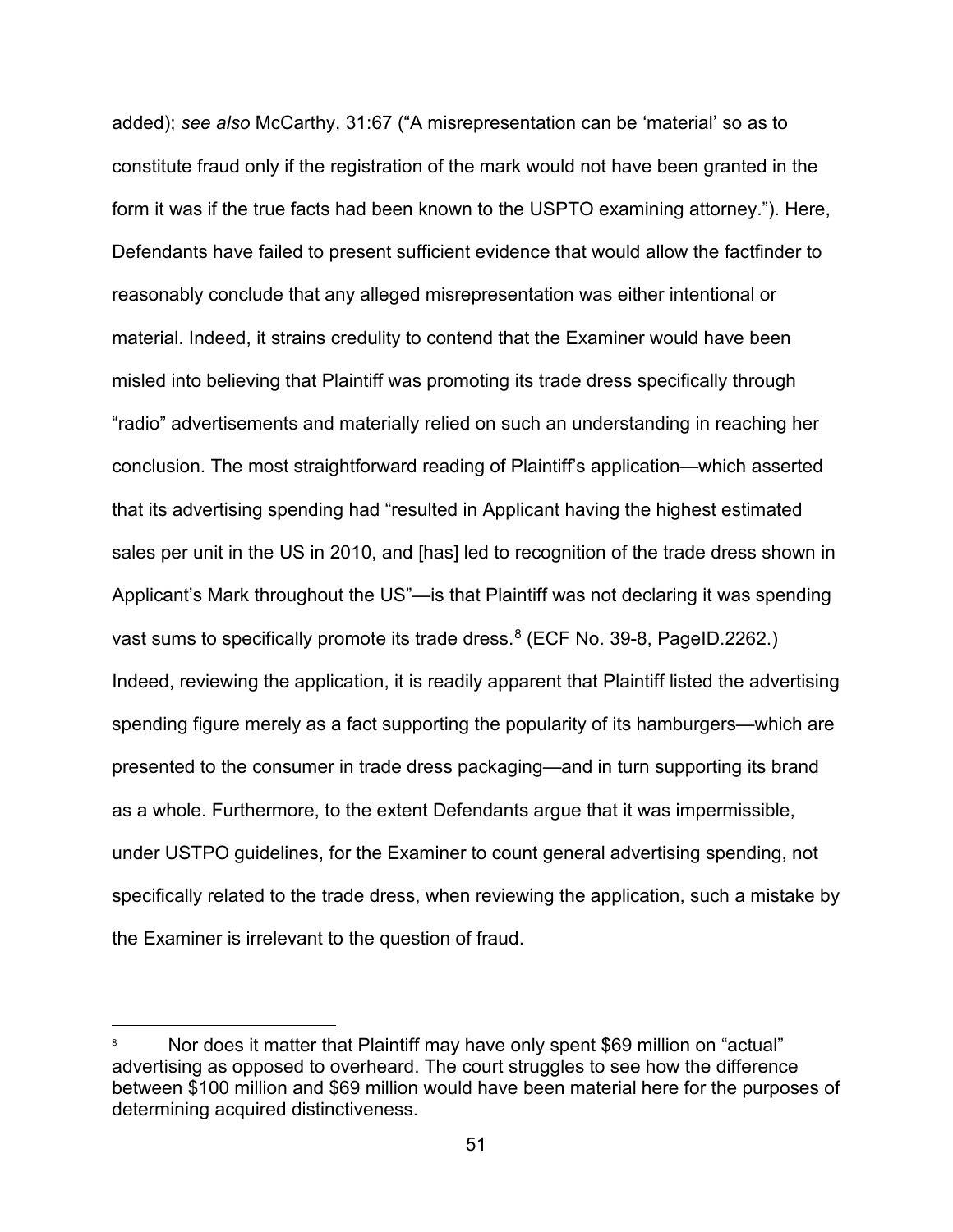In sum, the evidence provided by Defendants at most leads to "speculation" and "inferences" that the Examiner was misled, and as such is insufficient to sustain the burden of proof required for a claim of fraud in the application process. *See In re Bose,* 580 F.3d at 1243. Here, since no reasonable factfinder could conclude both that *intentional* fraud occurred and that it had a *material* effect on the Examiner's decision, the court must conclude, as a matter of law, that Plaintiff's registered mark should not be canceled.

The court also finds that Defendants have failed to present a viable challenge to the prima facie assumption of acquired distinctiveness for a registered mark. Again, 15 U.S.C. § 1115(a) provides that registration of a trade dress "shall be prima facie evidence of the validity of the registered mark . . . ." Defendants' secondary meaning survey simply does not constitute material evidence capable of overcoming the presumption of acquired distinctiveness created by the USPTO registration. In support of their argument, Defendants contend that their nationwide survey found that only "15% of likely purchasers accorded secondary meaning to [Plaintiff's] alleged trade dress" and that Plaintiff's competing survey should not be considered due to its flaws. (ECF No. 57, PageID.2846.) But there is nothing in the Lanham Act that requires a registered mark to demonstrate nationwide secondary meaning before it can be enforced. *See* 15 U.S.C. §1052(f); U.S. Patent & Trademark Office, Manual of Patent Examining Procedure (TEMP) § 1212.06 (July 2021). In fact, a primary benefit of USPTO registration is it "confer[s] a right of priority nationwide," allowing a company to protect its mark/dress while it still operates in a more limited geographic market. *See* 15 U.S.C. § 1057(c). One of the purposes behind allowing 2(f) registrations is to put others on notice of the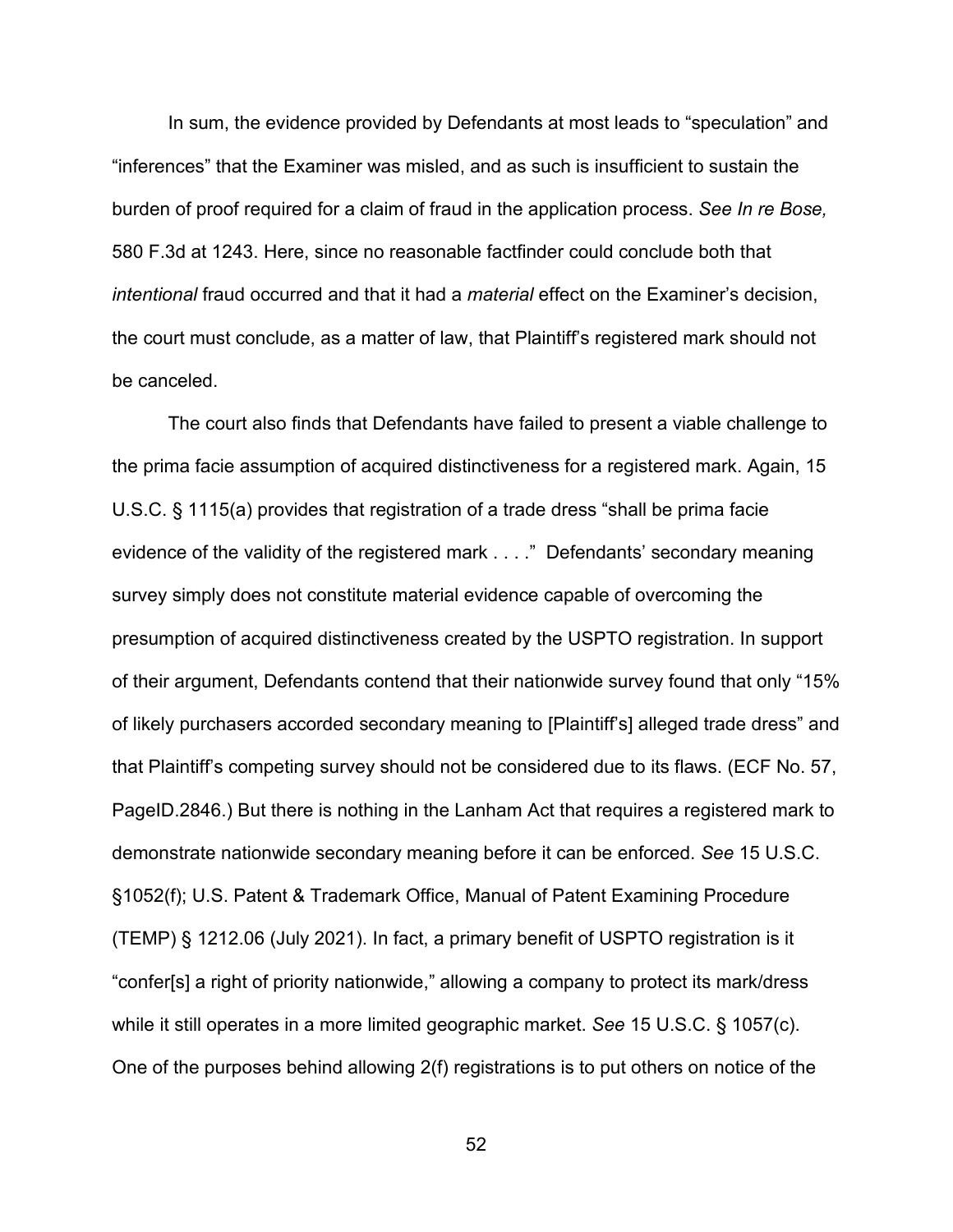registrant's use of a trade dress before conflicts can occur. McCarthy, § 26:42 ("The junior user has only itself to blame for the loss of good will built up around a mark adopted without searching the Patent and Trademark Office files of applications and registrations.").

So even assuming *arguendo*, that Defendants' survey establishes that In-N-Out's registered trade is *not* recognized by consumers nationwide, such evidence is of little relevance to the question of the registered trade dress's protectability. Plaintiff need not demonstrate *nationwide* secondary meaning for its registered trade dress to be protectable. [9](#page-52-0) A nationwide survey does not negate the Examiner's conclusion that Plaintiff's dress has acquired secondary meaning in a limited geographic area.

For instance, a local retail chain could be readily granted a valid 2(f) registration after proving to the USPTO that its name possessed acquired secondary meaning in metro Detroit only; in such an instance, no one would expect a nationwide survey to indicate any significant percentage of the public recognized the mark.

Defendants fall short of the evidentiary presentation required by the statutory burden-shifting framework. *See* 15 U.S.C. § 1115(a). Defendants' nationwide survey evidence cannot overcome the presumption that a registered trade dress possesses acquired secondary meaning. Nor do Defendants present any other evidence that is sufficient to overcome its burden. Because no genuine factual dispute exists regarding this issue, the court must conclude as a matter of law that Plaintiff's registered mark

<span id="page-52-0"></span>Defendant's arguments, and survey data showing an alleged lack of nationwide secondary meaning are still relevant to the present dispute, but they are best deployed as part of the likelihood of confusion analysis, not on the threshold question of the registration's validity.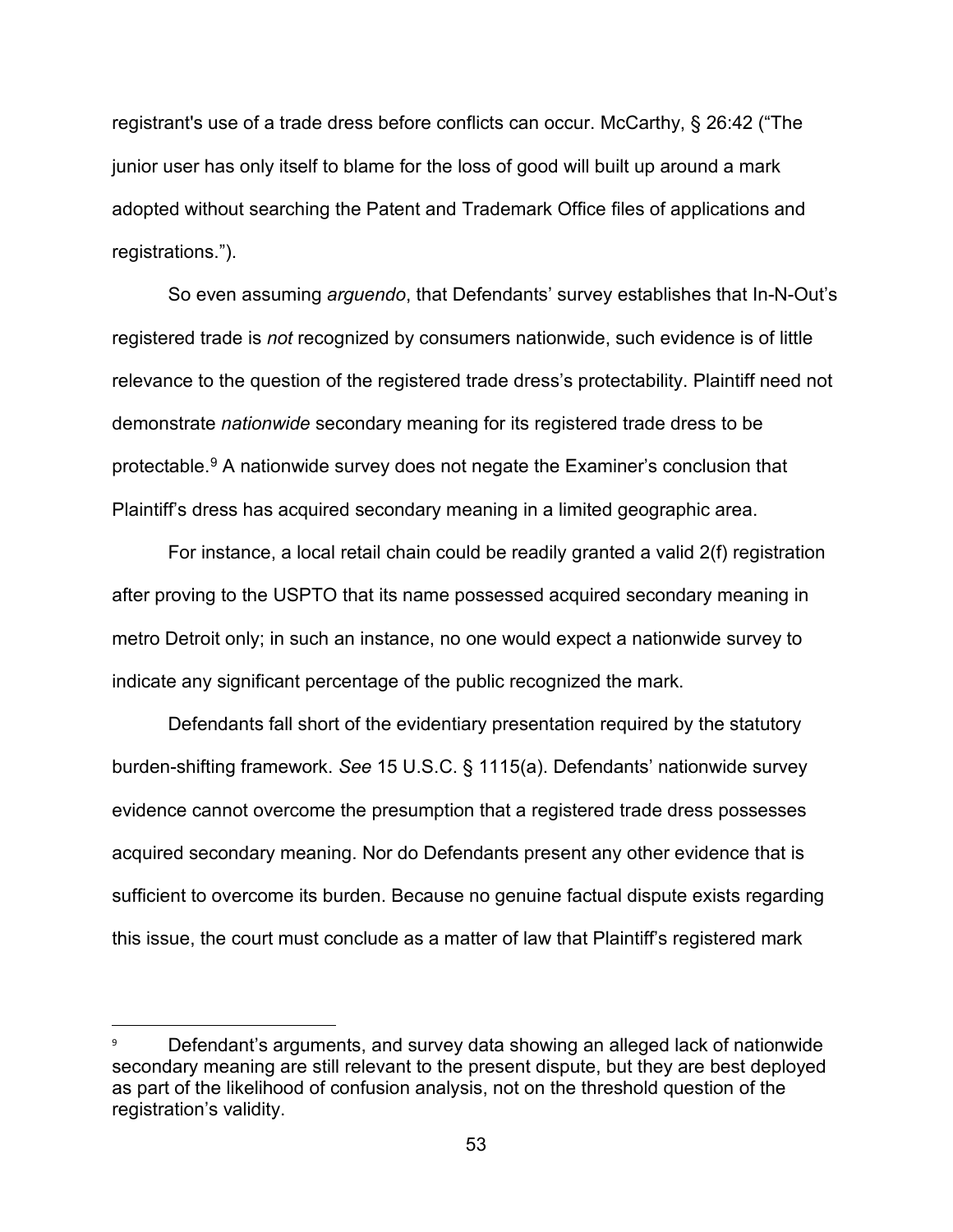possesses acquired secondary meaning, and Defendants' cross-motion for summary judgment must be denied as to this issue.

#### **b) "Common Law" Trade Dress**

Plaintiff next argues that it has presented sufficient evidence to show that its broader common law trade dress has also acquired secondary meaning. To demonstrate secondary meaning for an unregistered trade dress under the Lanham Act, "the evidence must show that 'in the minds of the public, the primary significance of the trade dress is to identify the source of the product rather than the product itself.'" *Lanard Toys,* 468 F.3d at 418 (quoting *Inwood Laboratories,* 456 U.S. at 851). The Sixth Circuit applies a seven-factor test to determine whether secondary meaning exists in a trade dress: (1) direct consumer testimony; (2) consumer surveys; (3) exclusivity, length, and manner of use; (4) amount and manner of advertising; (5) amount of sales and number of customers; (6) established place in the market; and (7) proof of intentional copying. *Id.* at 418. "No single factor is determinative and every one need not be proven." *Herman Miller, Inc. v. Palazzetti Imports & Exports, Inc.*, 270 F.3d 298, 312 (6th Cir. 2001)

In support, Plaintiff provides: 1) affidavits from third parties attesting to the distinctness of the trade dress; 2) Dr. Cunningham's survey of seven western states indicating that 61% of respondents attributed the In-N-Out trade dress to one source; 3) testimony that it has used at least some elements of the trade dress since 1992; 4) example advertisements indicating that In-N-Out has promoted its brand nationwide; 5) an affidavit indicating it currently operates over 360 stores in seven western states; 6) new articles and social media postings indicating that individuals nationwide look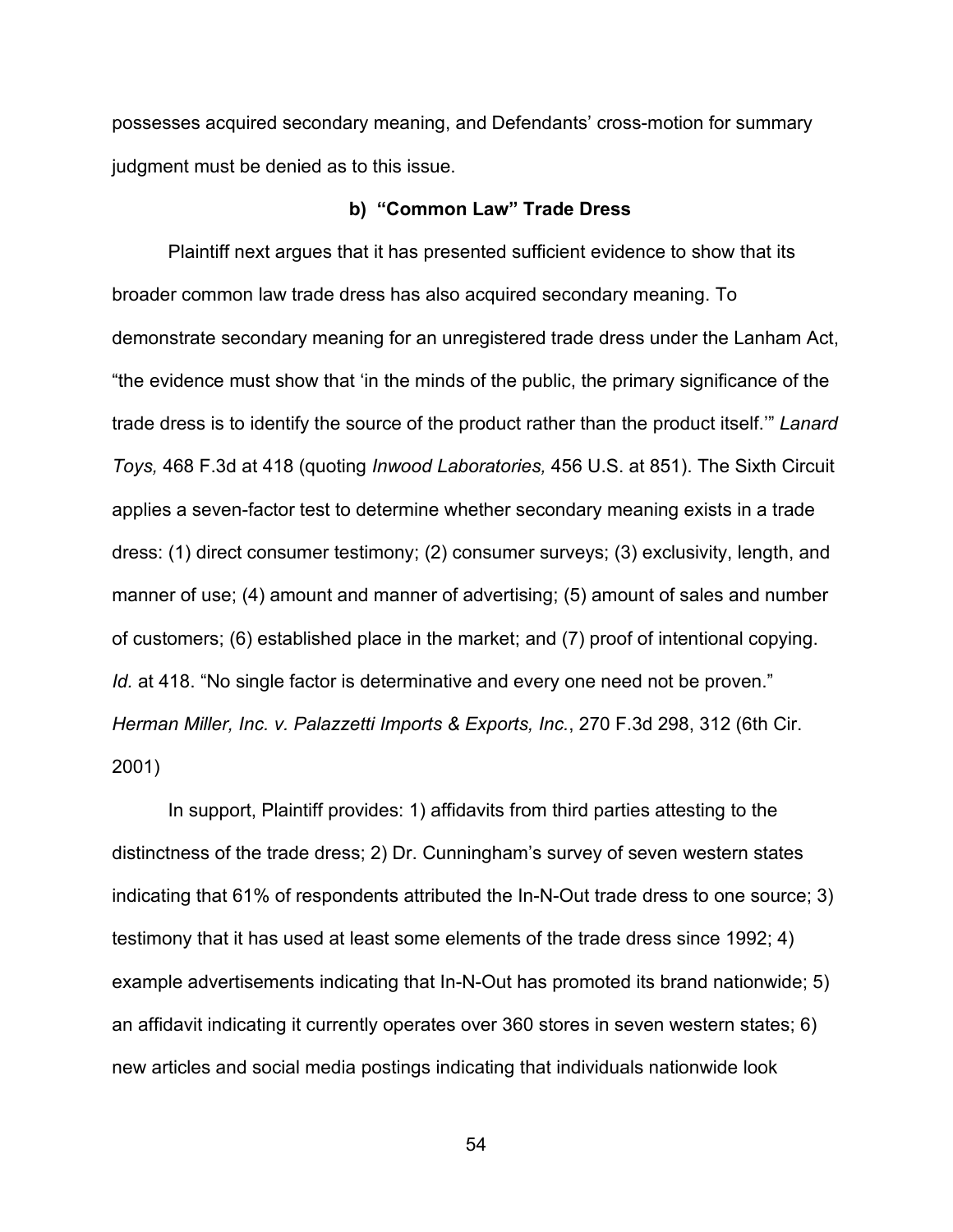forward to visiting In-N-Out locations while traveling; 7) deposition testimony by some of the Defendants and other Doll n' Burger employees that Plaintiff contends demonstrates strong evidence of copying. (ECF No. 32, PageID.555-57.)

Defendants contest each of these points in their response brief, arguing: 1) that the third-party declarations of acquired distinctiveness deserve little weight; 2) that Dr. Stec's rebuttal secondary meaning survey shows that Plaintiff's trade dress has no acquired nationwide secondary meaning; 3) that evidence suggests Plaintiff has not consistently used the claimed trade dress; 4) that neither Plaintiff's longevity and customer base nor its established place in the marketplace should be given much weight; 5) that Plaintiff is simply mischaracterizing testimony when it contends intentional copying of Plaintiff's trade dress occurred. (ECF No. 75, PageID.2844-48.) Defendants do not merely contest Plaintiff's summary judgment argument; rather, Defendants argue in their cross-motion that evidence of the common law trade dress's secondary meaning is so lacking that the court should grant them declaratory judgment on the issue. (*Id.*)

At this stage, the court need not delve into a detailed analysis and weighing of all these factors because the court finds that a genuine factual dispute exists with regard to both the applicability of survey evidence establishing secondary meaning and the existence of intentional copying. These two factors, when relevant, are often given significant weight when adjudicating a claim of acquired distinctiveness. *See Herman Miller*, 270 F.3d at 312 (emphasizing that "survey evidence is the most direct and persuasive evidence" for establishing secondary meaning); *Am. Eagle Outfitters*, 280 F.3d at 639 ("This court has long held that 'evidence of intentional copying shows the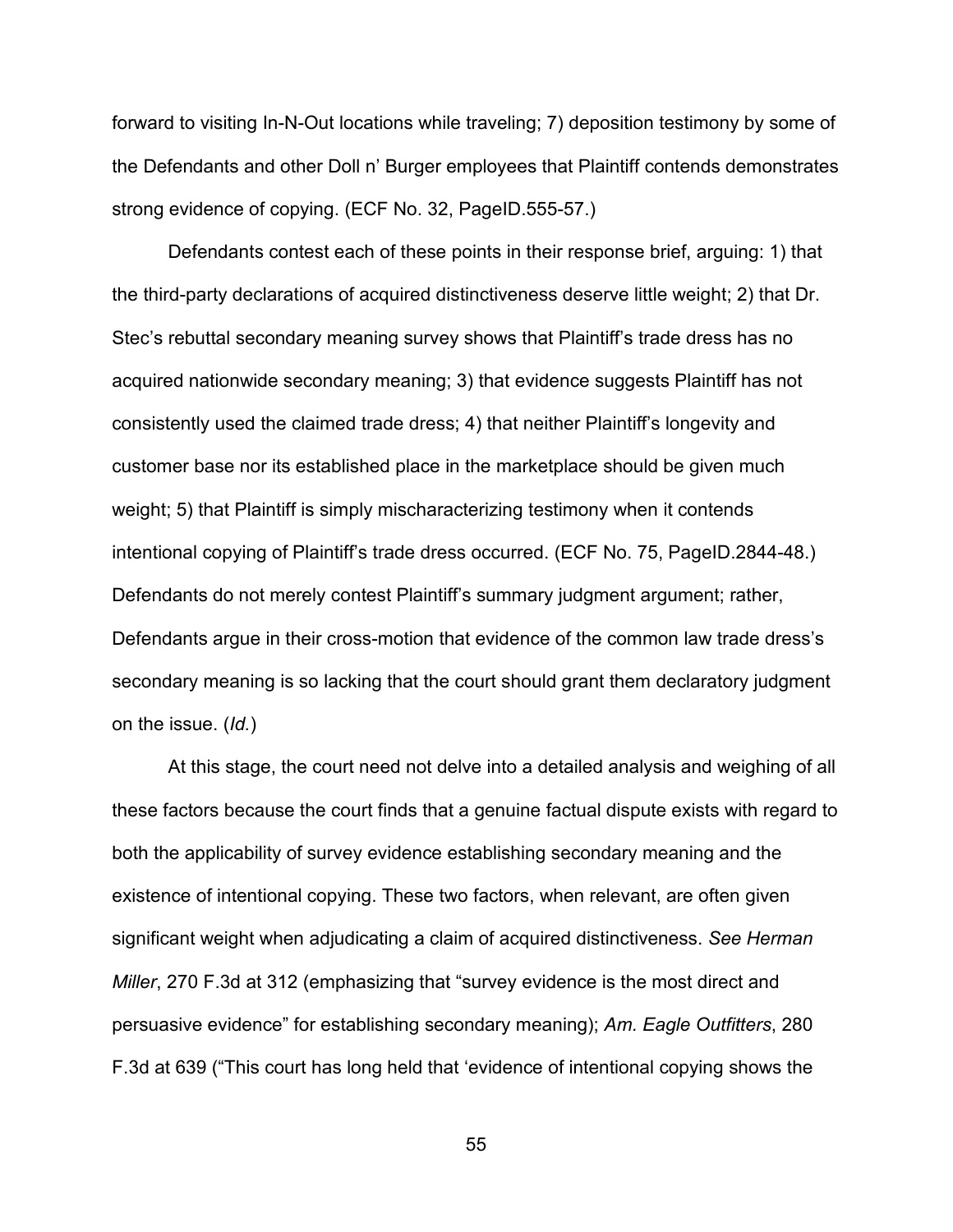strong secondary meaning of [a product] because [t]here is no logical reason for the precise copying save an attempt to realize upon a secondary meaning that is in existence.'") (quoting *Ferrari*, 944 F.2d at 1239); *Golden Star Wholesale*, 531 F. Supp. 3d at 1245 (noting that an "allegation[] of intentional copying . . . [o]n its own. . . may be sufficient" to establish a prima facie claim of secondary meaning).

Here, as the court has already discussed in detail while resolving the motions in limine, the parties have presented competing empirical surveys on secondary meaning. If both surveys are taken at face value, Defendants' survey—finding that only 15% of consumers nationwide attributed secondary meaning to In-N-Out's trade dress—would seem to prevail because when analyzing secondary meaning for an unregistered mark, "the focus is on the market in which the allegedly infringing defendant operates" so Plaintiff's survey of seven western states would be less directly applicable.[10](#page-55-0) *Marco's Franchising LLC v. Marco's Coal Fired Pizza Inc.*, No. 17-CV-2550-MSK-NYW, 2019 WL 4645431, at \*8 (D. Colo. Sept. 23, 2019) (citing *Adray*, 76 F.3d at 987.) ("In other words, a mark that has substantial market penetration in one location may still lack secondary meaning in a distant market where it is not so well established."). *See also* 

<span id="page-55-0"></span><sup>&</sup>lt;sup>10</sup> Plaintiff's briefing seems to suggest that the Sixth Circuit's pre-Lanham Act decision in *White Tower Sys. v. White Castle Sys.*, 90 F.2d 67 (6th Cir. 1937), created an expectation—for fast food restaurants—from the requirement that the senior user provide evidence of secondary meaning in the disputed market. (*See* ECF No. 55, PageID.2734-35.) Plaintiff argues that because In-N-Out is "a destination eatery . . . its goodwill (i.e. secondary meaning) extend[s] to this state." (*Id*.) Plaintiff is correct that a business's trade dress can acquire secondary meaning beyond its immediate geographic market, but it must still offer proof that such good will exists in the disputed market. *See id.* (noting that White Castle, in an era before consumer surveys, provided substantial evidence of pre-existing secondary meaning in Detroit through testimony "of residents. . . who had known of the White Castle lunchrooms prior to the opening of the White Tower" and through evidence that White Castle previously "advertised in various newspapers, trade journals and over the radio" in the region).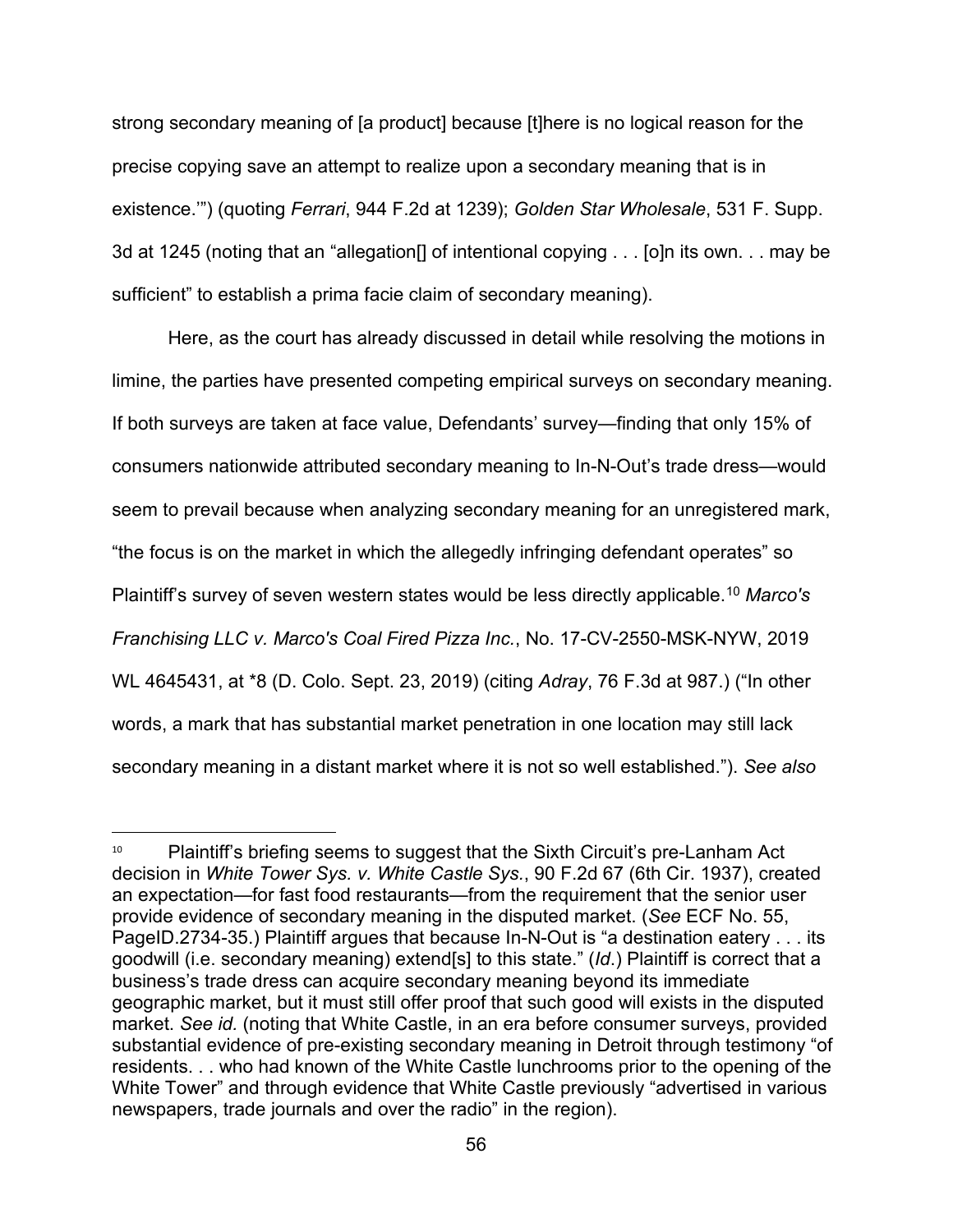*Lanard Toys,* 468 F.3d at 419 (noting that when considering survey evidence, "50% is generally acceptable for secondary meaning and 38% is marginal recognition"). But given the various methodological objections raised in regard to both parties' surveys, the factfinder will first need to determine if Defendants' finding of only 15% recognition nationwide should be accepted, making this issue inappropriate for resolution at the summary judgment stage.

And even if Defendants are able to show that empirical evidence does not weigh in favor of a finding of secondary meaning in the Midwest, the factfinder will still need to determine if Defendants intentionally copied the trade dress. A conclusion by the factfinder that Defendants intentionally copied Plaintiff's trade dress would be a powerful finding that could indicate acquired distinctiveness in the market nearly on its own. *See Am. Eagle Outfitters*, 280 F.3d at 639; *White Tower Sys.,* 90 F.2d at 69; *Fuddruckers*, 826 F.2d at 844. While Defendants contend that Plaintiff has failed to present sufficient evidence of intentional copying to create a factual dispute, the court disagrees. As the Sixth Circuit has made clear, "[c]ircumstantial evidence of copying. . . may be sufficient to support an inference of intentional infringement where direct evidence is not available." *Progressive Distribution Servs.*, 856 F.3d at 436.

While Plaintiff has fallen short of providing a smoking gun showing intentional copying, it has brought forth enough circumstantial evidence that the factfinder will need to weigh this evidence against testimony denying that purposeful replication occurred. Plaintiff provides evidence that Doll n' Burger's co-founders all had previously eaten at In-N-Out locations, while Defendant Dalenberg and his business associate Ken Heers, admitted to visiting a west coast In-N-Out location in 2019 to "scop[e] out the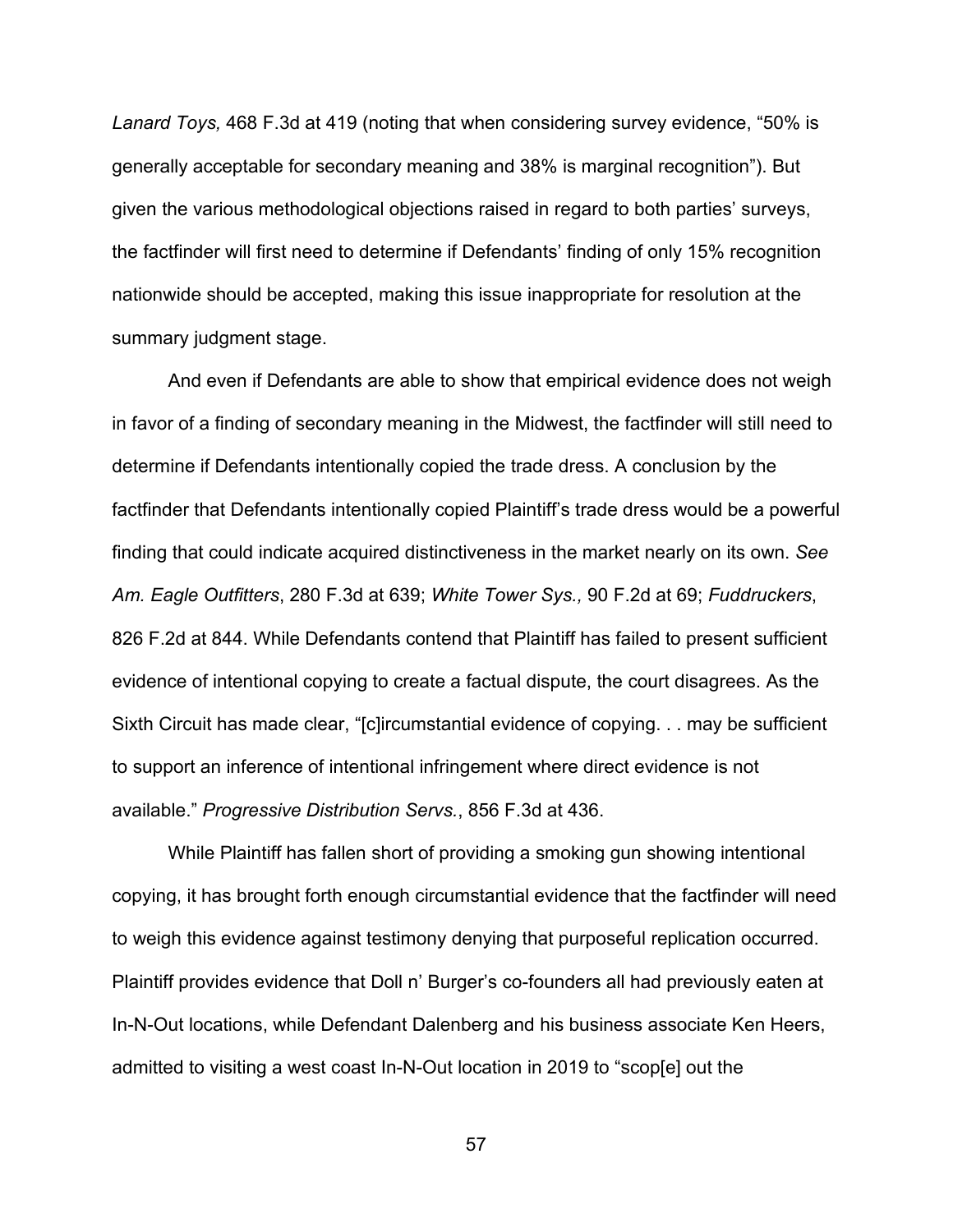competition." (ECF No. 32, PageID.505.) As he both devised a vision statement and conducted case studies of "comparables," Dalenberg admitted that In-N-Out was the first restaurant he considered. (*Id.*, PageID.506.) Perhaps the strongest evidence suggesting intentional copying is that when Dalenberg hired a sign company to create menu boards for the new restaurants, he emailed the sign company a picture of the In-N-Out drive-thru menu as an example. (*Id.*, PageID.508.) When the sign company provided their proposal to Defendants, it explicitly used pictures of In-N-Out's interior and exterior ordering boards in the mockups for Doll n' Burger's signage, marking them as the "existing" design on the proposal. (*Id.*; ECF No. 33-54, PageID.1620-21.) Additionally, Griffin Zotter, a marketing manager for Defendant Veritas Vineyard, who worked on aspects of the design, admitted to looking at images of In-N-Out restaurants, among other fast-food restaurants, during the design process—though he denies purposeful copying. (*Id.*, PageID.208-09.)

In sum, Plaintiff has provided sufficient circumstantial evidence to create a genuine dispute regarding whether Defendants intentionally copied significant elements of Plaintiff's common law trade dress, and so the factfinder must review this evidence and assess the credibility of Defendants' testimony directly denying such intentional copying. And since both intentional copying and empirical survey evidence are important *Lanard* factors, without resolution of these factual disputes, the court cannot reach a determination on the acquired distinctiveness of the common law trade dress at this time. Consequently, neither party is entitled to summary judgment on the issue.

To reiterate, however: these factual disputes involve only the more broadly defined common law trade dress. They do not alter the court's holding, above, that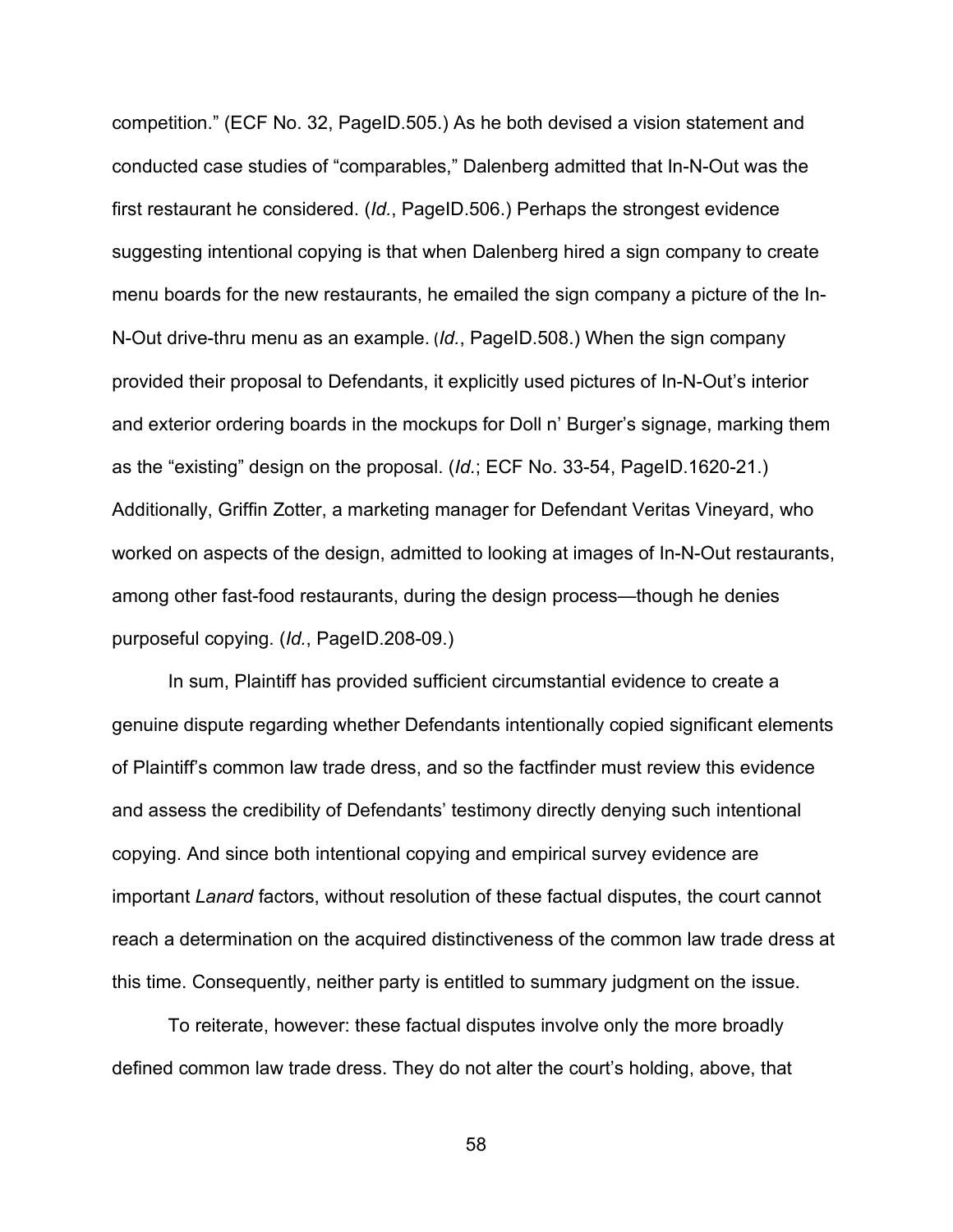Plaintiff is entitled to a finding, as a matter of law, that Plaintiff's more limited *registered* trade dress has acquired secondary meaning.

#### **3. Functionality**

For a trade dress to be protectable under the Lanham Act, it must be primarily nonfunctional. *Am. Eagle Outfitters*, 280 F.3d at 629. "[A] product feature is functional and cannot serve as a trademark [or protectable trade dress], if it is essential to the use or purpose of the article or it affects the cost or quality of the article." *TrafFix Devices, Inc. v. Mktg. Displays, Inc.*, 532 U.S. 23, 32, (2001) (quotations omitted). "A functional feature is one the exclusive use of [which] would put competitors at a significant nonreputation-related disadvantage." *Id.* (quotations omitted). By contrast, "an aesthetic design that merely communicates the source of the article—rather than anything about the article's use, purpose, cost, or quality—is not functional." *Leapers, Inc. v. SMTS, LLC,* 879 F.3d 731, 738 (6th Cir. 2018). While "[a]esthetic intent alone is also insufficient because some products function based on their aesthetic properties through so-called 'aesthetic functionality'. . . 'there are few aesthetic designs that are so fundamental to an industry that competitors cannot fairly compete without free use of [them].'" *Id.* at 737 (quoting McCarthy, § 7:81).

Sixth Circuit precedent also makes clear that a trade dress containing some functional components can still be protected. *Am. Eagle Outfitters*, 280 F.3d at 644 ("Even if the elements [the plaintiff] identifies were all separately functional . . . [an] arrangement of these features can constitute more than the sum of its non-protectable parts."); *see also Publications Int'l, Ltd. v. Landoll, Inc.*, 164 F.3d 337, 341-43 (7th Cir. 1998) (holding various elements of a cookbook's design are functional but recognizing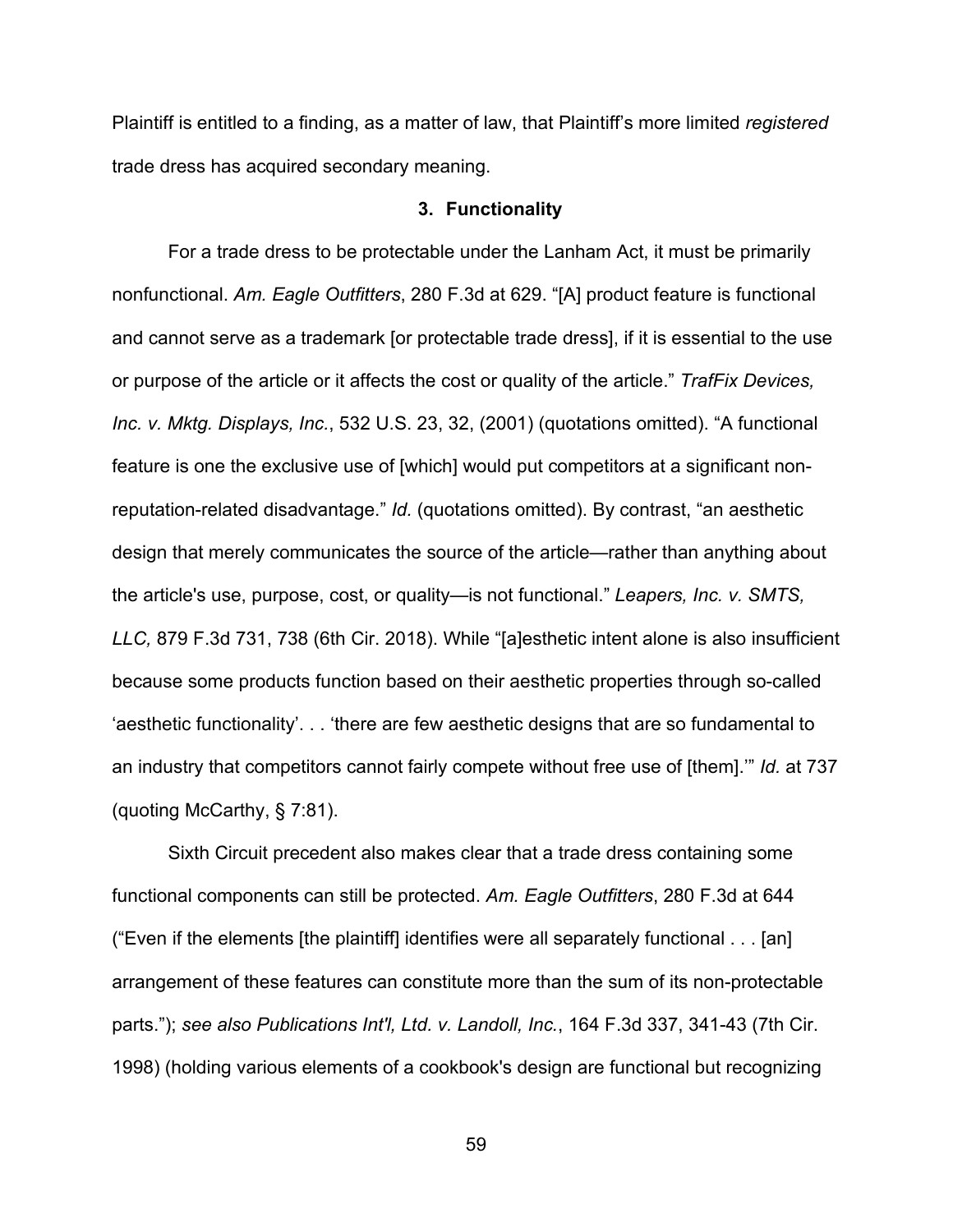that their appearance in concert could garner legal protection "unless it was the only way the product could look, consistent with its performing each of the product's functions optimally"). Likewise, the same principle has been applied to restaurant trade dress. *See Fuddruckers,* 826 F.2d at 842 (noting that "[w]e examine trade dress as a whole to determine its functionality. . . functional elements that are separately unprotectable can be protected together" so "[a] restaurateur cannot prevent others from using any particular color or feature, but can protect a combination of visual elements 'that, taken together, ... may create a distinctive visual impression'") (quoting *Falcon Rice Mill v. Community Rice Mill*, 725 F.2d 336, 346 (5th Cir.1984) (citations omitted)).

The burden of proving non-functionality "rests on the plaintiff." *Am. Eagle Outfitters*, 280 F.3d at 641 (citing 15 U.S.C. § 1125(a)(3)). Defendants contend that Plaintiff's "trade dress"—presumably a combination of Plaintiff's registered trade and alleged common law trade dress<sup>[11](#page-59-0)</sup>—is primarily functional and therefore not protectable. (*See* ECF No. 57, PageID.2852-55.) Defendants list six specific trade dress elements they allege are actually functional: the primary color scheme promotes hunger (red) and

<span id="page-59-0"></span> $11$  While Plaintiff bears the burden of proving non-functionality for its broader common law trade dress, it technically does not bear such a burden with regard to its narrower registered trade dress. *See Fuji Kogyo Co. v. Pac. Bay Int'l, Inc.,* 461 F.3d 675, 683 (6th Cir. 2006) ("Registration of a trademark gives rise to a rebuttable presumption that the trademark is valid. The burden falls on a challenger to rebut this presumption."); *Leelanau Wine Cellars, Ltd. v. Black & Red, Inc.*, 502 F.3d 504, 514 (6th Cir. 2007) ("The effect of the statutory presumption contained in § 1115(a) is to shift the burden of proof to the alleged infringer."). The parties, however, did not isolate their functionality analysis between elements of the registered trade dress and the broader common law trade dress alleged by Plaintiff. Instead, they both provided one combined analysis. Given this background, the court declines to separately consider the registered trade dress, because the court finds that Plaintiff can meet the higher burden for both its registered and common law trade dress.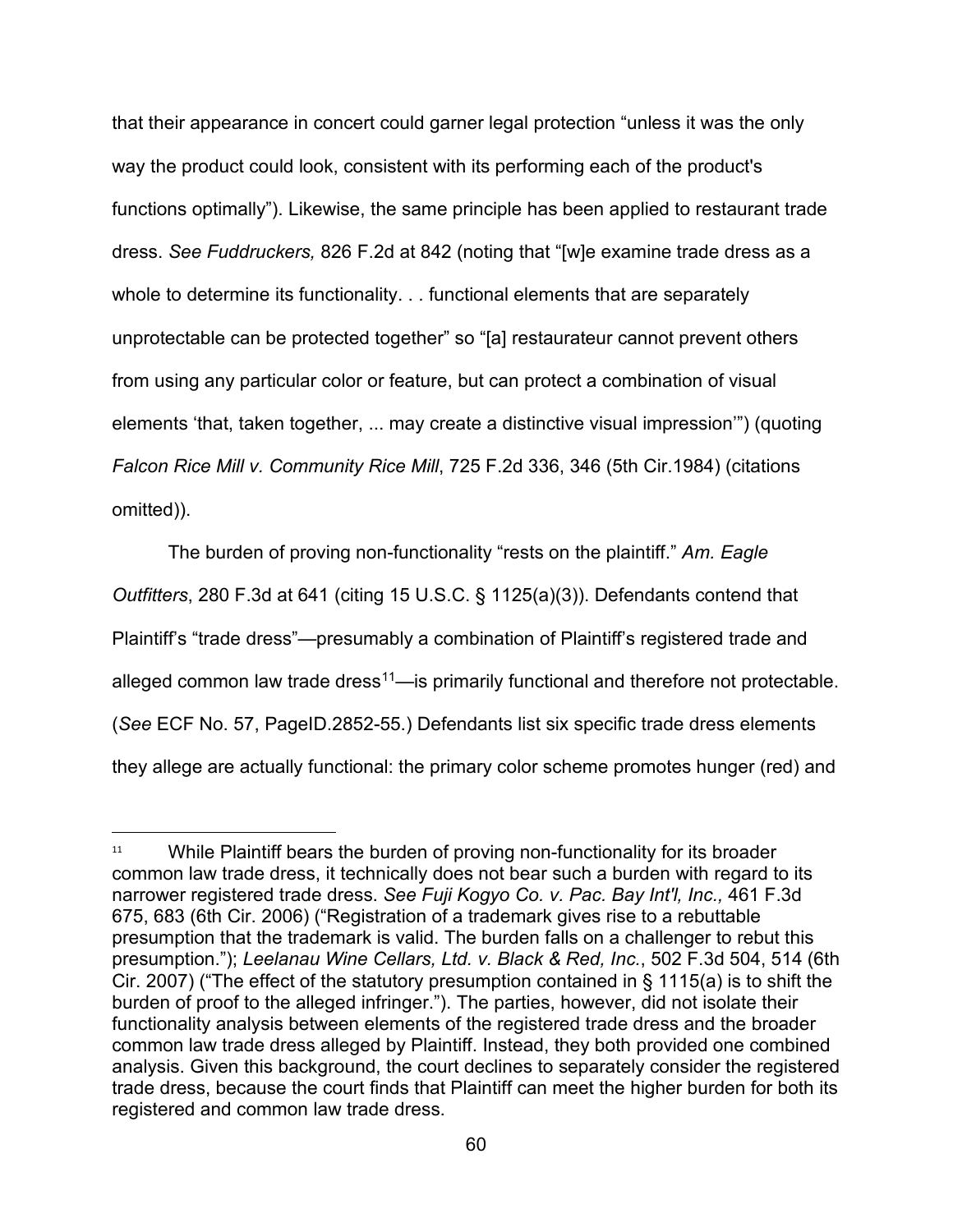conveys cleanliness (white); slanted ordering counter encourages traffic flow; openended burger wrappers effectively hold grease and drippy condiments; classic car décor promotes higher sales; a simple menu featuring combo meals at the top promotes efficiency while increasing sales margins; red awnings are functional. Some of the elements cited by Defendants are clearly much more aesthetic in nature than functional; for instance, many burger chains are successful without pictures of classic cars on the wall, and awnings need not be red to block the sun or "add dimension" to a building's exterior. But in any event, pointing to a few elements of a store's larger trade dress that could reasonably be considered functional does not constitute a significant evidentiary dispute indicating that Plaintiff has fallen short of proving the trade dress is primarily non-functional. *See Fuddruckers,* 826 F.2d at 842. Reviewing the different elements of both the registered and common law trade dress, the court finds that the vast majority of the components are non-functional in nature. Therefore, the court concludes, as a matter of law, that the alleged trade dress as a whole is primarily non-functional. So, it must also deny Defendant's cross-motion for summary judgment regarding this issue.

## **4. Likelihood of Confusion**

The Lanham Act prohibits the use of "any word, term, name, symbol, or device, or any combination thereof" that "is likely to cause confusion...as to the origin, ownership, or approval of his or her goods." 15 U.S.C. § 1125(a). To prevail on the third prong of an infringement claim, Plaintiff must show that Defendants' trade dress creates a likelihood of confusion as to the origin of the goods offered by Plaintiff and Defendants. *Innovation Ventures, LLC v. N.V.E., Inc.*, 694 F.3d 723 (6th Cir. 2012). Both trademark and trade dress claims are subject to the same likelihood of confusion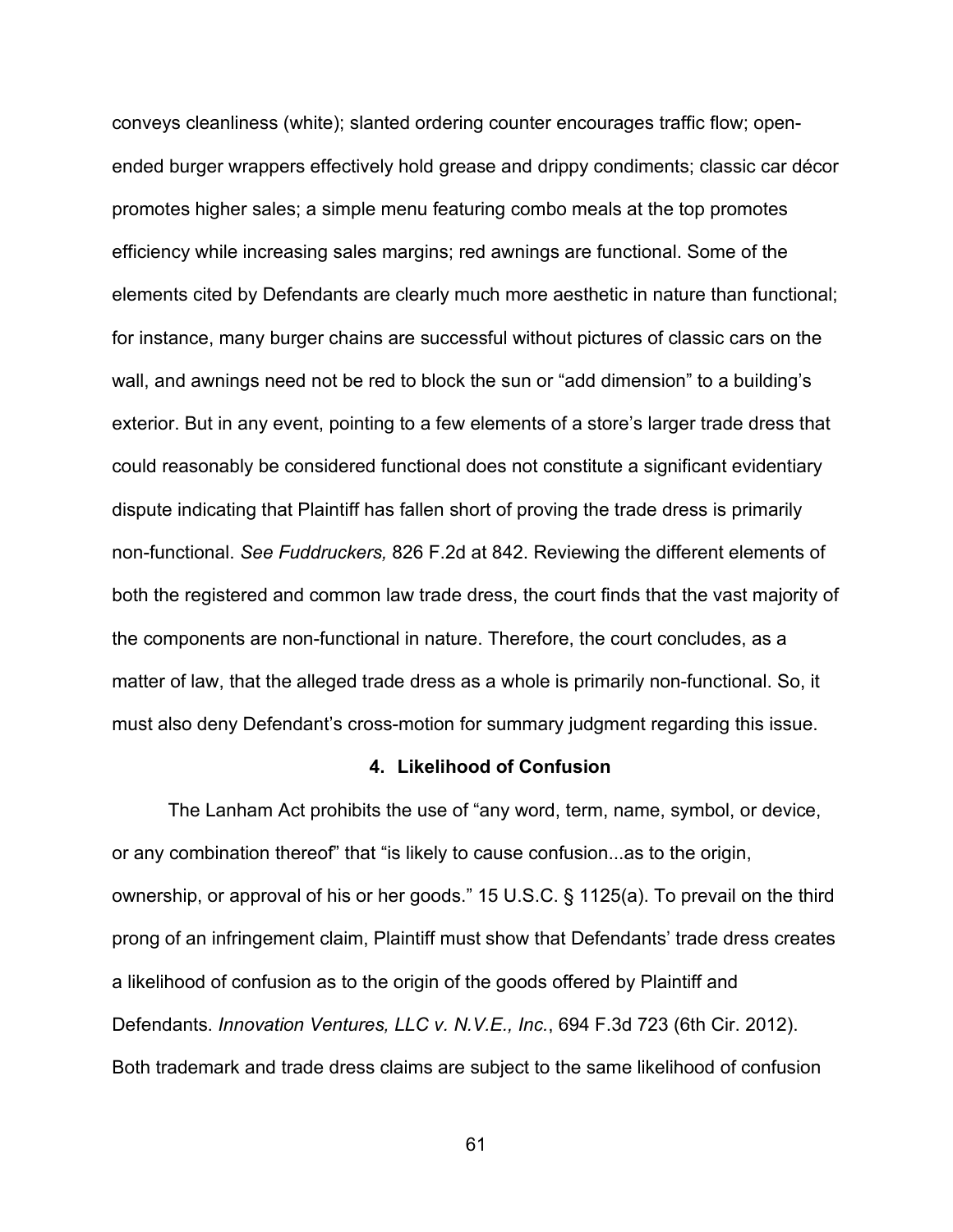standard. *See Groeneveld Transp. Efficiency, Inc. v. Lubecore Int'l, Inc.*, 730 F.3d 494, 509 (6th Cir. 2013). In determining whether a likelihood of confusion exists, the Sixth Circuit considers the following factors:

(1) the strength of the plaintiff's mark, (2) the relatedness of the goods or services offered by the plaintiff and the defendant, (3) the similarity of the marks, (4) any evidence of actual confusion, (5) the marketing channels used by the parties, (6) the probable degree of purchaser care and sophistication, (7) the defendant's intent in selecting its mark, and (8) the likelihood of either party expanding its product line using the marks.

*Frisch's Rests., Inc. v. Elby's Big Boy of Steubenville, Inc.*, 670 F.2d 642, 648

(6th Cir. 1982). While not every one of the *Frisch* factors will be relevant in every case, "the ultimate question remains whether relevant consumers are likely to believe that the products or services offered by the parties are affiliated in some way." *Therma-Scan,* 295 F.3d at 630. Whether confusion exists "is a mixed question of fact and law," "but the ultimate determination of whether a given set of foundational facts establishes a likelihood of confusion is a legal conclusion." *Id.* at 630-31.

When balancing *Frisch* factors, as a general rule, the Sixth Circuit has made clear that "when the factors, . . . [are] so evenly balanced—a 4 to 3 split, with the eighth factor not at issue in th[e] case," the court should err against granting summary judgment. *Innovation Ventures,* 694 F.3d at 733. *But see Int'l IP Holdings, LLC v. Green Planet, Inc.,* No. 13-13988, 2016 WL 1242275, at \*4 (E.D. Mich. Mar. 30, 2016) (Cleland, J.) (cautioning against "a strict mathematical weighing of the factors" when determining the likelihood of confusion because under "such a multi-factored test, it is sensible to place the factors on a sliding scale, such that a strong showing on one or two factors may lessen the burden on other factors").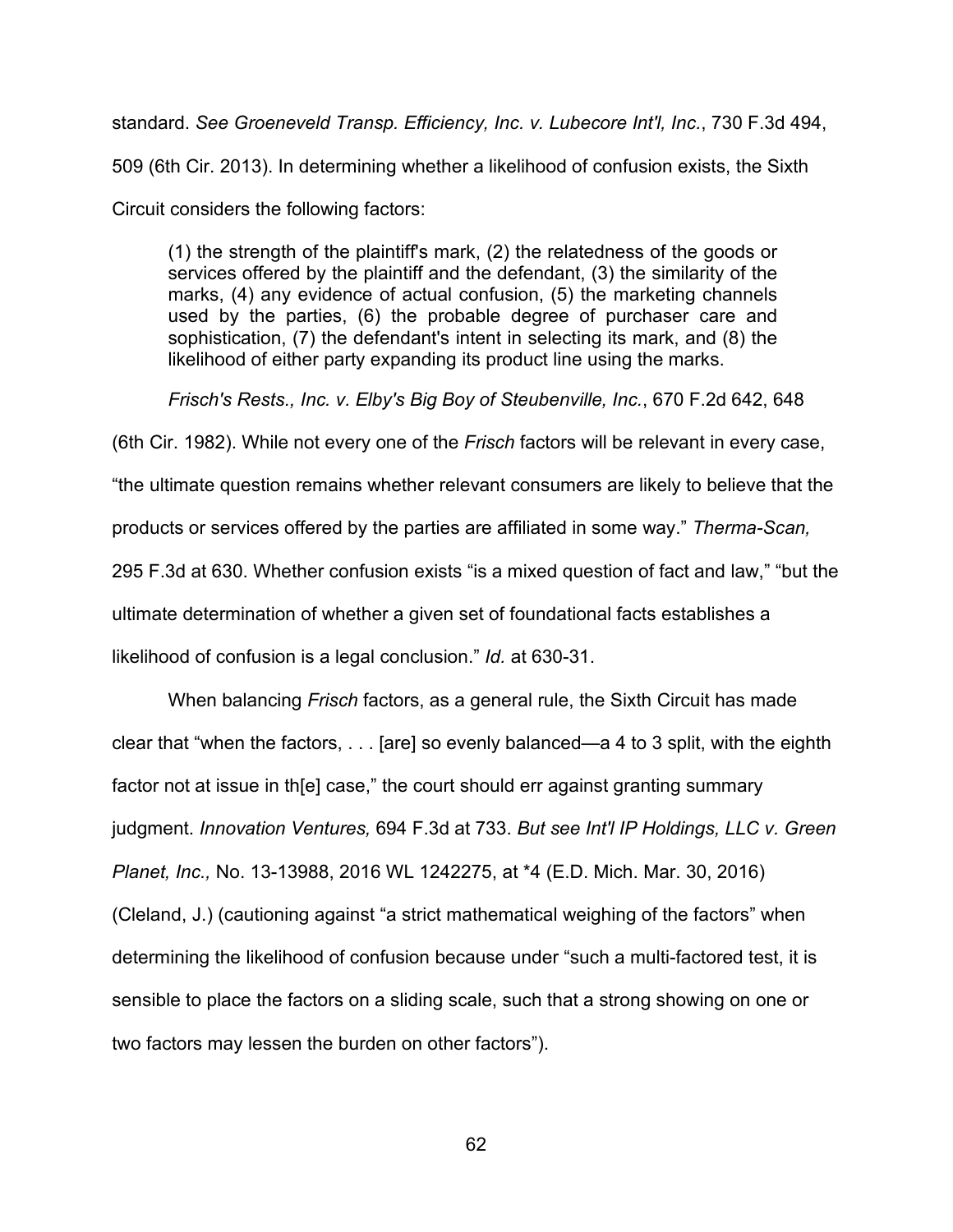Because a genuine factual dispute exists regarding at least three important factors, the court finds it would be inappropriate to award summary judgment to either party on the likelihood of confusion prong.

#### **a) Strength of the Mark**

The strength of the mark factor "focuses on the distinctiveness of a mark and its recognition among the public." *Therma-Scan*, 295 F.3d at 631. The Sixth Circuit has explained that strength evaluation encompasses two separate components: "(1) 'conceptual strength,' or 'placement of the mark on the spectrum of marks,' which encapsulates the question of inherent distinctiveness; and (2) 'commercial strength' or 'the marketplace recognition value of the mark.'" *Maker's Mark Distillery, Inc. v. Diageo N. Am., Inc.*, 679 F.3d 410, 419 (6th Cir. 2012) (quoting McCarthy, § 11.83). A mark's distinctiveness and resulting conceptual strength "depends partly upon which of four categories it occupies: generic, descriptive, suggestive, and fanciful or arbitrary." *Therma-Scan*, 295 F.3d at 631 (internal quotation marks omitted).

Here, since the court has already found that neither Plaintiff's registered nor common law trade dresses are inherently distinctive, the combined trade dress should be considered "conceptually weak." *See Progressive Distribution Servs*, 856 F.3d at 428. "Because the strength of a trademark for purposes of the likelihood of confusion analysis depends on the interplay between conceptual and commercial strength, the existence or non-existence of distinctiveness is not the end of the inquiry." *Maker's Mark,* 679 F.3d at 419. So, Plaintiff may still ultimately show that the mark has acquired commercial strength nationally, but there is a direct factual dispute between the competing secondary meaning surveys presented by the parties that must be resolved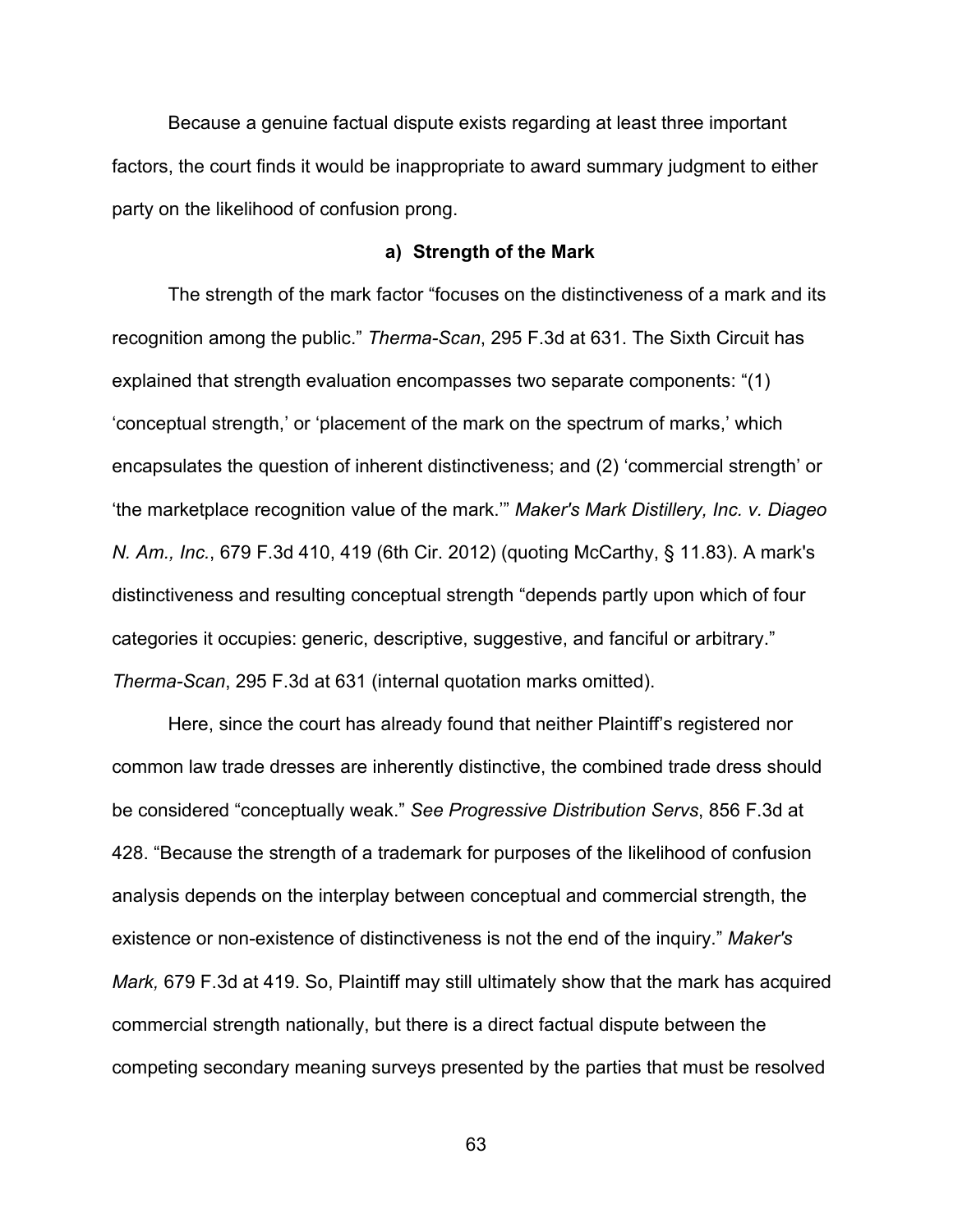before the court can make a definitive determination on the commercial strength of the trade dress.

#### **b) Relatedness of the services**

Both parties sell primarily the same products, so Defendants concede this factor points in favor of a likelihood of confusion. (ECF No. 37, PageID.1906.)

#### **c) Similarity of the marks**

"Similarity of marks is a factor of considerable weight." *Daddy's Junky Music Stores, Inc. v. Big Daddy's Family Music Ctr.*, 109 F.3d 275, 280 (6th Cir.1997). "In evaluating whether the mark is similar, a court should not examine the marks side by side but instead must determine, in the light of what occurs in the marketplace, whether the mark will be confusing to the public when singly presented." *Progressive Distribution Servs*, 856 F.3d at 432 (quotations omitted). Additionally, the Sixth Circuit recognizes the "anti-dissection rule," whereby courts "view marks in the entirety and focus on the overall impressions, not individual features." *Daddy's*, 109 F.3d at 283; *see also Little Caesar Enterprises, Inc. v. Pizza Caesar, Inc.*, 834 F.2d 568, 572 (6th Cir. 1987) (quoting McCarthy, § 23:15 (2d ed. 1984)) (A trademark "should not be split up into its component parts and each part then compared with parts of the conflicting mark to determine the likelihood of confusion. It is the impression which the mark as a whole creates on the average reasonably prudent buyer and not the parts thereof which is important.").

The court views this factor to be a relatively close call in the present case, so the court reserves final judgment on the issue until the fact finder makes a determination regarding actual confusion. Preliminarily, however, the court finds this factor weighs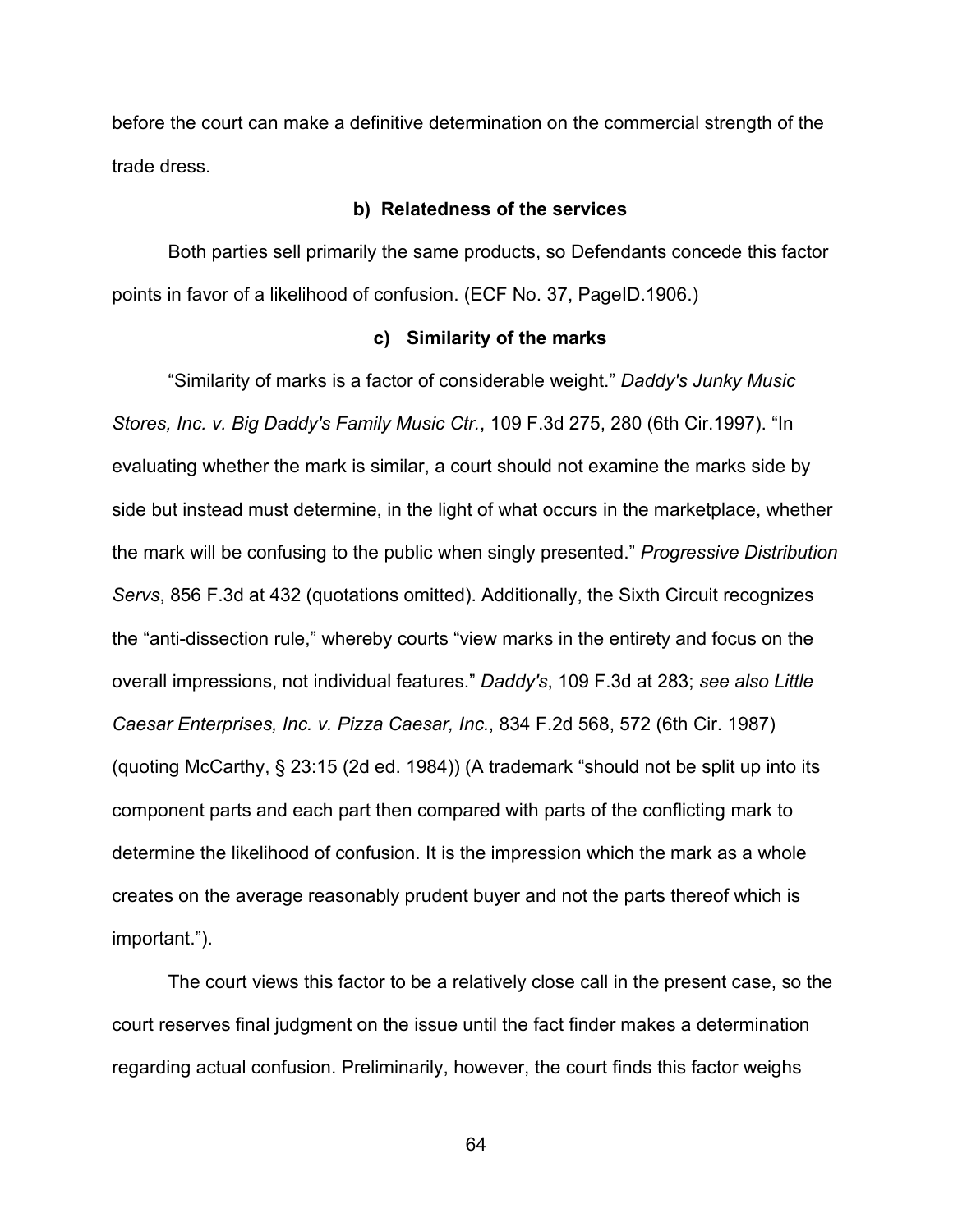slightly in favor of Defendants. The two burger chains do not currently, and likely will not in the short or medium term, compete in the same market. And the court notes that as a general matter, consumers seem to be able to distinguish between Steak n' Shake, In-N-Out, Freddy's, and other burger chains with red and white interiors. Here, Doll n' Burger has a large cow logo prominently displayed on both the interior and exterior of the store, along with clear signage spelling out the name on the storefront. Viewing the copious supply of images provided by the parties, "[w]hile there are some similarities between the [restaurants], the readily apparent and numerous differences [at least somewhat] outweigh those similarities," so the court's preliminary conclusion is that the marks are not significantly similar. *See Int'l IP Holdings*, 2016 WL 1242275, at \*8.

#### **d) Evidence of actual confusion**

"Nothing shows the likelihood of confusion more than the fact of actual confusion." *Groeneveld Transp. Efficiency,* 730 F.3d at 517. As already discussed at length above, Plaintiff and Defendants have presented expert testimony and survey data that lead to dramatically different conclusions regarding the likelihood of actual consumer confusion. Given the importance the Sixth Circuit has placed on this factor in the past, the fact that it is so evenly contested in the present case weighs strongly against granting summary judgment to either party.

#### **e) Marketing channels**

In considering this factor, courts must determine "how and to whom the respective goods or services of the parties are sold." *Leelanau Wine Cellars, Ltd.*, 502 F.3d at 519 (quoting *Gen. Motors Corp. v. Keystone Auto. Indus.*, Inc., 453 F.3d 351, 357 (6th Cir. 2006)). There is less likelihood of confusion where the goods are sold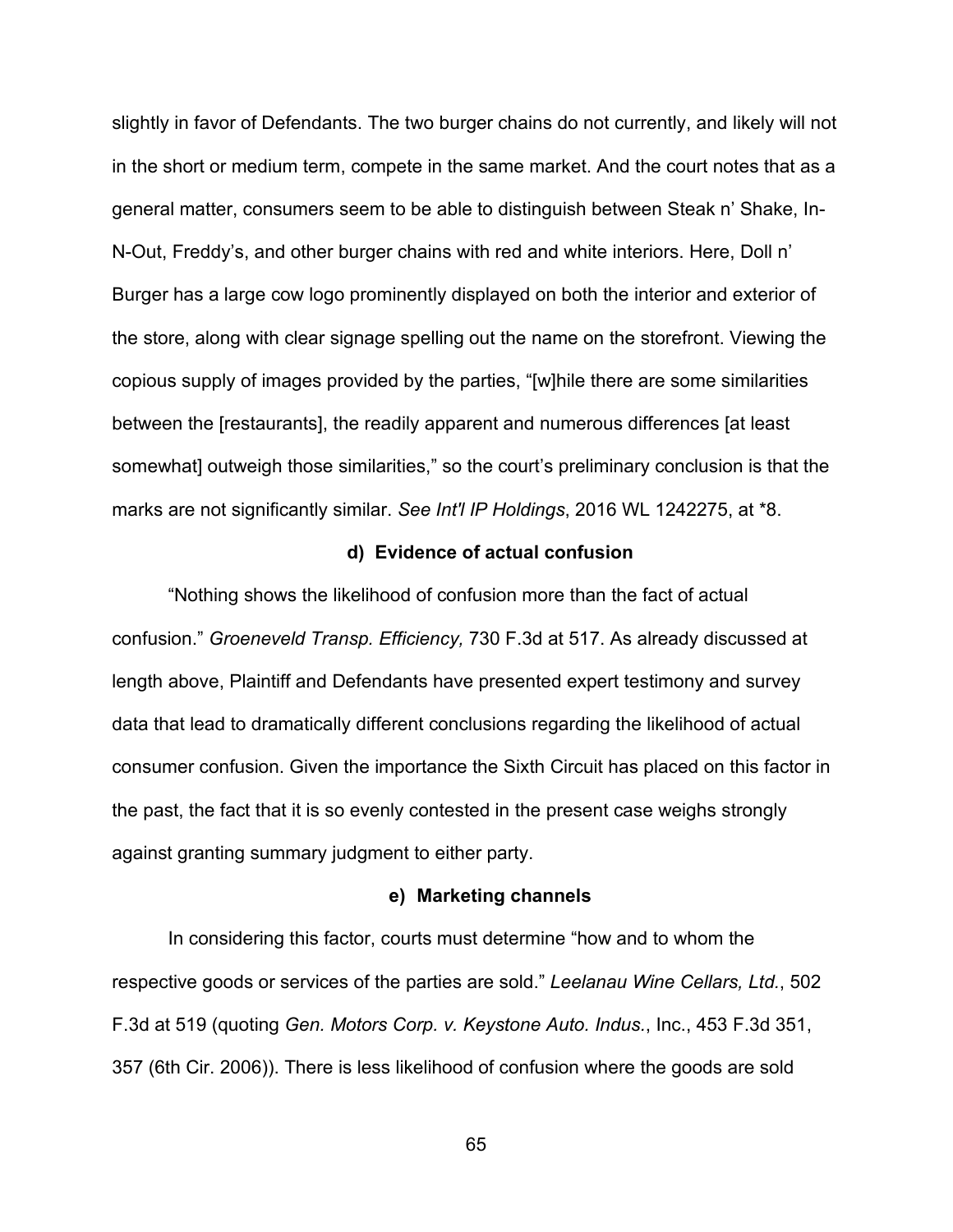through different avenues. *Id.* "Where the parties have different customers and market their goods or services in different ways, the likelihood of confusion [also] decreases." *Therma-Scan*, 295 F.3d at 636. Since In-N-Out engages in at least some national marketing and has a significant social media presence, the court finds this factor points in their favor.

#### **f) Likely Degree of Purchaser Care**

"Generally, the standard for determining whether a likelihood of confusion would arise is predicated upon an ordinary buyer exercising ordinary caution." *Progressive Distribution Servs.*, 856 F.3d at 435. However, the Sixth Circuit has previously noted that "consumers of fast-food are unlikely to employ much care during their purchases." *Daddy's Junky Music Stores*, 109 F.3d at 285 (citing *Little Caesar*, 834 F.2d at 572; *Frisch I,* 670 F.2d at 648). Likewise, the court finds that customers are unlikely to exercise a high degree of care in purchasing Defendant's products, so this factor weighs in favor of Plaintiff.

#### **g) Defendants' Intent**

In this circuit, "[i]f a party chooses a mark with the intention of creating confusion between its products and those of another company, 'that fact alone may be sufficient to justify an inference of confusing similarity.'" *Therma-Scan*, 295 F.3d at 638 (quoting *Daddy's Junky Music Stores*, 109 F.3d at 286). "Circumstantial evidence of copying, particularly the use of a contested mark with knowledge that the mark is protected, may be sufficient to support an inference of intentional infringement where direct evidence is not available." *Progressive Distribution Servs.*, 856 F.3d at 436.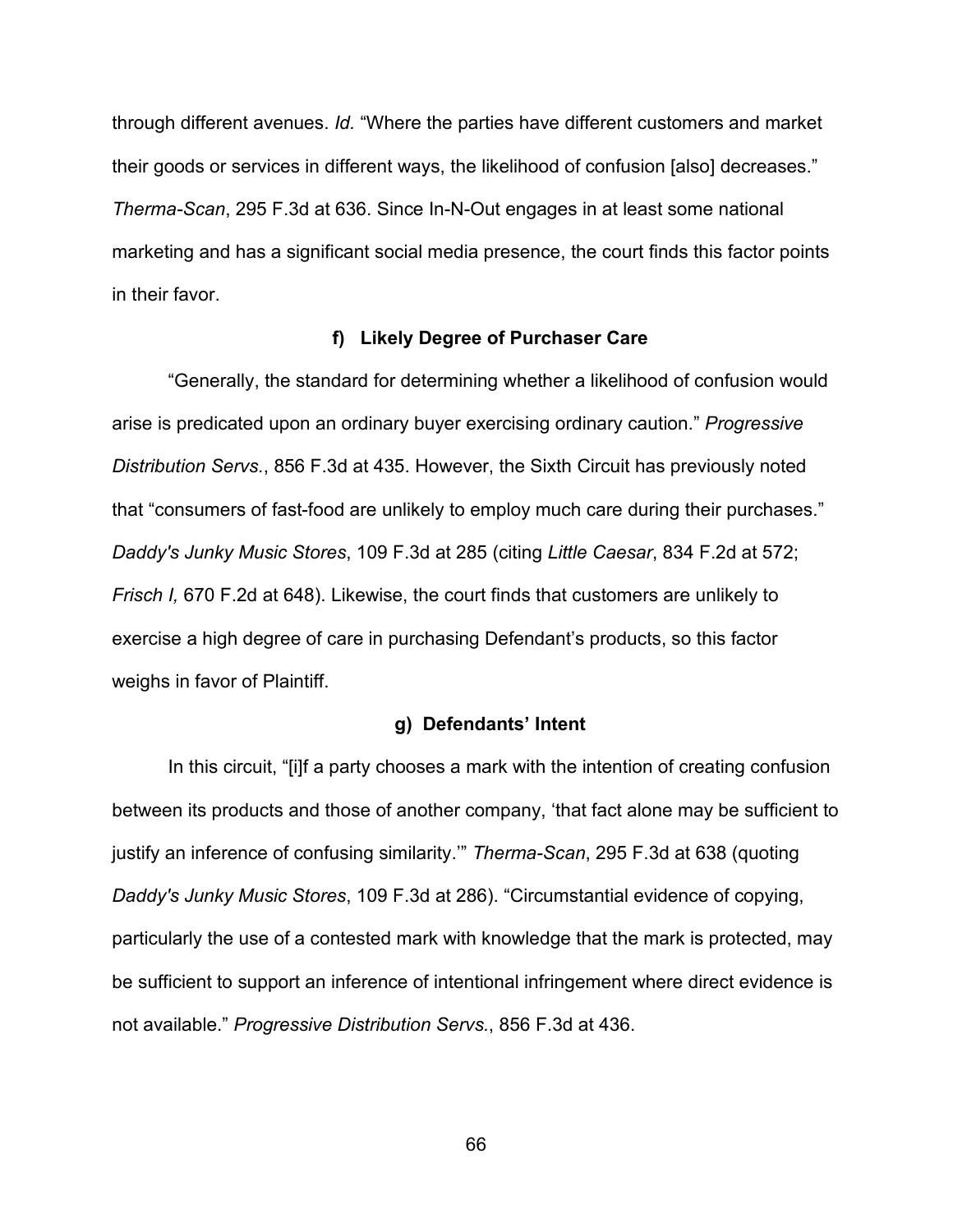This factor remains factually disputed, as the court has discussed with regard to secondary meaning. Plaintiff has presented substantial circumstantial evidence suggesting that Defendants' may have engaged in intentional copying of Plaintiff's trade dress. The factfinder will need to make a credibility determination when weighing this circumstantial evidence against the testimony of Defendants' employees to the contrary.

#### **h) Overlap**

The court preliminarily finds that future overlap of the products remains unlikely. Plaintiff has presented no testimony indicating that it actually plans to expand into the midwestern market. Affidavits from Plaintiff's employees only establish that it has not completely ruled out expansion someday in the future, but for this factor to tilt in favor of Plaintiff a more explicit showing of potential overlap is required. Defendants have testified, despite some marketing puffery to the contrary, that its future expansion is likely limited to Michigan and adjoining states. The court's ruling on this issue is preliminary, however, so the parties remain free to contest this issue at trial.

#### **5. Counterclaims**

Plaintiff also contends that the court should grant summary judgment on Defendants' two counterclaims. The court agrees. Because the court has already found that Defendants failed to provide sufficient evidence to support the cancellation of Plaintiff's registered trade dress, the court must necessarily conclude that summary judgment should be granted to Plaintiff on Defendants' counterclaim seeking cancelation of In-N-Out's registered trade dress.

Defendants' second counterclaim seeks a declaration that Plaintiff's trade dress does not have secondary meaning and that there is no likelihood of confusion. This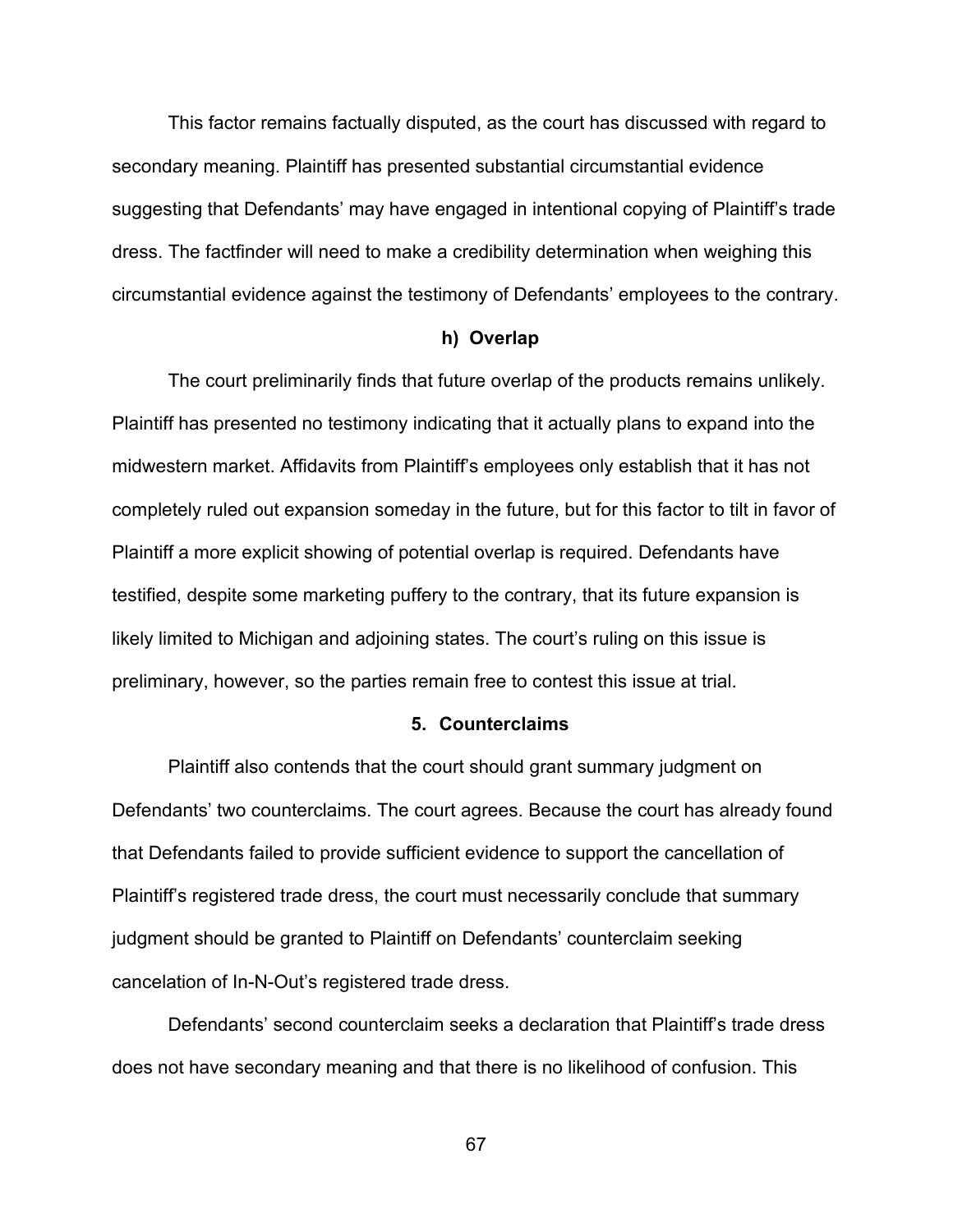claim is clearly a mirror image of the elements that Plaintiff must prove to show trade dress infringement and unfair competition under the Lanham Act. The Sixth Circuit has noted that the court should look at the redundancy of such "mirror image" claims when deciding if they should be dismissed. *Malibu Media, LLC v. Redacted*, 705 F. App'x 402, 406 (6th Cir. 2017) (affirming dismissal of a counterclaim in a copyright infringement suit because it was "not clear what 'useful purpose' [the defendant's] counterclaim would serve"); *see also Orleans Int'l, Inc. v. Mistica Foods, L.L.C.*, No. 15-13525, 2016 WL 3878256, at \*2-3 (E.D. Mich. Jul. 18, 2016) (Cox, J.) (dismissing a declaratory judgment counterclaim under Rule 12(b)(6) because it was redundant to the plaintiff's claims and therefore did not serve a useful purpose). Since Defendants have likewise failed to articulate a useful purpose for this counterclaim, the court will grant summary judgment against it.

#### **6. Dismissal of Defendants**

In their motion for summary judgment, Defendants also briefly argue that the court should dismiss two of the Defendants: Veritas Vineyard, LLC and Doll n' Burgers, LLC. (ECF No. 37, PageID.1913.) Defendants note that "Veritas performs back office administrative work, and Doll n' Burgers LLC is simply a holding company for the restaurants' intellectual property, specifically its trademarks." (*Id.*) And they contend "[t]here is no evidence that either infringed or contributed to infringement." (*Id.*) But Plaintiff points out that Defendants' Answer contained an admission that "[e]ach Defendant has a direct role in, and is at least partially responsible for, operating the [Doll n' Burger] Restaurants, including with respect to the restaurants' use of the Infringing Trade Dress." (ECF No. 21, PageID.179 ¶37; ECF No. 25, PageID.207.)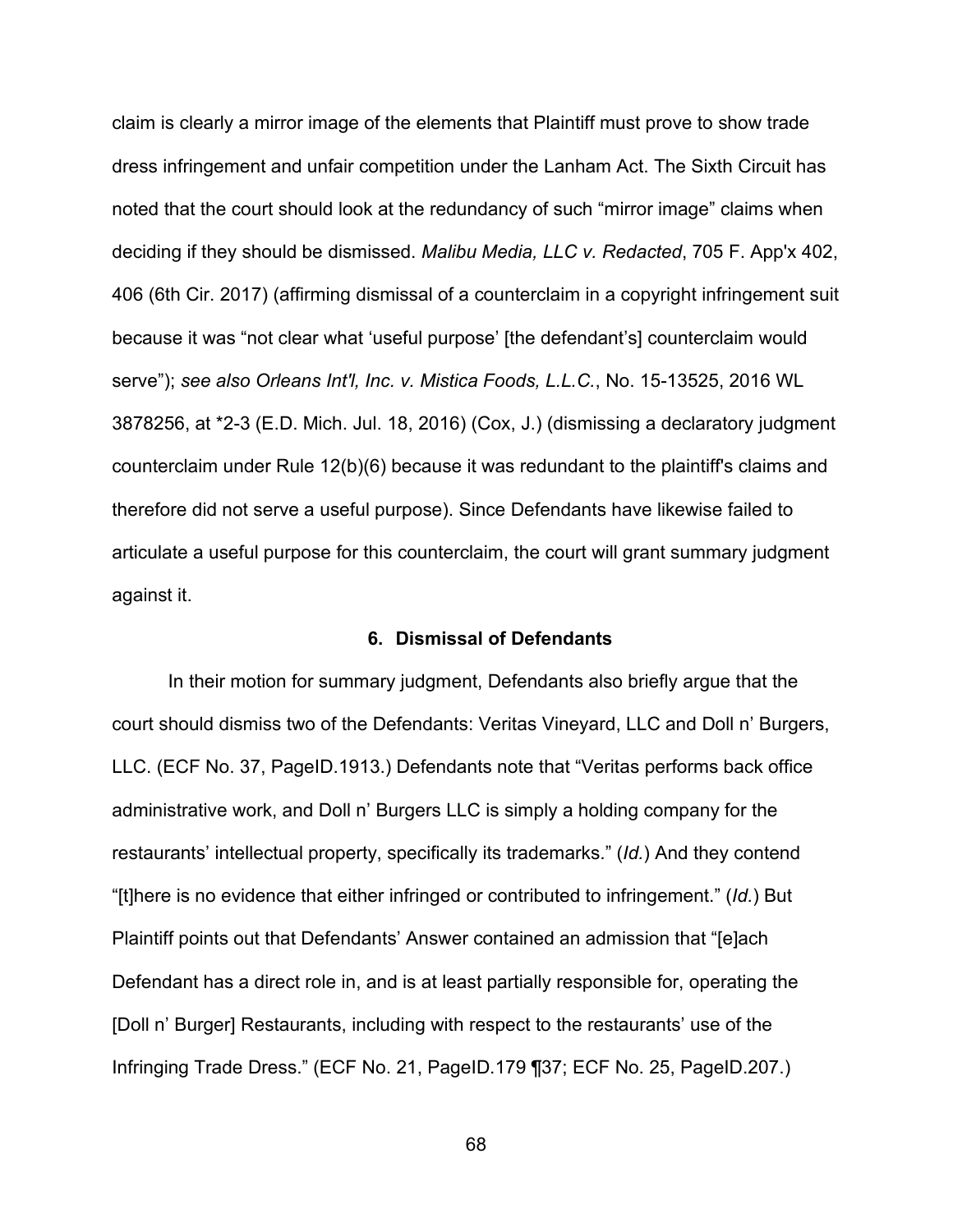Given this admission, and the general lack of evidentiary development of Defendant's argument, the court declines to dismiss any of the Defendants at this time.

## **IV. CONCLUSION**

The court finds that neither of the reports produced by the opposing parties' expert witnesses are so flawed that they should not be presented to the factfinder, *see Scott Fetzer*, 381 F.3d at 488, so both motions in limine must be denied. The court also finds, as a matter of law, that Plaintiff In-N-Out's registered trade dress is valid because it is both non-functional and that it has acquired secondary meaning. But a question of fact remains as to whether either Plaintiff's registered or common law trade dress would lead to consumer confusion. And, a genuine factual dispute exists regarding whether Plaintiff's alleged common law trade dress has acquired secondary meaning in the relevant market (or nationwide). Given these findings, both parties' cross-motions for summary judgment must be denied as to all counts in Plaintiff's amended complaint. But, as explained above, summary judgment shall be entered for Plaintiff on Defendants' counterclaims. So, the court will grant in part, and deny in part, Plaintiff's motion for summary judgment, and it will deny Defendants' motion for summary judgment *in toto*. Accordingly,

IT IS ORDERED that Plaintiff In-N-Out's "Motion in Limine to Exclude Dr. Stec's Proposed Expert Testimony and Opinions" (ECF No. 31) is DENIED.

IT IS ORDERED that Defendants' joint "Motion in Limine to Exclude Report and Testimony of Dr. Isabella Cunningham" (ECF No. 38) is DENIED.

IT IS ORDERED that Plaintiff In-N-Out's motion for Summary Judgment (ECF No. 32) is GRANTED IN PART and DENIED IN PART. It is GRANTED and Summary